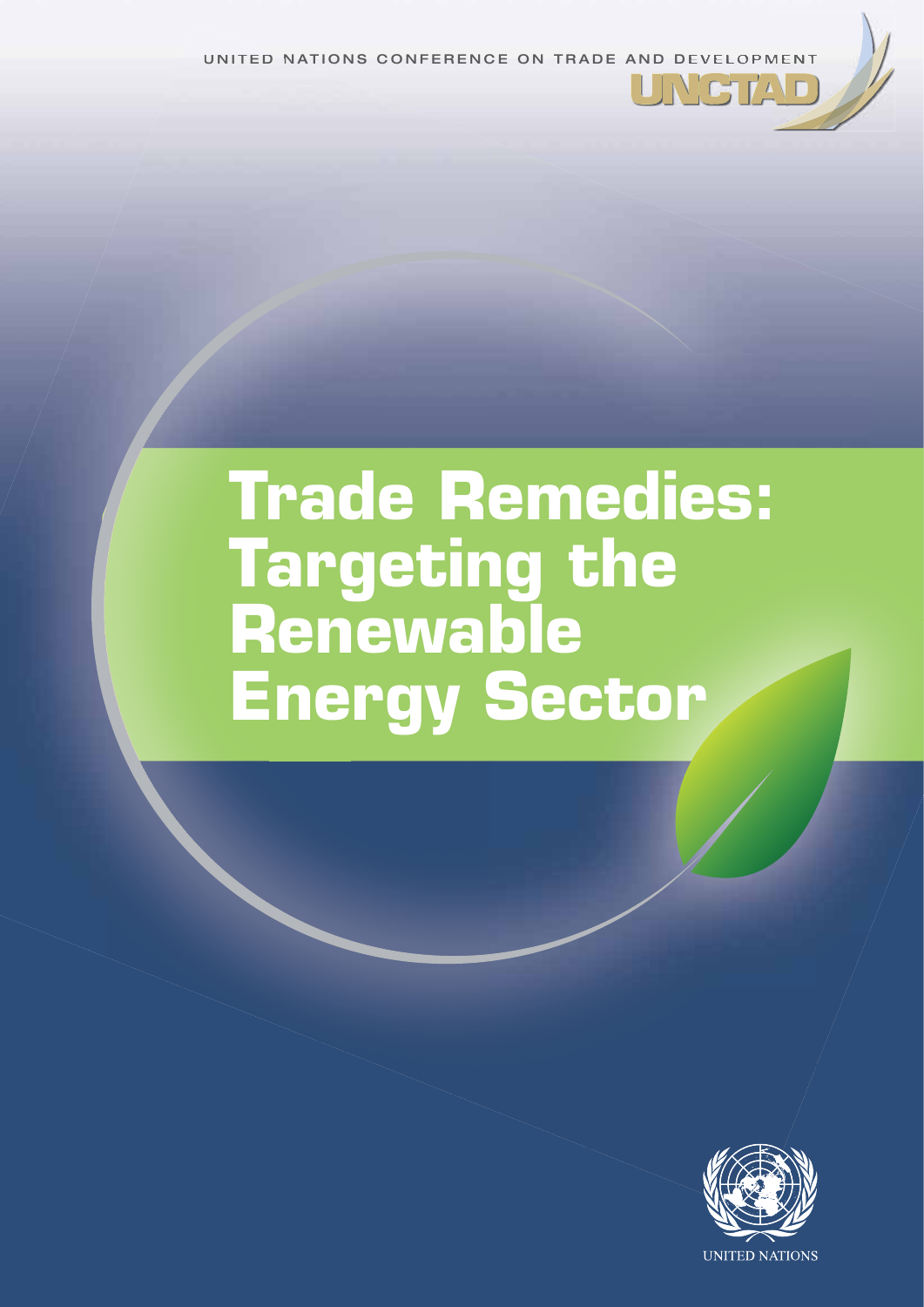UNITED NATIONS CONFERENCE ON TRADE AND DEVELOPMENT

**JNGTAD** 

# **Trade Remedies: Targeting the Renewable Energy Sector**



New York and Geneva, 2014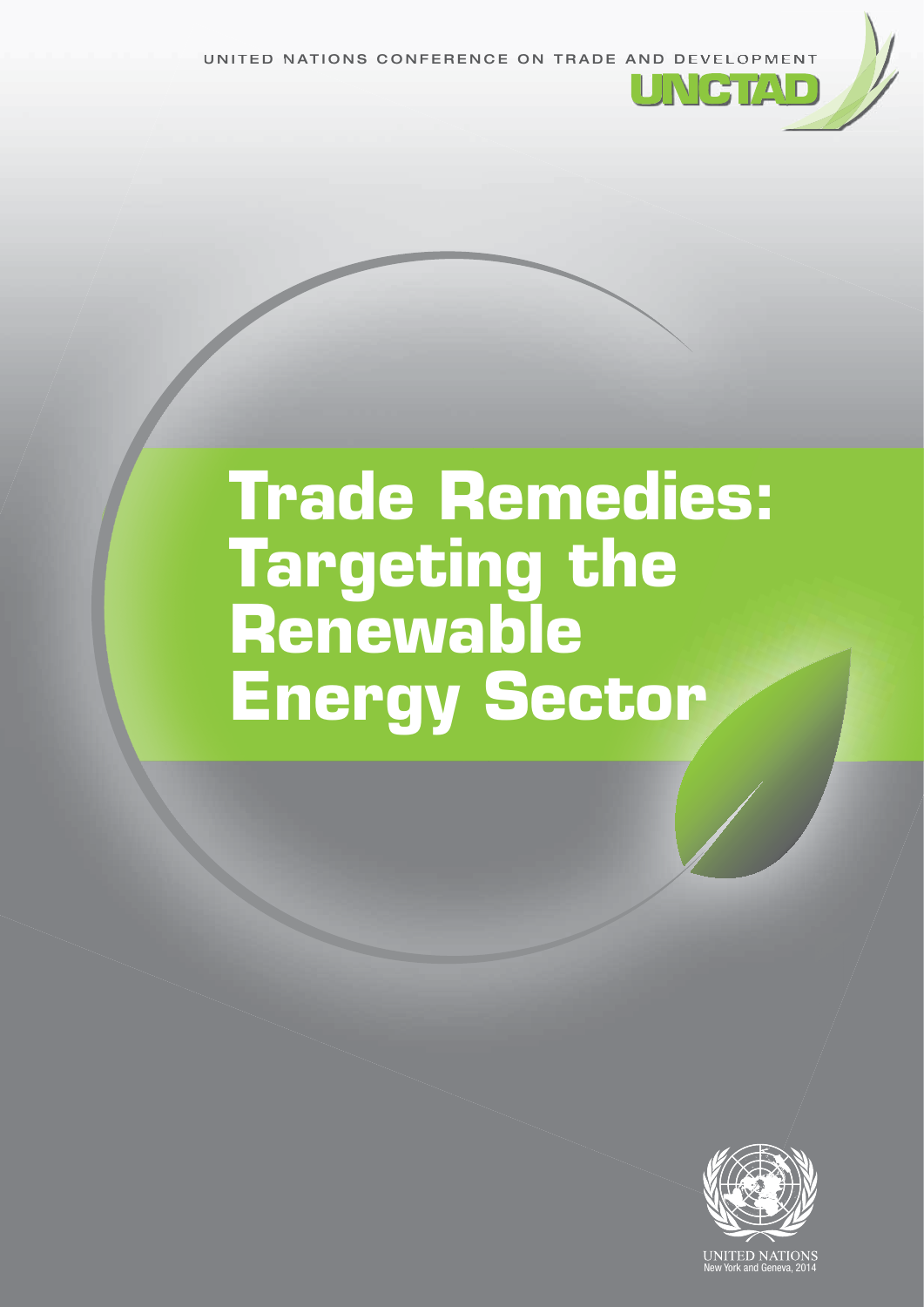#### **Note**

This study expresses the views of the author and does not necessarily reflect the views of UNCTAD or its member states. The designations employed and the presentation of the material do not imply the expression of any opinion whatsoever on the part of the United Nations Secretariat concerning the legal status of any country, territory, city or area, or of its authorities, or concerning the delimitation of its frontiers or boundaries.

This document has been reproduced without formal editing.

Material in this publication may be freely quoted or reprinted, but acknowledgement is requested, together with a reference to the document number. It would be appreciated if a copy of the publication containing the quotation or reprint were sent to the UNCTAD secretariat at the following address:

Chief, Trade, Environment, Climate Change and Sustainable Development Branch (TED), Division on International Trade in Goods and Services, and Commodities (DITC), UNCTAD, E Building, Palais des Nations, CH - 1211 Genève 10, Suisse.

> UNCTAD/DITC/TED/2014/3 UNITED NATIONS PUBLICATION Copyright © United Nations, 2014 All rights reserved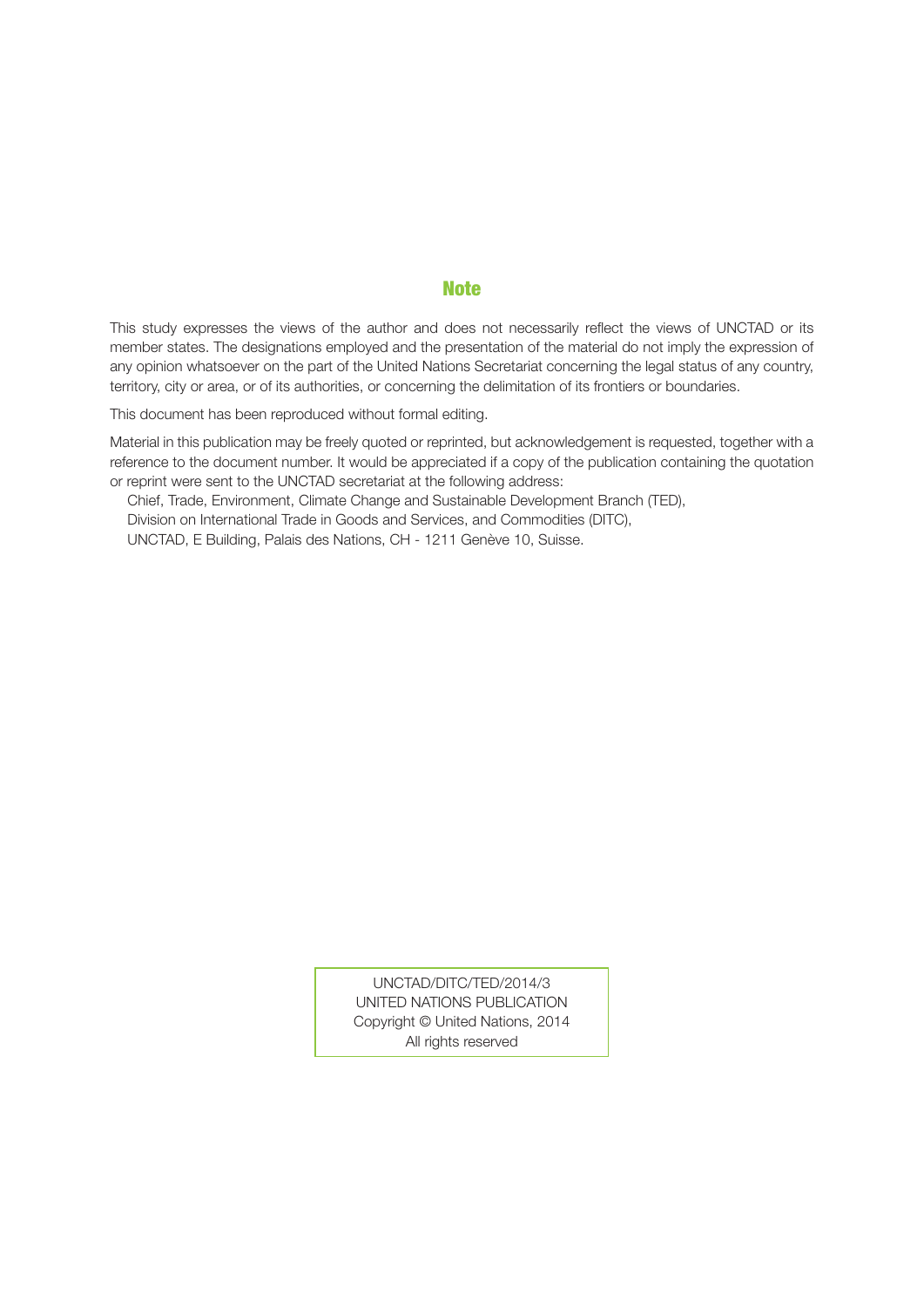# **Contents**

| III. TRADE IN RENEWABLE ENERGY PRODUCTS AFFECTED BY AD/CVD CASES  3 |
|---------------------------------------------------------------------|
|                                                                     |
|                                                                     |
|                                                                     |
|                                                                     |
|                                                                     |
|                                                                     |
|                                                                     |

### **Tables**

| Table 1      | Comparative statistics of countries that impose anti-dumping (AD) and countervailing measures |  |
|--------------|-----------------------------------------------------------------------------------------------|--|
|              |                                                                                               |  |
| Table 2      | Estimated trade affected by AD/CVD cases in the renewable energy sector, 2008-12  6           |  |
| Table 3      | Estimated trade reduced by AD/CVD cases in the renewable energy sector, 2008-12 8             |  |
| Table 4      | Estimated renewable energy trade reduced by country for AD/CVD cases 10                       |  |
| Table 5      |                                                                                               |  |
| Table 6      | Average tariffs of major importers on selected renewable-energy products 11                   |  |
| Table 7      |                                                                                               |  |
| Table 8      |                                                                                               |  |
| Table A1     |                                                                                               |  |
|              | Table A1.1. AD measures in the renewable energy sector (final decisions), 2008-12  23         |  |
| Table A2     | CVD measures in the renewable energy sector (preliminary decisions), 2008-12  28              |  |
|              |                                                                                               |  |
|              |                                                                                               |  |
| <b>Boxes</b> |                                                                                               |  |

| Box 1 |  |  |  |
|-------|--|--|--|
|-------|--|--|--|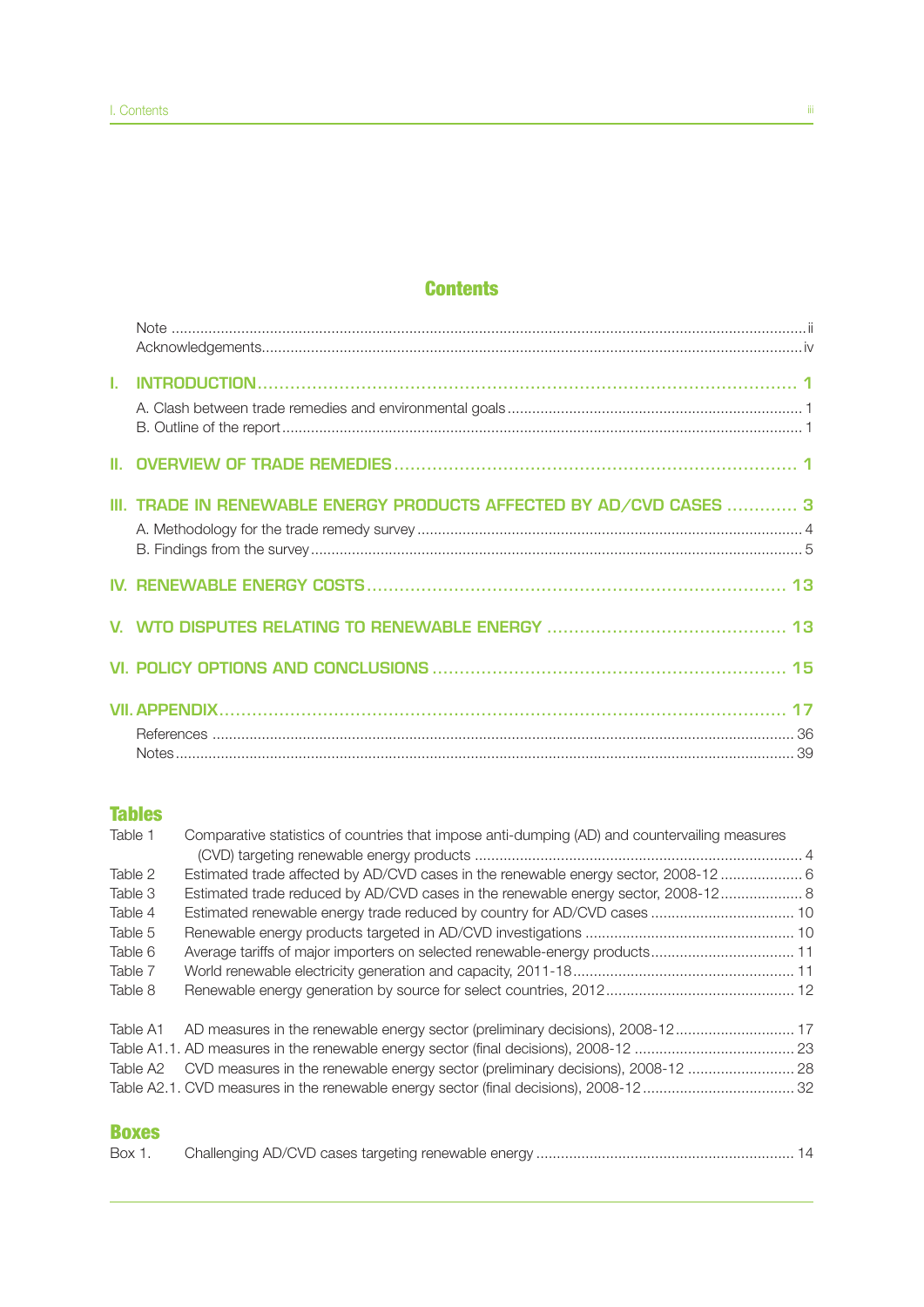#### **Acknowledgements**

This study was prepared by Gary Hufbauer and Cathleen Cimino of Peterson Institute for International Economics and substantively edited by Mr. Alexey Vikhlyaev of the United Nations Conference on Trade and Development (UNCTAD) secretariat. The desk-top publishing was done by Mr. Rafe Dent.

This publication, Trade Remedies: Targeting the Renewable Energy Sector, was commissioned for and forms part of the background documentation for an ad hoc expert group, entitled: "Trade Remedies in Green Sectors: the Case of Renewables", held in Geneva on 3 and 4 April 2014.

The study and the meeting are part of a larger effort by UNCTAD to analyze issues arising at the interface of trade policy and green economy, more specifically renewables, which is shorthand for goods and services used in conjunction with renewable energy sources.

In recent years, trade remedies - anti-dumping and countervailing duties - have increasingly been directed towards renewables - solar panels, wind turbines and biofuels. A priori, this puts these measures at cross purposes with national and international climate and environment policies.

The geopolitics and political economy are more complicated though. The developed as well as the developing countries are using these measures. And while one can argue that a given amount of environmental expenditure would go further in the absence of trade remedies, it is not clear that the amount of public support would remain at the same level.

There can be little doubt that trade remedies are a sensitive area. Trade remedies may have a significant effect on value and job creation throughout the supply chain as a whole. Trade remedies are bound to have competitive implications. Trade remedies against renewables provide a counterpoint to the initiative to reduce tariffs on environmental goods, particularly since some of the most active users of trade remedies participate in the initiative. Trade remedies shatter the alliances among interest groups. On the dispute settlement front, clearly what we see there is disputes on trade remedies that happen to involve renewables rather than disputes about renewables that happen to involve trade remedies. These disputes are about how trade remedies work and in many ways are a continuation of discussion and negotiations that have been going on for the past 12 -13 years about issues such as public interest test, lesser duty etc., which suddenly become relevant again in the context of renewables.

The study is far from an exhaustive examination of these issues, of course. In many areas, the analysis is speculative, aimed at raising questions and suggesting areas where policy makers and analysts may need to consider undertaking further analysis. Whether any given governmental measure is consistent with WTO rules is a highly contextual question that may well depend on the exact design features of that particular measure, and its broader context – regulatory, technological and commercial. Thus, nothing in this study should be considered as a judgment that any actual measure of any particular government violates WTO rules.

What are the actual or potential effects of trade remedies involving renewables? What kind of conclusions can be drawn from trade remedies cases since 2008? Are there alternative approaches that might lessen the impact of trade remedies on the deployment of renewable energy? What is the impact of trade remedies on jobs and value added? Are competitors with different supply chain using trade remedy cases to "raid" each other? Can aligning the anti-dumping rules with the competition or anti-trust rules help make sure they only remedy truly anti-competitive behavior - as opposed to undesired competition? Are there ways of providing more robust, empirically sound and predictable outcomes in trade remedies investigations and better connect trade law to the "real world"? Do trade remedies constitute a problem for the liberalization of trade in environmental goods and services? How can countries, individually and collectively, manage the interface between two deeply held goals: "fair international trade" and "GHG control"? These questions still remain open.

> Guillermo Valles **Director** Division on International Trade in Goods and Services, and Commodities.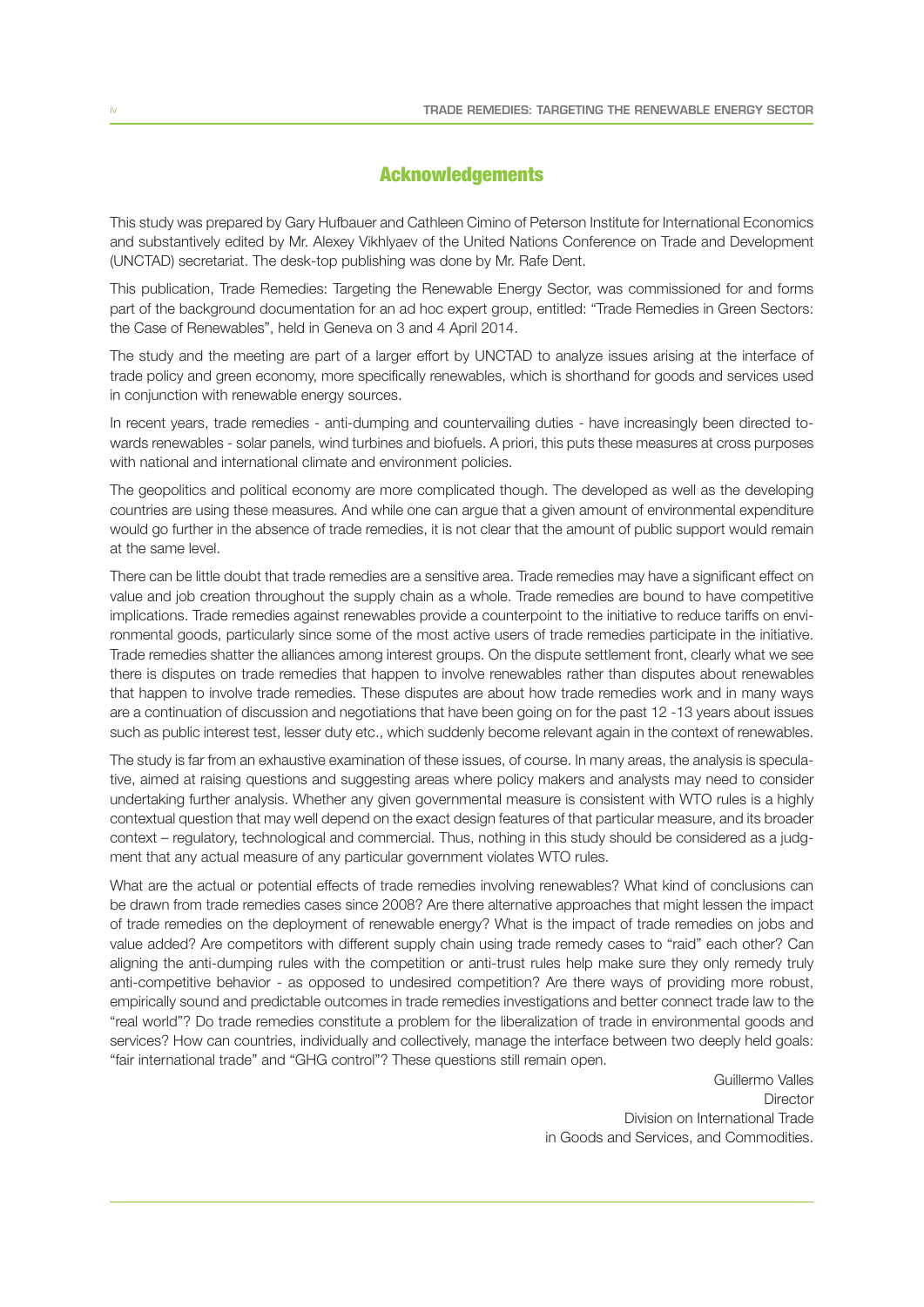# **I. INTRODUCTION**

Since the Great Recession erupted in 2008, the rise of protectionist measures has been worrying. Antidumping (AD) and countervailing duties (CVD), along with tariff increases, accounted for nearly 40 percent of the global total of discriminatory measures imposed (see Evenett 2013).<sup>1</sup> AD and CVD penalty duties are imposed by national authorities, without prior authorization from the World Trade Organization (WTO). Provided the duties respect WTO rules, they will not be overturned by the WTO Dispute Settlement Body, if contested in subsequent WTO litigation.

AD and CVD trade remedies<sup>2</sup> are no longer limited to a core group of traditional user countries, but have been widely imposed by new users, especially developing countries. AD and CVD remedies are defended as a means to level the playing field against "unfair" trade practices. However, these measures are often intended to protect domestic firms, regardless of the "fairness" of trade practices abroad.

#### **A. Clash between trade remedies and environmental goals**

By our count, some 41 AD and CVD cases have been initiated since 2008 on biofuels, solar energy and wind energy products. Notably, almost half of these measures target solar energy products. The trade remedy trend accelerated during 2012-2013 among major producers of renewable energy, including Australia, China, European Union, India, and the United States.

The use of trade remedies in the renewable energy space exemplifies the clash between two deeply-held goals: the control of green-house gases and fair international trade. In 2011, around 20 percent of total electricity generation came from renewable sources and about 115 gigawatts of new installed capacity was powered by renewable energy in 2012. Globally, in 2012, new global investment in renewable energy was \$240 billion (IEA 2013a). Developed and developing countries alike are implementing green policies that aim to lower the cost of renewable energy production in the medium-term and improve the competitiveness of renewables relative to fossil fuels.3

Such efforts are often coupled with the goal of creating manufacturing jobs, thereby ensuring a short-term payoff for domestic constituencies and promoting support for green policies. This is where AD and CVD

measures enter the picture: to further the protection of manufacturing jobs. Since the overwhelming majority of green technologies are subsidized, public support for spending taxpayer money might be weakened if too much money "leaked out" of the country to "unfair" imports. However, the growing use of penalty duties against renewable imports not only disrupts trade but also restricts access to competitively priced goods and services that could accelerate the deployment of green energy. Moreover, the spurt of trade remedies seems at odds with efforts to dismantle barriers to environmental goods and services trade, particularly the launch of plurilateral talks to liberalize environmental goods trade by 14 countries.4

#### **B. Outline of the report**

An extensive body of literature has assessed the general economic impact of trade remedies, but few studies have assessed their specific impact on the renewable energy sector. Our study aims to help fill that gap. We conduct a global survey of AD and CVD cases in the renewable energy sector from the onset of the Great Recession in 2008 through early 2014, and offer rough estimates of their impact on bilateral and global trade. Section II sketches the literature on trade remedies and the case for and against such policy measures in the renewable energy sector. Section III reports the estimated impact on renewables trade of AD and CVD penalties. Section IV summarizes cost estimates for renewable energy generation. Section V profiles recent disputes over green trade policies brought to the WTO. Section VI concludes by outlining policy options moving forward.

# **II. OVERVIEW OF TRADE REMEDIES**

The WTO refined the procedural rules governing the use of AD and CVD remedies in the Uruguay Round.<sup>5</sup> Agreed procedures permit member countries to levy AD and CVD penalties on imported products when domestic firms can establish the existence of dumping or subsidization, and can prove that, as a result, the domestic industry suffers "material injury" (a low threshold of adverse effects). Penalty duties are intended to offset the margin of dumping or subsidization; initially they can be in place no longer than 5 years, but they can be extended following a "sunset review."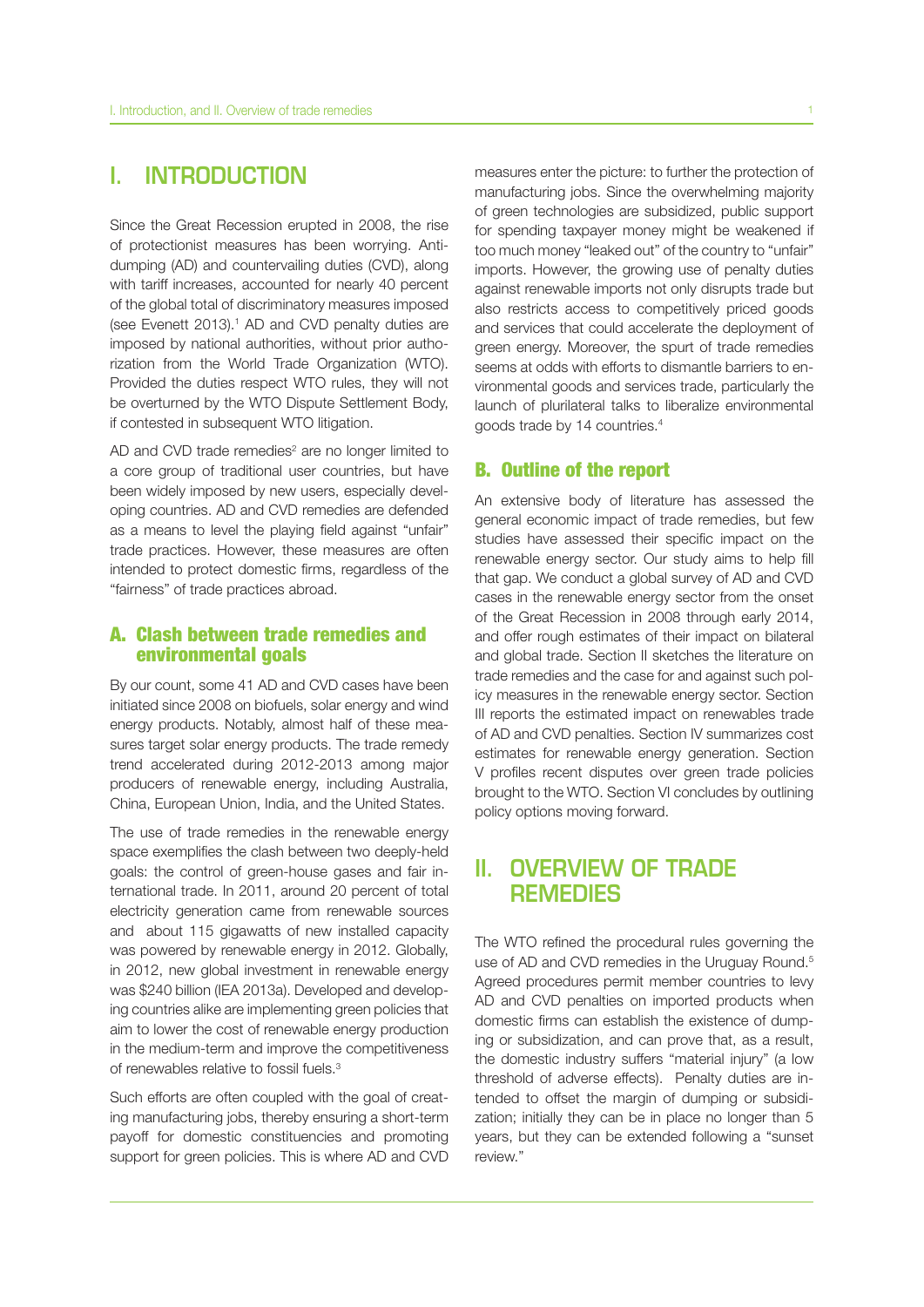The use of trade remedies has evolved significantly in the past two decades. Until the 1990s, the "traditional" users centered around a core group of countries, namely the United States, the European Union, Canada, and Australia. But new users, especially developing countries have accounted for the substantial growth in recent trade remedy cases (Bown 2011; Prusa 2005). Bown and McCulloch (2012) report that major developing countries more than doubled their use of trade remedies between 2004 to 2011, and that, by 2011, about 3 percent of their imports (at the 6-digit level) were subject to trade remedies. By contrast, developed country usage remained around 2 percent of imports over the past decade. China's emergence as a major trader player shaped the landscape of trade remedies. By 2011, China was a dominant target of penalty duties: nearly 11 percent of China's exports to developing countries and 5 percent of exports to developed countries were subject to trade remedy duties (Bown and McCulloch 2012, 21). Trade remedies on renewables have broadly followed these trends, but in a more compressed timeframe over the past 5 years.

An important reason for the growth of trade remedies has been the evolution of more relaxed rules for their imposition. As Mavroidis, Messerlin and Wauters (2008, p. 6) note, "this drift has always been in one direction, making it easier to prove the existence of dumping and injury and of a causal link between dumping and injury."6 Before the Second World War, AD laws were designed to thwart "predatory pricing", namely the use of cut rate prices to bankrupt foreign firms and then monopolize the market. But gradually, over the past 50 years, AD laws were relaxed to allow penalty duties against almost any form of below cost or discriminatory pricing, including forms that are perfectly acceptable when practiced within a national territory.7 As a result, trade remedies (especially ADs) have become increasingly flexible for dealing with the pressures of trade liberalization and for buttressing industrial policies (Bown and McCulloch 2012, p. 14).

As anti-dumping has become the most frequently used remedy measure – and the most skeptically viewed by economists – the academic literature has focused on AD practice.<sup>8</sup> In basic economic analysis trade remedies are portrayed as similar to tariffs, with well known effects. Tariffs increase domestic prices and reduce the volume of imports, thereby generating gains for domestic producers and tariff revenues for governments, but imposing losses in the form of higher prices both on domestic consumers and downstream industries. The net effect is almost always a loss for the importing country.<sup>9</sup>

The net costs of remedy measures often go beyond the immediate impact on production and consumption. We briefly summarize a few of the main findings here; for a more detailed overview see Bown and McCulloch (2012); Bown (2011); Mavroidis, Messerlin and Wauters (2008); and Blonigen and Prusa (2003).

Broadly speaking, the direct effect of AD and CVD measures is to reduce imports by raising their price. Empirical studies more closely examine channels of influence. Staiger and Wolak (1994) find that the dampening of trade is most significant during the filing and investigation phases of an AD case. Prusa (1997) analyzed industry-level data for US AD cases from 1980 to 1988, and found that AD protection caused substantial trade diversion: as imports fell from the countries targeted by the investigation, imports increased from third countries competing in the US market (such diversion potentially undermines the restrictiveness of AD duties). Bown and Crowley (2007) estimated the impact of US AD and safeguard measures on Japanese imports between1992 and 2001. They found that US duties caused a diversion of Japanese exports of the sanctioned products to third countries (a deflection effect). These mentioned studies focused on trade effects at the product level. Vandenbussche and Zanardi (2010) also found evidence that AD measures exert a chilling effect on aggregate bilateral imports, owing to various "spillover" channels. The authors used gravity model analysis and found that for countries that systematically use AD measures, so-called "tough users," the annual reduction of global imports is about 6 percent, or \$14 billion imports. They outline the various spillover channels through which AD measure can effect trade and conclude that "AD policy can have ambiguous effects on trade" and that the "various effects can play at once" (Vandenbussche and Zanardi 2010, p. 4). These channels include: (1) trade destruction effect, i.e., the suppression of trade in the specific products targeted; (2) trade diversion effect, i.e., the increase of imports from other trading partners not targeted by the AD measure; (3) downstream effects, i.e., the suppression of trade for downstream producers that rely on intermediate inputs; (4) deterrent effect on trading partners seeking to sell into the markets of frequent users of AD measures; (5) anti-competitive effects, i.e., AD measures that can serve as a collusive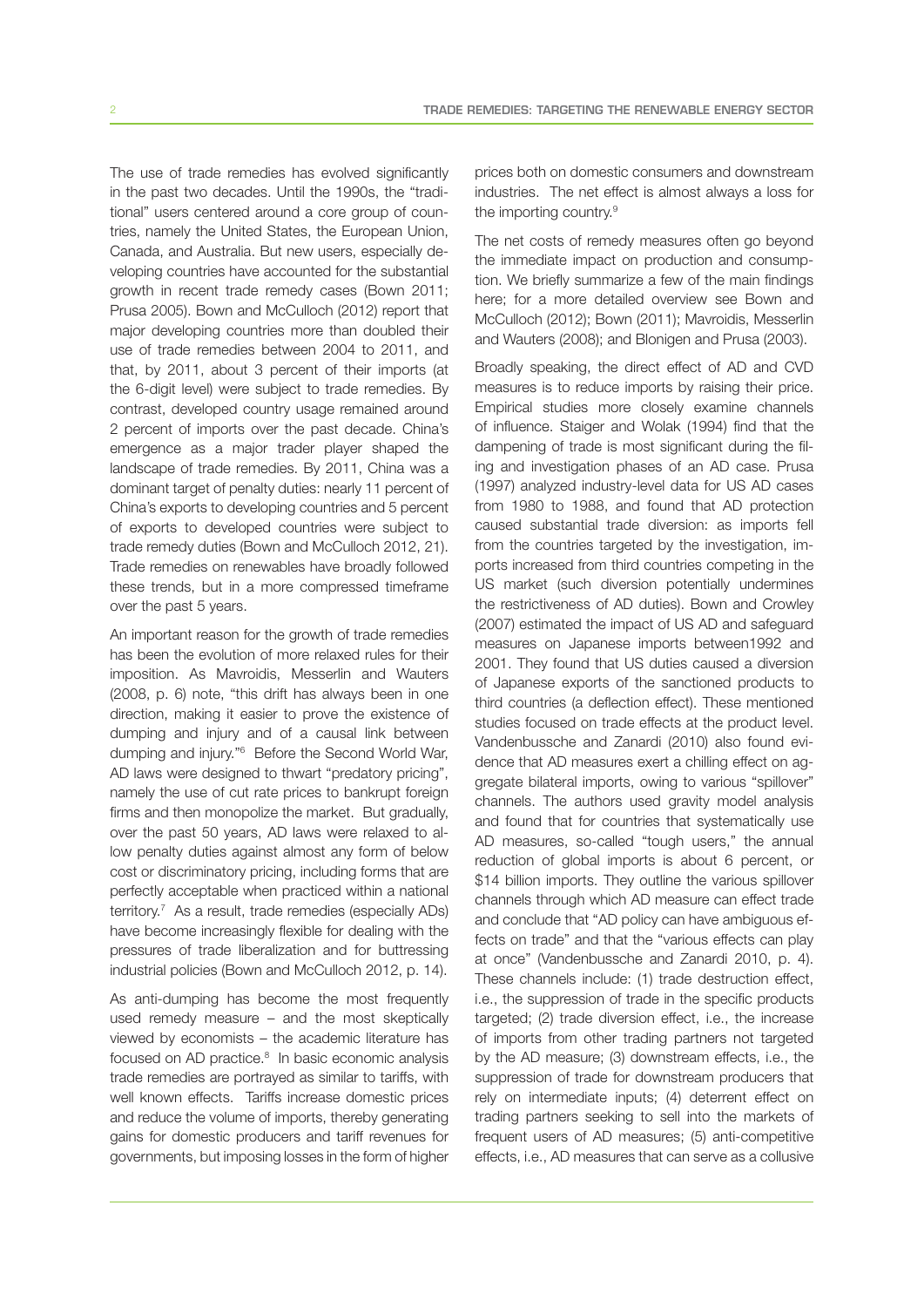device for firms and suppress trade; (6) foreign direct investment effects, i.e., prompting exporters to avoid AD measures and directly invest in the protected market, for example setting up production plants; and (7) retaliation effects, i.e., the empirical observation that new users of AD measures generally target traditional users.

Theoretical analyses of trade remedies center on the strategic behavior of petitioning firms. Some studies argue that, rather than correcting for anti-competitive behavior, AD protection can instead facilitate collusion between domestic and foreign firms (see Prusa 1992; Zanardi 2004; Blonigen and Prusa 2003).10 "Strategic dumping," designed to promote collusion or achieve economies of scale, may affect the calculations of both domestic and foreign firms (see Staiger and Wolak 1994; Bown and McCulloch 2012). Retaliatory motives may prompt complaints against countries that instigated petitions in past investigations (see Finger 1993; Prusa and Skeath 2002). One important conclusion from these investigations was that the spread of AD protection cannot be solely explained by an increase in unfair trade practices.

A few studies narrowly examined trade remedies in the renewable energy space. The Swedish National Board of Trade (2013) assessed AD and CVD investigations by the European Union, highlighting recent measures that target environmental products. The Board found that trade remedies on renewable energy affect an import value of EUR 14 billion, representing about 75 percent of the total import value for all trade remedy cases currently in force. Three of the recently imposed measures -- the AD/CVD penalties on solar panel imports from China, biodiesel imports from Argentina and Indonesia, and biodiesel imports from the United States -- rank among the EU's five largest measures in terms of affected trade. As for solar panels, Prognos (2013) found that the small gains to EU producers are offset by greater costs resulting from less demand for solar power and jobs lost in the installation and serving industries. Other studies of a qualitative nature assess the scope of AD/CVD measures in renewables, as well as policies that could better govern their use (see Wu and Salzman 2013; Kasteng 2013; Lester and Watson 2013; Levine and Walther 2013). The takeaway from these studies is to highlight the potential adverse effects of trade remedies on the renewable energy sector. To summarize:

• Higher prices for renewable energy products will lead to less accessibility for user industries and consumers (Swedish National Board of Trade 2013);

- The consequent likelihood that trade remedies will increase the price of renewable electricity, eroding its competitiveness with fossil fuels to the detriment of the environment;
- The possibility that AD and CVD measures affecting intermediate inputs will raise costs incurred by downstream firms in supply chains, thereby undermining "supply chain optimization" (Bown and McCulloch 2012); and
- The possibility that trade remedies will foster retaliatory behavior among targeted countries.

# **III. TRADE IN RENEWABLE ENERGY PRODUCTS AFFECTED BY AD/CVD CASES**

We conducted a global survey of AD and CVD cases in the renewable energy sector from the onset of the Great Recession in 2008 through early 2014. The quality of trade remedy data varies widely across countries. Our analysis is largely based on data compiled in the Global Antidumping Database (GAD) and the Global Countervailing Duties Database (GCVD), which form parts of the Temporary Trade Barriers database created by Chad Bown at the World Bank. These databases offer the most comprehensive data documenting AD and CVD investigations from the 1980s through 2012, giving detailed information on relevant dates, outcome of each case (affirmative, negative, withdrawn), the products under investigation (classified at the 8-digit or 10-digit level), the domestic and foreign firms involved, and the preliminary and final duties imposed.<sup>11</sup> Our survey also consulted supplemental sources including the Global Trade Alert (http://www.globaltradealert.org) coordinated by Simon Evenett for the Center for Economic Policy Research, as well as official government documents to update, where possible, existing cases that advanced to new phases during 2013 and 2014, and new cases initiated during that time period.

AD and CVD investigations have three stages: initiation, preliminary, and final. A single investigation can last more than a year, while the individual stages often last only a few months.

Tables A1 and A2 list the AD and CVD cases initiated since 2008 that we could identify.<sup>12</sup> We recorded 41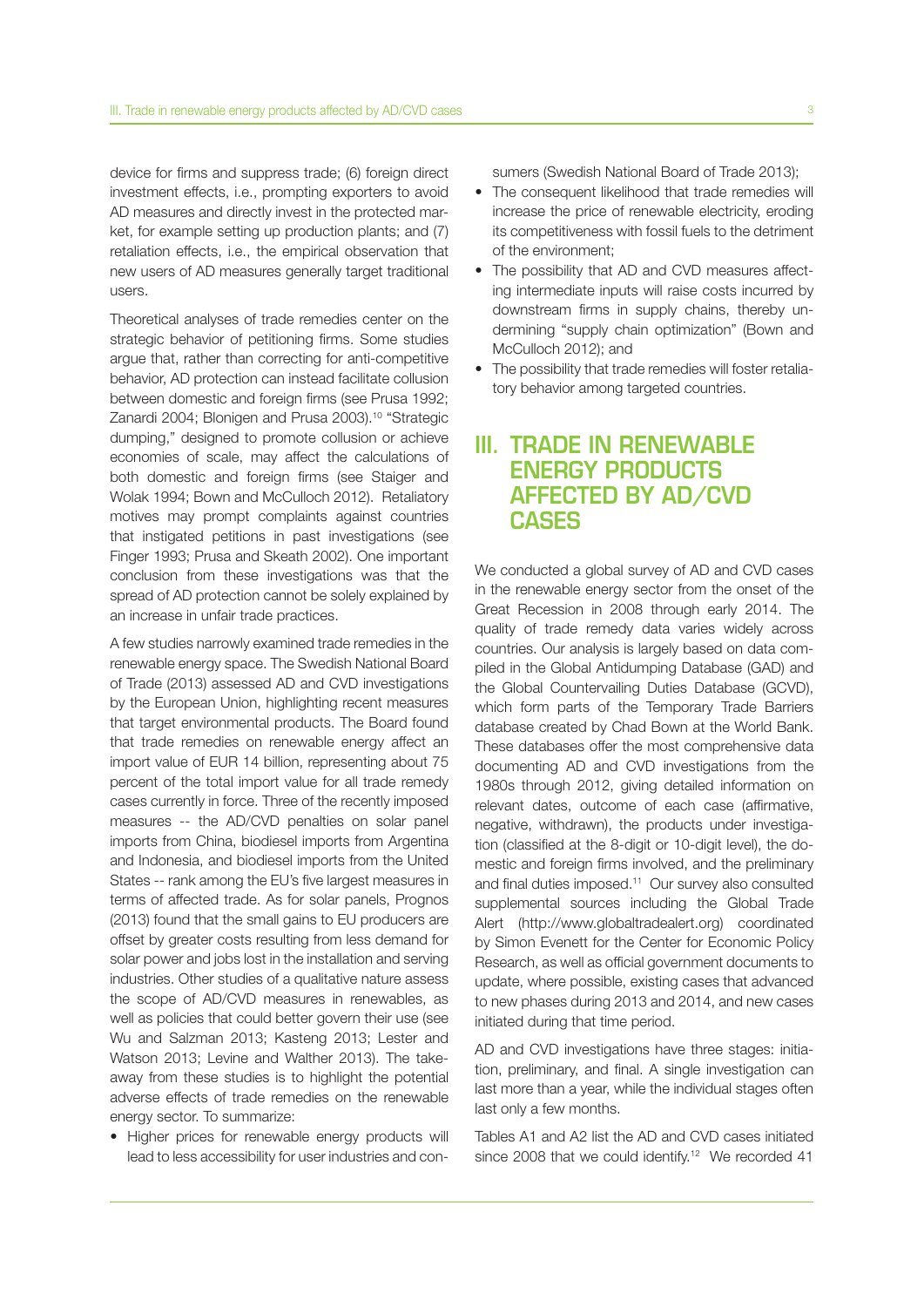|                      | GDP. 2012                                | Renewable                                           |                                                            | AD cases                                      |                                                            | <b>CVD</b> cases                                     |                                                                                      |
|----------------------|------------------------------------------|-----------------------------------------------------|------------------------------------------------------------|-----------------------------------------------|------------------------------------------------------------|------------------------------------------------------|--------------------------------------------------------------------------------------|
| Country              | (US\$<br>billions.<br>current<br>prices) | electricity net<br>generation,<br>2012<br>$(TWh)^b$ | Number of<br>cases in<br>renewable<br>energy<br>since 2008 | Number of<br>total cases<br>$(2008 - 2012)^a$ | Number of<br>cases in<br>renewable<br>energy<br>since 2008 | Number of<br>total cases<br>(2008-2012) <sup>a</sup> | Total imports<br>affected for 41<br>AD/CVD cases in<br>renewables<br>(US\$ millions) |
| Australia            | 532                                      | 29.0                                                | 3                                                          | 49                                            |                                                            | 7                                                    | 456                                                                                  |
| China                | 8 2 2 7                                  | 797.4                                               | 3                                                          | 53                                            | $\overline{2}$                                             | 6                                                    | 2 1 4 4                                                                              |
| European Union       | 16687                                    | 684.1                                               | 10                                                         | 75                                            | 8                                                          | 21                                                   | 24 408                                                                               |
| India                | 1842                                     | 162.0                                               | $\overline{4}$                                             | 167                                           | $\Omega$                                                   | $\Omega$                                             | 502                                                                                  |
| Peru                 | 204                                      | 22.1                                                | ٠                                                          | 10                                            |                                                            | $\overline{z}$                                       | 40                                                                                   |
| <b>United States</b> | 16 245                                   | 507.8                                               | 5                                                          | 68                                            | 3                                                          | 44                                                   | 4 4 1 4                                                                              |
| Total                | n.a.                                     | n.a.                                                | 26                                                         | 422                                           | 15                                                         | 85                                                   | 31 965                                                                               |

#### **Table 1. Comparative statistics of countries that impose anti-dumping (AD) and countervailing measures (CVD) targeting renewable energy products**

 $n.a.$  = not applicable; TWh = terawatt hours;  $AD =$  anti-dumping;  $CVD =$  countervailing duties

a The total number of AD and CVD cases is through year-end 2012, based on Bown (2012a) and (2012b).

**b** Renewable energy sources include biomass, hydro, geothermal, solar, wind, ocean thermal, wave action, and tidal action. Data for China and India from 2011; EU data from 2010; all other data from 2012.

Note: Cases that target multiple countries but concern the same product(s) are counted separately.

Sources: GDP from World Bank, World Development Indicators Database, http://data.worldbank.org/indicator; electricity generation from US Energy Information Administration, International Energy Statistics, http://www.eia.gov/countries/data.cfm#undefined; AD/ CVD cases from tables A1 - A2, Bown (2012a) and Bown (2012b); total imports covered by AD/CVD cases from authors' calculations, see table 3.

cases involving renewable energy products: 26 antidumping cases, 15 of which pursued parallel subsidy investigations. AD/CVD investigations that target multiple countries but concern the same products are counted separately. While our analysis aims to be comprehensive, the actual number of cases could be higher, given the likelihood of missing data in WTO notifications and other official documents.13

In our sample, a core group of six countries pursued renewable investigations during the time period studied, namely Australia, China, the European Union, India, Peru, and the United States. These countries comprise some of the largest producers of renewable energy and collectively, their AD/CVD cases covered \$32 billion of trade in renewable energy products (table 1). Targeted countries of these investigations include Argentina, Canada, China, the European Union, Indonesia, Korea, Malaysia, Singapore, Taiwan, the United States, and Vietnam. In our sample, the European Union initiated the greatest number of AD/ CVD cases involving renewable energy products, namely 18 cases, about two-fifths of the renewable cases identified. The United States and China accounted for 8 and 5 of the cases initiated, respectively.

#### **A. Methodology for the trade remedy survey**

The International Energy Agency (IEA 2012) defines renewable energy as "energy that is derived from natural processes that are replenished constantly. In its various forms, it derives directly or indirectly from the sun, or from heat generated deep within the earth. Included in the definition is energy generated from solar, wind, biomass, geothermal, hydropower and ocean resources, and biofuels and hydrogen derived from renewable resources."14 We identified AD/CVD cases in renewable energy, based on the 8-digit or 10-digit product codes specified in national tariff schedules under the Harmonized System (HS).<sup>15</sup>

The challenges of classifying renewable energy products, and environmental goods (EGs) at large, are wellknown. In large part, the challenges reflect the political economy of trade liberalization: "gain maximum access for exports" is the typical negotiator's maxim. The definition of EGs determines which products will be targeted for tariff liberalization, and that changes the classification exercise from a technical discussion into a contentious market access negotiation.16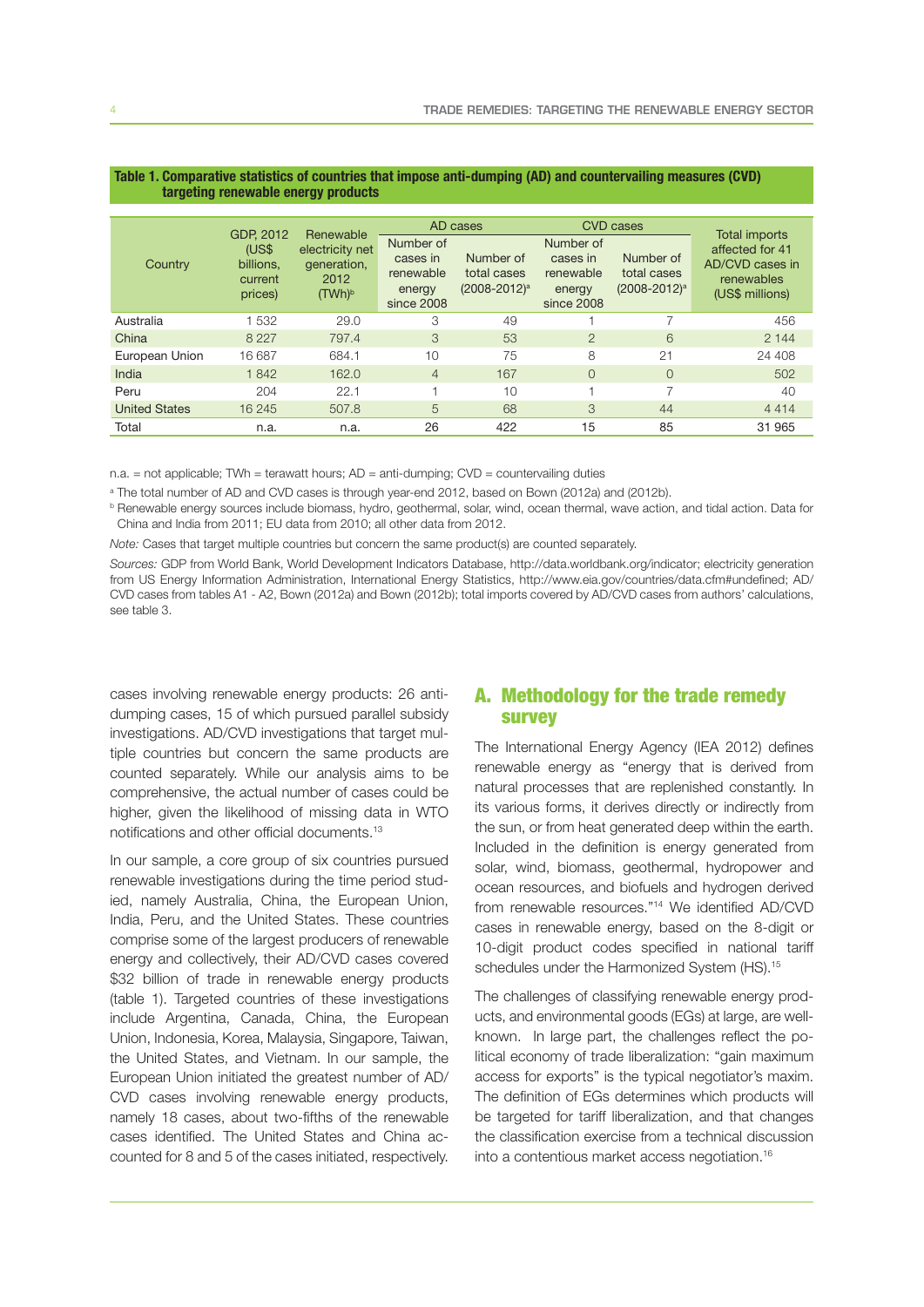A separate technical issue with HS codes and the classification of EGs in particular, is that even at the 6-digit level, HS codes cover dual-use products.17 Indeed, UNCTAD (2011, p.7) reports that, out of 440 products in the WTO list of EGs, only half a dozen classify as "singularly-used for environmental purposes," and within these, there are only two renewable energy products, namely hydraulic turbines (HS 841011, 841012, 841013) and wind-powered electricity generation sets (HS 850231).<sup>18</sup> Consequently, many EG products are classified under HS codes that include unrelated products, meaning that estimates of global trade in renewables are often imprecise. This systemic feature of tariff classification tends to inflate the size of environmental goods trade. However, AD and CVD cases usually specify disaggregated codes at the 8-digit or 10-digit HTS product level, which as a rule can be readily identified as renewable energy products.19

That said, our analysis considers only those cases involving inputs directly linked to the renewable energy sector. To narrowly identify AD/CVD cases related to renewable energy, we drew upon WTO (2011a), Hufbauer and Kim (2012) and APEC (2012) as guidance for the main renewable energy products at the 6-digit level.20 In this regard, the identification of most cases was straightforward, especially cases targeting biodiesel and solar cells and modules. However, some cases required our judgment call. One example was the EU anti-dumping case against China regarding continuous filament glass fiber products and certain woven and/or stitched glass fiber fabrics (case references EUN-AD-705 and EUN-AD-729, respectively). While these products are sold to various end user industries, they are major inputs to wind turbine blade production; moreover, almost as confirmation, the investigations were opposed by the European Wind Energy Association.<sup>21</sup> These cases were verified by other studies as renewable energy investigations and were included in our assessment.<sup>22</sup> By contrast, the US anti-dumping and subsidy investigations in 2011 on aluminum extrusions imports from China were not included in our sample; though aluminum extrusions are inputs for finished products including solar panels (frames and mounting), they are also critical inputs for window frames, door frames, curtain walls, furniture, and many other goods. Moreover, certain final finished goods containing aluminum extrusions, such as solar panels, were excluded from the scope of the case (USITC 2010).

From 2008 to the beginning of 2014, the countries in our sample investigated 75 unique HTS products, and imposed anti-dumping or countervailing duties on 72 products. Out of the 41 cases, 16 cases involved biofuels, namely biodiesel and bioethanol; 18 cases involved solar energy products (11 of these cases involved solar cells and modules, 5 cases solar grade polysilicon, and 2 cases solar glass); and 7 cases involved wind energy products (2 cases involved glass fiber products used in wind turbine blades, and 5 cases wind towers).

#### **B. Findings from the survey**

The growing number of AD/CVD investigations coupled with sizable global environmental goods trade – said to be worth \$955 billion annually<sup>23</sup> – suggests a substantial amount of trade could be impacted by penalty duties imposed on renewable energy products.

To estimate the impact, we calculate the value of affected trade as the sum of imports of the complainant country for all products specified by the HTS code in the AD/CVD case.<sup>24</sup> The calculated value of affected trade is based on average imports in recent years, from 2009 to the year the duty was imposed (if the investigation is ongoing and a final duty has not been levied, the year of the preliminary duty is used).<sup>25</sup> A trade average covering several years is used to smooth out fluctuations in bilateral trade flows that occur for reasons having nothing to do with the trade remedy case.

Based on these calculations, we estimate that AD/ CVD cases targeting the renewable energy sector affect about \$32 billion of trade in green products (table 2). To size up the potential trade reduced, we first compile the AD and CVD penalties imposed on foreign firms. Where separate duties are specified for the majority of "cooperating firms" in the investigation and a country-wide duty is specified for "all other firms," we use the duty applied to the cooperating firms, as these firms generally account for a larger percentage of trade of the products concerned. A majority of cases implement preliminary or definitive duties on an ad valorem basis – duty rates are generally expressed as a percentage of the CIF import cost.26 For the few cases that call for specific duties – duties based on weight, number or volume, e.g., US\$ per metric tons, we alternatively use the calculated dumping or subsidy margins, or estimate our own ad valorem equivalent.<sup>27</sup> The simple average of dumping and countervailing ad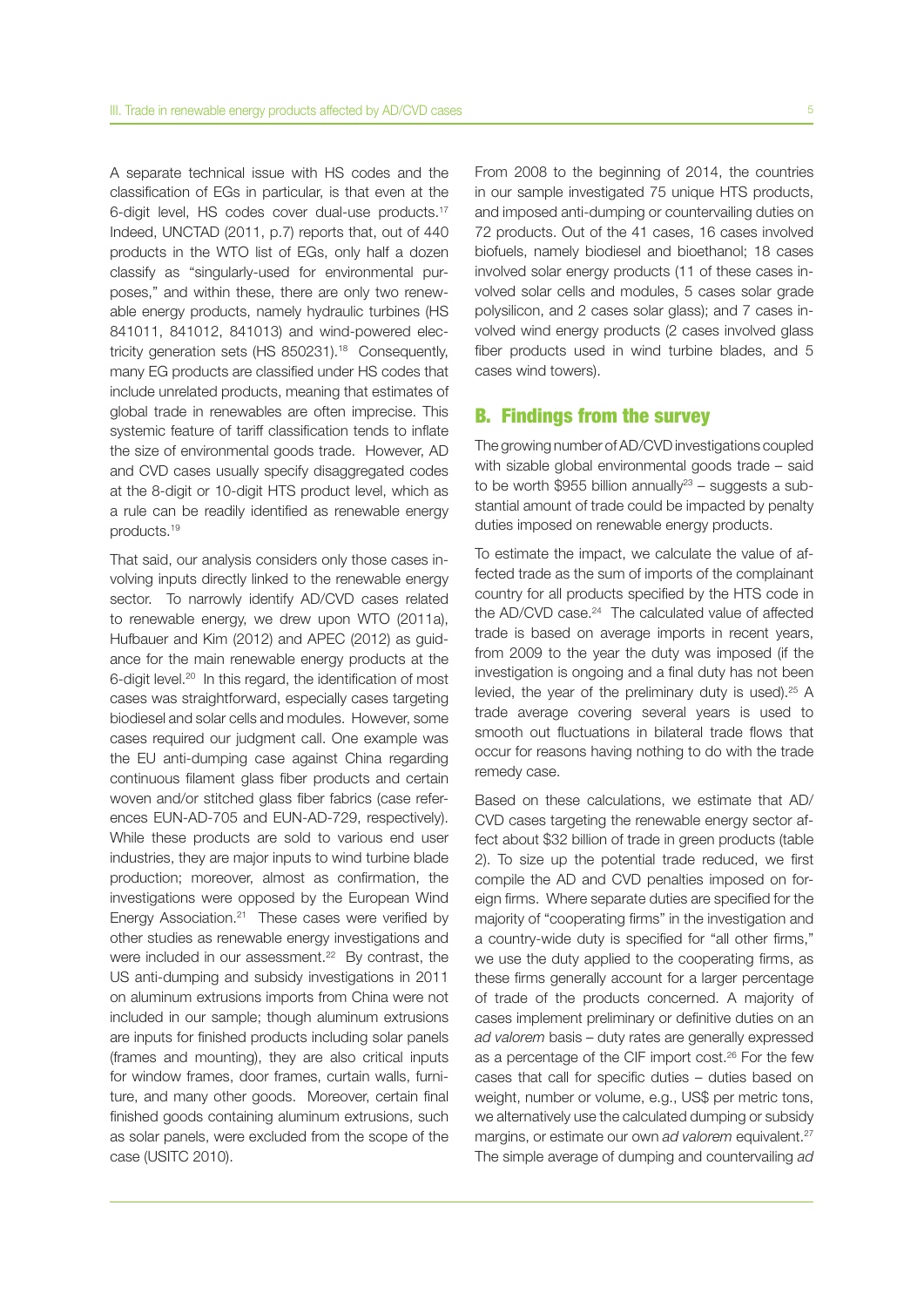|                |                             |                                              |                                                                          |                | Imports from respondent country<br>(US\$ millions) $\text{c}$ |         |          | Average<br>trade                                                            |
|----------------|-----------------------------|----------------------------------------------|--------------------------------------------------------------------------|----------------|---------------------------------------------------------------|---------|----------|-----------------------------------------------------------------------------|
| Case           | Complainant<br>country      | Respondent<br>country under<br>investigation | <b>Product and date</b><br>AD/CVD imposed                                | 2009           | 2010                                                          | 2011    | 2012     | from 2009<br>to year<br>measure<br>imposed<br>$(US$$ millions) <sup>d</sup> |
| 1.             | Australia <sup>a</sup>      | <b>United States</b>                         | Biodiesel (2011) <sup>e</sup>                                            | 5              | 6                                                             | 16      | $\Omega$ | 9                                                                           |
| $\overline{2}$ | Australia                   | China                                        | Wind towers (2013) <sup>b</sup>                                          | 261            | 295                                                           | 409     | 769      | 433                                                                         |
| 3              | Australia                   | Korea                                        | Wind towers (2013) <sup>b</sup>                                          | $\overline{4}$ | 6                                                             | 14      | 30       | 13                                                                          |
| $\overline{4}$ | China <sup>a</sup>          | <b>United States</b>                         | Solar grade polysilicon (2014)                                           | 431            | 980                                                           | 1 0 2 5 | 702      | 785                                                                         |
| 5              | China                       | Korea                                        | Solar grade polysilicon (2014)                                           | 361            | 658                                                           | 1 199   | 490      | 677                                                                         |
| 6              | China <sup>a</sup>          | European Union                               | Solar grade polysilicon (2013) <sup>b</sup>                              | 552            | 644                                                           | 866     | 668      | 682                                                                         |
| 7              | European Union <sup>a</sup> | <b>United States</b>                         | Biodiesel (2009)                                                         | 4572           | 4649                                                          | 11 498  | 710      | 4572                                                                        |
| 8              | European Union <sup>a</sup> | Canada                                       | Biodiesel (circumvention) (2011) <sup>f</sup>                            | 635            | 571                                                           | 1 1 8 4 | 34       | 797                                                                         |
| 9              | European Union <sup>a</sup> | Singapore                                    | Biodiesel (circumvention) (2011) <sup>f</sup>                            | 332            | 458                                                           | 1 2 6 3 | 9        | 684                                                                         |
| 10             | European Union              | China                                        | Continuous filament glass fiber<br>products (2011)                       | 142            | 205                                                           | 166     | 130      | 171                                                                         |
| 11             | European Union              | China                                        | Certain woven and/or stitched<br>glass fiber fabrics (2012) <sup>b</sup> | 38             | 54                                                            | 58      | 116      | 67                                                                          |
| 12             | European Union <sup>a</sup> | <b>United States</b>                         | Bioethanol (2013)                                                        | 634            | 995                                                           | 1589    | 882      | 1 0 2 5                                                                     |
| 13             | European Union <sup>a</sup> | Argentina                                    | Biodiesel (2013) <sup>9</sup>                                            | 759            | 1 1 4 6                                                       | 1919    | 1814     | 1410                                                                        |
| 14             | European Union <sup>a</sup> | Indonesia                                    | Biodiesel (2013) <sup>9</sup>                                            | 167            | 531                                                           | 1414    | 1 3 5 9  | 868                                                                         |
| 15             | European Union <sup>a</sup> | China                                        | Crystalline silicon photovoltaic<br>modules and key components<br>(2013) | 8 2 8 4        | 20 005                                                        | 19 698  | 10 692   | 14 670                                                                      |
| 16             | European Union <sup>a</sup> | China                                        | Solar glass (2013) <sup>b</sup>                                          | 105            | 165                                                           | 168     | 145      | 146                                                                         |
| 17             | India                       | Malaysia                                     | Solar cells (est. 2014)                                                  | 5              | 21                                                            | 185     | 82       | 73                                                                          |
| 18             | India                       | China                                        | Solar cells (est. 2014)                                                  | 22             | 76                                                            | 606     | 310      | 253                                                                         |
| 19             | India                       | Taiwan                                       | Solar cells (est. 2014)                                                  | 89             | 54                                                            | 178     | 55       | 94                                                                          |
| 20             | India                       | <b>United States</b>                         | Solar cells (est. 2014)                                                  | 24             | 34                                                            | 133     | 135      | 82                                                                          |

#### **Table 2. Estimated trade affected by AD/CVD cases in the renewable energy sector, 2008-12**

est. = estimated date as neither a preliminary decision nor a final decision on the AD/CVD has been announced as of February 2014 n.a. = data not available

- <sup>a</sup> Indicates parallel dumping and subsidy investigations. The total AD and CVD cases amount to 41.<br><sup>b</sup> Indicates that the "date AD/CVD imposed" is based on the preliminary decision as the final decision has not been reach February 2014.
- <sup>c</sup> The value of affected trade for each year is calculated as the sum of imports in the complainant country for all HTS (harmonized tariff schedule) product subheadings specified in the AD and CVD case. For a detailed listing of the HTS codes for each case, see tables A1 and A2.<br>d We take the average of trade from 2009 to the year the preliminary or final measure was imposed to smooth out fluctuations in
- bilateral trade flows that occur for reasons having nothing to do with the trade remedy case.<br>Trade data for Australia is subiect to gaps in available data for biodiesel imports from United States due to revised HTS classi
- tions in Australia. Figures reported may underestimate actual trade flows. For context, biodiesel exports from the United States to Australia, based on HS 382490, averaged \$44.5 billion per year from 2009-2011.
- <sup>f</sup> The EU initiated separate investigations based on evidence that US biodiesel exporters were circumventing AD/CVD penalties and entering the EU market via transshipment through Canada and Singapore. In May 2011, the EU extended duties on imports consigned from Canada and terminated the case against Singapore (see Council Implementing Regulation [EU] No 444/2011 & No 443/2011). In April 2013, the EU initiated an interim review of the extension.
- <sup>9</sup> Trade data for European Union biodiesel cases against Argentina and Indonesia drawn from Eurostat data and Commission Regulation (EU) No 490/2013 to account for gaps in Eurostat data for certain HTS codes.

Notes: EU trade figures originally reported in Euros and converted to US dollars using annualized bilateral exchange rates as reported by the European Central Bank, see http://sdw.ecb.europa.eu/browseSelection.do?DATASET=0&sfl1=4&FREQ=A&sfl3=4&CURREN CY=USD&node=2018794.

Source: AD/CVD case data from tables A1 - A2; trade data from the International Trade Centre, http://www.trademap.org/; EU trade data from Eurostat, International Trade database, EU27 trade since 1988 by CN8, http://epp.eurostat.ec.europa.eu/portal/page/ portal/international\_trade/data/database; US trade data from US International Trade Commission, http://dataweb.usitc.gov/; authors' calculations.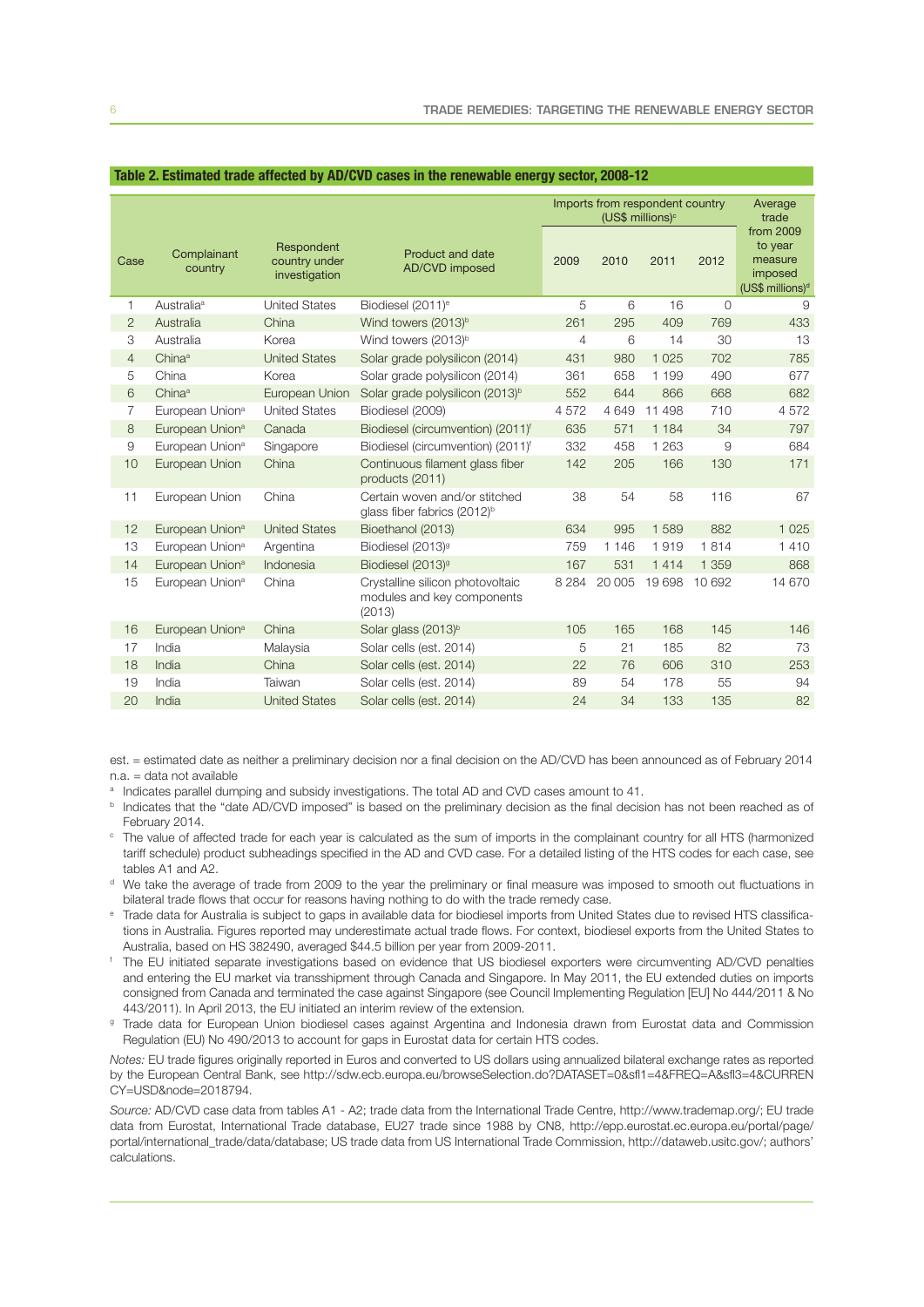|      |                                  |                                              |                                                                               |        | (US\$ millions) $\circ$ | Imports from respondent country |         | Average<br>trade                                                            |
|------|----------------------------------|----------------------------------------------|-------------------------------------------------------------------------------|--------|-------------------------|---------------------------------|---------|-----------------------------------------------------------------------------|
| Case | Complainant<br>country           | Respondent<br>country under<br>investigation | Product and date<br>AD/CVD imposed                                            | 2009   | 2010                    | 2011                            | 2012    | from 2009<br>to year<br>measure<br>imposed<br>$(US$$ millions) <sup>d</sup> |
| 21   | Peru <sup>a</sup>                | <b>United States</b>                         | Biodiesel (2010)                                                              | 61     | 19                      | 9                               | 15      | 40                                                                          |
| 22   | <b>United States<sup>a</sup></b> | China                                        | Crystalline silicon photovoltaic<br>cells and modules (2012)                  | 667    | 1547                    | 3 1 7 7                         | 2 1 3 9 | 882                                                                         |
| 23   | <b>United States<sup>a</sup></b> | China                                        | Utility scale wind towers (2012)                                              | 199    | 133                     | 243                             | 539     | 278                                                                         |
| 24   | <b>United States</b>             | Vietnam                                      | Utility scale wind towers (2012)                                              | 82     | 67                      | 91                              | 73      | 78                                                                          |
| 25   | United States <sup>a</sup>       | China                                        | Crystalline silicon photovoltaic<br>modules and key components<br>(est. 2014) | 667    | 1547                    | 3 1 7 7                         | 2 1 3 9 | 882                                                                         |
| 26   | <b>United States</b>             | Taiwan                                       | Crystalline silicon photovoltaic<br>modules and key components<br>(est. 2014) | 173    | 338                     | 225                             | 435     | 293                                                                         |
|      | Total trade affected             |                                              |                                                                               | 19 272 | 35 202                  | 50 512 24 471                   |         | 31 965                                                                      |

valorem duties for those cases that reached a preliminary or final decision is moderately high, approximately 27 and 26 percent, respectively. For cases with parallel dumping and subsidy investigations, the total duty from combined AD and CV penalties averaged 59 percent. There were 8 cases in our sample that have not imposed preliminary or definitive duties due to incomplete or ongoing stages of the investigation.<sup>28</sup>

To estimate the total reduction of trade in renewable energy products, we assume an elasticity of import demand of -1.0 (meaning that a 1 percent increase in price of the good results in a 1 percent decrease in the quantity imported).29 For example, if the AD duty is 25 percent, we assume that the calculated pre-remedy average level of imports will be reduced by 25 percent. Based on this assumption, we estimate the total reduction of trade to be about \$14 billion annually (table 3). As AD and CVD penalties are effective for 5 years, pending the sunset review, the annual figure translates into a global trade loss of approximately \$68 billion over 5 years.

Cases initiated by the European Union and the United States account for 91 percent of the global reduction of imports, translating into estimated annual import reductions of \$8.0 and \$4.4 billion respectively (table 4). As for respondent countries, Chinese exports were targeted most heavily by AD and CVD cases, accounting for \$9 billion annually of exports lost, or about 64 percent of the global reduction of exports. China was followed by US exports, which accounted for \$3.1 billion of exports lost, or 23 percent of the global reduction.

The total trade reduced of \$14 billion annually is sizable in dollar terms, but only accounts for about 4 percent of total global trade in the targeted renewable products, which we estimate at about \$375 billion annually (table 5).30 As might be expected, the trade reduction was concentrated in a few products. The largest number of cases, namely 18, targeted solar energy products, including solar grade polysilicon, solar cells and modules, and solar glass. These products represent about \$10 billion of imports reduced, or 70 percent of the total trade reduced on account of AD and CVD penalties. This figure will likely grow depending on the outcomes of the current US investigations of solar cell and module imports from China and Taiwan, and the Indian investigations of solar cell imports from China, Malaysia, the United States and Taiwan. Moreover, the particular solar products already subject to AD and CVD penalties account for 10 percent of global trade in solar goods. By contrast, the 16 cases that target biofuels (namely, biodiesel and ethanol), account for almost 2 percent of global trade in these products; counted separately, biodiesel accounts for 9 percent of global trade. The 5 cases that target wind towers cover about 4 percent of global trade.

It is important to note that AD/CVD duties are levied on top of existing duties. While applied tariffs on solar and wind products are generally low among the countries that impose trade remedies, near zero percent for solar PV and ranging between 2.5 and 8 percent for wind turbine equipment, the tariffs can be substantial on biodiesel and ethanol (table 6). Moreover, non-OECD countries generally impose higher bound and applied tariffs than OECD countries (OECD 2013).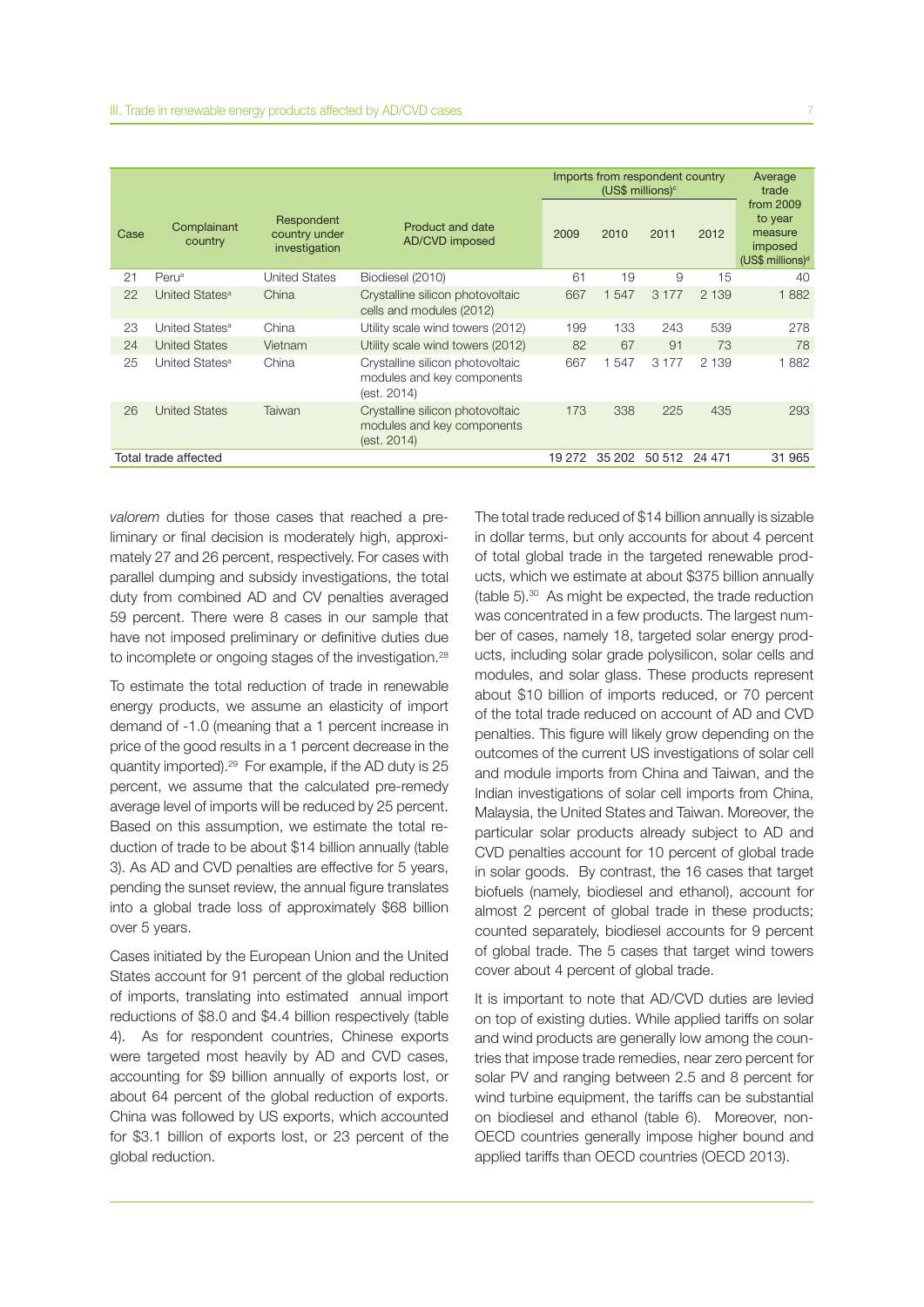| Case           | Complainant<br>country      | Respondent<br>country under<br>investigation | Product and date AD/<br><b>CVD</b> imposed | Average<br>trade<br>(US\$<br>millions) <sup>c</sup> | AD duty<br>imposed <sup>d</sup><br>(% ) | <b>CVD</b><br>imposed <sup>d</sup><br>$(\% )$ | Total<br>duty<br>imposed<br>$(\% )$ | Estimated<br>trade<br>reduced<br><b>(US\$</b><br>millions) <sup>e</sup> |
|----------------|-----------------------------|----------------------------------------------|--------------------------------------------|-----------------------------------------------------|-----------------------------------------|-----------------------------------------------|-------------------------------------|-------------------------------------------------------------------------|
|                | Australia <sup>a</sup>      | <b>United States</b>                         | Biodiesel (2011)                           | 9                                                   | est.<br>40.0 <sup>f</sup>               | est.<br>55.0 <sup>f</sup>                     | 95.0                                | 9                                                                       |
| $\overline{2}$ | Australia                   | China                                        | Wind towers (2013) <sup>b</sup>            | 433                                                 | 16.2                                    | n.a.                                          | 16.2                                | 70                                                                      |
| 3              | Australia                   | Korea                                        | Wind towers (2013) <sup>b</sup>            | 13                                                  | 12.1                                    | n.a.                                          | 12.1                                | 2                                                                       |
| $\overline{4}$ | China <sup>a</sup>          | <b>United States</b>                         | Solar grade polysilicon<br>(2014)          | 785                                                 | 57.0                                    | 2.1                                           | 59.1                                | 464                                                                     |
| 5              | China                       | Korea                                        | Solar grade polysilicon<br>(2014)          | 677                                                 | 12.3                                    | n.a.                                          | 12.3                                | 83                                                                      |
| 6              | China <sup>a</sup>          | European Union                               | Solar grade polysilicon<br>$(2013)^{b}$    | 682                                                 | $\mathsf{P}$                            | P                                             | est.<br>$59.4^{\circ}$              | 406                                                                     |
| 7              | European Union <sup>a</sup> | <b>United States</b>                         | Biodiesel (2009)                           | 4572                                                | 19.3                                    | 36.0                                          | 55.3                                | 2528                                                                    |
| 8              | European Union <sup>a</sup> | Canada                                       | Biodiesel (circumvention)<br>$(2011)^9$    | 797                                                 | 19.3                                    | 36.0                                          | 55.3                                | 441                                                                     |

#### **Table 3. Estimated trade reduced by AD/CVD cases in the renewable energy sector, 2008-12**

n.a. = duty not applicable as an investigation did not occur and no duty was imposed

est. = estimated date or duty as neither a preliminary decision nor a final decision on the AD/CVD has been announced as of February 2014

P = case is in the preliminary phase and has not reached a decision as of February 2014

- <sup>a</sup> Indicates parallel dumping and subsidy investigations. The total AD and CVD cases amount to 41.<br><sup>b</sup> Indicates that the "date AD/CVD imposed" is based on the preliminary decision as the final decision has not been reach February 2014.
- c The value of affected trade is based on the average trade from 2009 through the year in which the measure was imposed to smooth out fluctuations in bilateral trade flows that occur for reasons having nothing to do with the trade remedy case. The value of affected trade for each year is calculated as the sum of imports in the complainant country for all HTS (harmonized tariff schedule) product subheadings specified in the AD and CVD case. For a detailed listing of the HTS codes, see tables A1 and A2.
- <sup>d</sup> AD and CV penalties are expressed as ad valorem duties (or ad valorem equivalent). For cases which distinguish a weightedaverage duty for the majority of "cooperating firms" in the investigation and a country-wide duty for "all other firms," we use the duty applied to the cooperating firms in the sample as these firms generally account for a larger percentage of trade of the products concerned.
- <sup>e</sup> Estimated trade reduced is calculated assuming a -1.0 elasticity of import demand for foreign goods and multiplying the total ad valorem duty imposed (the sum of AD and CVD rates) by the average trade over the specified period.
- <sup>f</sup> According to Australia Customs notices, the final AD and CV specific duties imposed by Australia on the United States remain undisclosed and are available only to affected importers. To estimate the effect on trade, we assume protective duties based on the published dumping and subsidy margins.
- <sup>9</sup> The EU initiated separate investigations based on evidence that US biodiesel exporters were circumventing AD/CVD penalties and entering the EU market via transshipment through Canada and Singapore. In May 2011, the EU extended duties on imports consigned from Canada and terminated the case against Singapore (see Council Implementing Regulation [EU] No 444/2011 & No 443/2011). In April 2013, the EU initiated an interim review of the extension.
- h In August 2013, China and the EU reached a price undertaking agreement, which established a minimum import price, namely EUR 0.56/watt, for Chinese solar exporters in lieu of duties. The EU reports that about 75% of Chinese solar panel exports to the EU are covered by the undertaking and are not subject to AD/CVD penalties. Those exporters that do not agree to the price undertaking are subject to AD duties in range of 27.3% to 64.9% and CVD duties in range of 3.5%-11.%, with a combined duty of 59.2% for the cooperating firms in the investigation. The majority of Chinese imports are subject to the price undertaking. However, as we do not have an AVE for the effect on trade of the minimum import price of EUR 0.56/watt, we conservatively assume an effect of half the residual duty of 59.2% or 29.6%.
- As the preliminary phase of the investigation is ongoing, these figures are based on a conservative assumption of the average duty imposed by the cases in the sample to broadly estimate the possible protective effect.<br>As the preliminary phase of the investigation is ongoing, these figures are based on alleged dumping margins published by the US
- Department of Commerce (2014). See case factsheet, http://enforcement.trade.gov/download/factsheets/factsheet-multiple-solarcells-initiation-012313.pdf.

Source: AD/CVD case data from tables A1- A2; trade data from the International Trade Centre, http://www.trademap.org/; EU trade data from Eurostat, International Trade database, "EU27 trade since 1988 by CN8," http://epp.eurostat.ec.europa.eu/portal/page/ portal/international\_trade/data/database; US trade data from US International Trade Commission, http://dataweb.usitc.gov/; authors' calculations.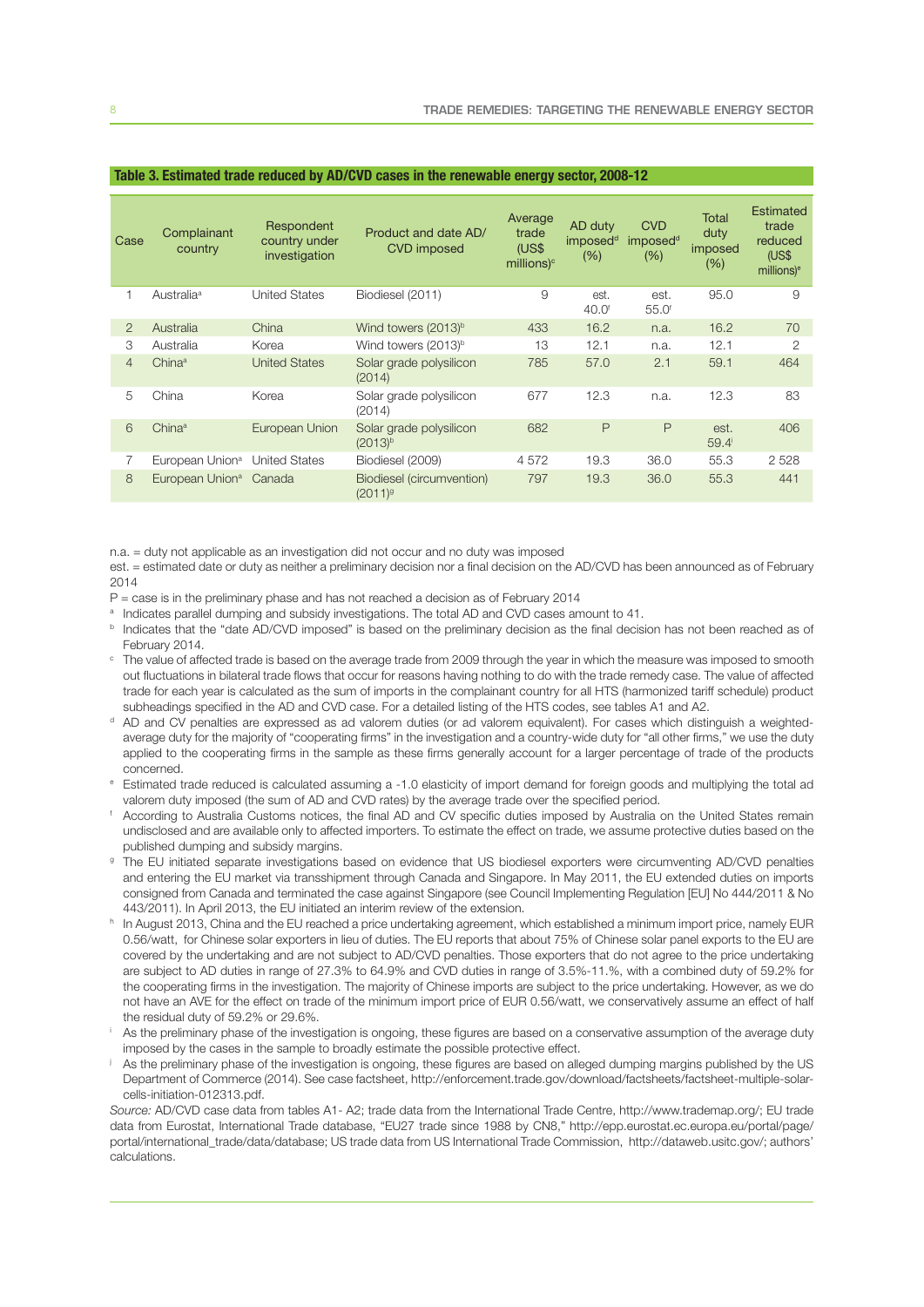| Case               | Complainant<br>country      | Respondent<br>country under<br>investigation | Product and date AD/<br><b>CVD</b> imposed                               | Average<br>trade<br>(US\$<br>millions) <sup>c</sup> | AD duty<br>imposed <sup>d</sup><br>(%) | <b>CVD</b><br>imposed <sup>d</sup><br>(% ) | <b>Total</b><br>duty<br>imposed<br>$(\% )$ | <b>Estimated</b><br>trade<br>reduced<br>(US\$<br>millions) <sup>e</sup> |
|--------------------|-----------------------------|----------------------------------------------|--------------------------------------------------------------------------|-----------------------------------------------------|----------------------------------------|--------------------------------------------|--------------------------------------------|-------------------------------------------------------------------------|
| 9                  | European Union <sup>a</sup> | Singapore                                    | Biodiesel (circumvention)<br>$(2011)^9$                                  | 684                                                 | 0.0                                    | 0.0                                        | 0.0                                        | $\circ$                                                                 |
| 10                 | European Union              | China                                        | Continuous filament glass<br>fiber products (2011)                       | 171                                                 | 13.8                                   | n.a.                                       | 13.8                                       | 24                                                                      |
| 11                 | European Union              | China                                        | Certain woven and/or<br>stitched glass fiber fabrics<br>(2012)           | 67                                                  | 0.0                                    | 0.0                                        | 0.0                                        | $\Omega$                                                                |
| 12                 | European Union <sup>a</sup> | <b>United States</b>                         | Bioethanol (2013)                                                        | 1 0 2 5                                             | 9.5                                    | n.a.                                       | 9.5                                        | 97                                                                      |
| 13                 | European Union <sup>a</sup> | Argentina                                    | Biodiesel (2013)                                                         | 1410                                                | 24.6                                   | n.a.                                       | 24.6                                       | 347                                                                     |
| 14                 | European Union <sup>a</sup> | Indonesia                                    | Biodiesel (2013)                                                         | 868                                                 | 18.9                                   | n.a.                                       | 18.9                                       | 164                                                                     |
| 15                 | European Union <sup>a</sup> | China                                        | Crystalline silicon pho-<br>tovoltaic modules & key<br>components (2013) | 14 670                                              | 47.7h                                  | 11.5 <sup>h</sup>                          | 29.6 <sup>h</sup>                          | 4 3 4 2                                                                 |
| 16                 | European Union <sup>a</sup> | China                                        | Solar glass (2013) <sup>b</sup>                                          | 146                                                 | 42.1                                   | P                                          | 42.1                                       | 61                                                                      |
| 17                 | India                       | Malaysia                                     | Solar cells (est. 2014)                                                  | 73                                                  | P                                      | n.a.                                       | est.<br>26.6 <sup>i</sup>                  | 19                                                                      |
| 18                 | India                       | China                                        | Solar cells (est. 2014)                                                  | 253                                                 | P                                      | n.a.                                       | est.<br>26.6 <sup>i</sup>                  | 66                                                                      |
| 19                 | India                       | Taiwan                                       | Solar cells (est. 2014)                                                  | 94                                                  | P                                      | n.a.                                       | est.<br>26.6 <sup>i</sup>                  | 25                                                                      |
| 20                 | India                       | <b>United States</b>                         | Solar cells (est. 2014)                                                  | 82                                                  | P                                      | n.a.                                       | est.<br>26.6 <sup>i</sup>                  | 21                                                                      |
| 21                 | Perua                       | <b>United States</b>                         | Biodiesel (2010)                                                         | 40                                                  | 26.0                                   | 22.0                                       | 48.0                                       | 19                                                                      |
| 22                 | United States <sup>a</sup>  | China                                        | Crystalline silicon photo-<br>voltaic cells and modules<br>(2012)        | 1882                                                | 24.5                                   | 15.2                                       | 39.7                                       | 747                                                                     |
| 23                 | United States <sup>a</sup>  | China                                        | Utility scale wind towers<br>(2012)                                      | 278                                                 | 70.6                                   | 28.3                                       | 98.9                                       | 275                                                                     |
| 24                 | <b>United States</b>        | Vietnam                                      | Utility scale wind towers<br>(2012)                                      | 78                                                  | 58.5                                   | n.a.                                       | 58.5                                       | 46                                                                      |
| 25                 | United States <sup>a</sup>  | China                                        | Crystalline silicon photo-<br>voltaic cells and modules<br>(est. 2014)   | 1882                                                | P                                      | P                                          | est.<br>165.0                              | 3 10 6                                                                  |
| 26                 | <b>United States</b>        | Taiwan                                       | Crystalline silicon photo-<br>voltaic cells and modules<br>(est. 2014)   | 293                                                 | P                                      | P                                          | est.<br>75.7 <sup>j</sup>                  | 222                                                                     |
| <b>Total trade</b> |                             |                                              |                                                                          | 31 965                                              |                                        |                                            |                                            | 13 5 84                                                                 |
| Addendum           |                             |                                              |                                                                          |                                                     |                                        |                                            |                                            |                                                                         |
|                    | Average duty imposed        |                                              |                                                                          |                                                     | 26.6                                   | 26.3                                       | 59.4                                       |                                                                         |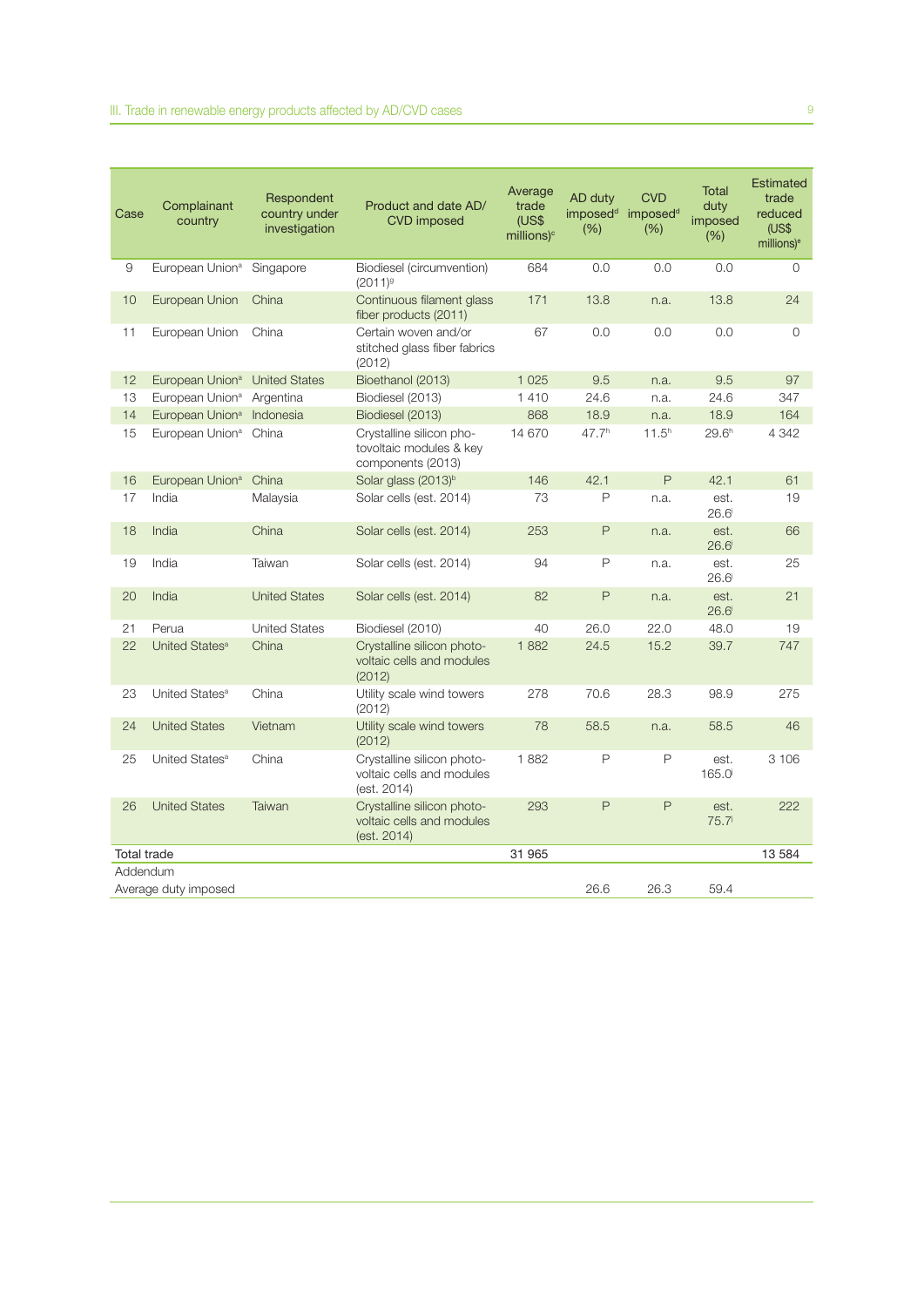| Table 4. Estimated renewable energy trade reduced by country for AD/CVD cases                                                                                                                             |     |                            |     |       |                   |                                          |    |               |                                                      |     |                          |                |               |
|-----------------------------------------------------------------------------------------------------------------------------------------------------------------------------------------------------------|-----|----------------------------|-----|-------|-------------------|------------------------------------------|----|---------------|------------------------------------------------------|-----|--------------------------|----------------|---------------|
|                                                                                                                                                                                                           |     |                            |     |       |                   | Value of imports from respondent country |    |               |                                                      |     |                          |                |               |
| Complainant<br>country                                                                                                                                                                                    |     | Argentina Australia Canada |     | China | European<br>Union |                                          |    |               | India Indonesia Korea Malaysia Peru Singapore Taiwan |     | <b>States</b><br>Jnited  | <b>Vietnam</b> | Total         |
| Australia                                                                                                                                                                                                 |     |                            |     |       |                   |                                          |    |               |                                                      |     |                          |                | 80            |
| China                                                                                                                                                                                                     |     |                            |     |       | 406               |                                          | 83 |               |                                                      |     | 464                      |                | 953           |
| European Union                                                                                                                                                                                            | 347 |                            | 441 | 4 427 |                   | 164                                      |    |               |                                                      |     | 2626                     |                | 8004          |
| India                                                                                                                                                                                                     |     |                            |     | 66    |                   |                                          |    | $\frac{0}{1}$ |                                                      | 25  | $\overline{\mathcal{L}}$ |                | 132           |
| Peru                                                                                                                                                                                                      |     |                            |     |       |                   |                                          |    |               |                                                      |     | <u>ဂ</u>                 |                | $\frac{0}{1}$ |
| <b>United States</b>                                                                                                                                                                                      |     |                            |     | 4128  |                   |                                          |    |               |                                                      | 222 |                          | 46             | 4396          |
| Total                                                                                                                                                                                                     | 347 |                            | 441 | 8692  | 406               | 164                                      | 85 | $\frac{0}{1}$ |                                                      | 246 | 3138                     | 46             | 13584         |
| Note: All initiated AD/CVD cases are included regardless of the outcome, i.e., whether ruled affirmative, negative, or withdrawn.<br>Source: Estimated trade reduced from table 3; authors' calculations. |     |                            |     |       |                   |                                          |    |               |                                                      |     |                          |                |               |

| =<br>=<br>=                                                                                                                                                        |
|--------------------------------------------------------------------------------------------------------------------------------------------------------------------|
| i<br> <br> <br>                                                                                                                                                    |
| ֧֧֧֦֧֧֧֧֧֧֧֦֧֧֧֧֧֦֧֧֧֧֧֧֧֧֧֧֧֧֧֧֧֧֧֧֧֧֧֧֧֧֧֧֧֧֧֧֧֧֧֧֧֚֚֚֚֝֝֬֝֝֬֓֓֓֝֓֝֬֓֓֝֬֝֬֝֓֝֬֓֝֬֓֓֓֝֬֜<br>֧֧֛֧֛֧֛֧֛֧֛֛֪֛֪֛֚֚֚֚֜֜֜֜֜֜<br>֞ <b>֝</b><br>֪֝֟֝֬֝֬֝֟֝<br>Ì<br>i<br>E |
| ֖֖֧֧֧֪֪֪ׅ֧֪֪֪֪֪֪֪֪֪֪ׅ֪֪ׅ֧֚֚֚֚֚֚֚֚֚֚֚֚֚֚֚֚֚֚֚֚֚֚֚֚֚֚֚֚֚֬֡֡֡֓֡֡֓֡֓֡֡֓֬֓֓֓֡֓֬֓֓֓֓֞֓֝֬֓֬֝֬֝֓֝<br>ĺ<br>h<br>I                                                           |
|                                                                                                                                                                    |
| <b>Contract Contract Contract</b>                                                                                                                                  |
| í                                                                                                                                                                  |
| i                                                                                                                                                                  |
|                                                                                                                                                                    |

|                                                                                                                                                                                                        |                                       | Total trade affected  |                            | Estimated trade reduced  |                            | Global trade in                                                       |
|--------------------------------------------------------------------------------------------------------------------------------------------------------------------------------------------------------|---------------------------------------|-----------------------|----------------------------|--------------------------|----------------------------|-----------------------------------------------------------------------|
| Product                                                                                                                                                                                                | Number of -<br><b>AD/CVD</b><br>cases | Value (US\$ millions) | global trade<br>% of total | (US\$ millions)<br>Value | global trade<br>% of total | targeted renewable<br>energy products<br>(US\$ billions) <sup>a</sup> |
| Biofuels (biodiesel and bioethanol)                                                                                                                                                                    | $\frac{6}{1}$                         | 9404                  | 3.6                        | 3605                     | $\frac{1}{4}$              | 259                                                                   |
| Solar energy                                                                                                                                                                                           |                                       |                       |                            |                          |                            |                                                                       |
| Crystalline silicon photovoltaic cells & modules                                                                                                                                                       |                                       | 19230                 | 21.7                       | 8549                     | 9.6                        | 89                                                                    |
| Solar grade polysilicon                                                                                                                                                                                | 5                                     | 2144                  | 29.5                       | 953                      | 12.0                       |                                                                       |
| Solar glass                                                                                                                                                                                            | C                                     | 146                   | 8.9                        | 61                       | 8.<br>2                    | $\mathcal{Q}$                                                         |
| Wind energy                                                                                                                                                                                            |                                       |                       |                            |                          |                            |                                                                       |
| Wind turbine blades (glass fiber products)                                                                                                                                                             |                                       | 238                   | 2.<br>S                    | 24                       | 3.                         |                                                                       |
| Wind turbines                                                                                                                                                                                          | Б                                     | 804                   | 33                         | 393                      | $\frac{1}{4}$              | $\overline{C}$                                                        |
| Total                                                                                                                                                                                                  | $\frac{1}{4}$                         | 31965                 | 8.5                        | 13584                    | <u>ვ.</u>                  | 374                                                                   |
| Total diobal trade is estimated based on the 6-digit His codes that correspond to the HTS codes specified in each AD/CVD case. Global trade is calculated as the average imports of specified products |                                       |                       |                            |                          |                            |                                                                       |

 $^{\circ}$  Total global traded based on the 6-digit HS codes that correspond to the HTS codes specified in each AD/CVD case. Global trade is calculated as the average imports of specified products in recent years, 2009 to 2012. Because 6-digit HS codes include some unrelated products this is an imprecise overestimate of actual global trade in the specified renewable energy products.<br>In recent years, 2009 to 2012. Be in recent years, 2009 to 2012. Because 6-digit HS codes include some unrelated products this is an imprecise overestimate of actual global trade in the specified renewable energy products.

measure of biofuels trade can be imprecise. For our purposes, we use a broad measure based on: bioethanol measured under HS 220710 and 220720 (undenatured and denatured ethyl alcohol); biodiesel measured under HS 382490; and HS 271011 (light oils and preparations), which is used since it is both targeted in the Australian and EU cases against biofuels and Specifically for biofuels: due to trading under HTS codes that can differ widely among counties such as light oils and preparations, animal or vegetable fats and oils, among others, the Specifically for biofuels: due to trading under HTS codes that can differ widely among countries such as light oils and preparations, animal or vegetable fats and oils, among others, the measure of biofuels trade can be imprecise. For our purposes, we use a broad measure based on: bioethanol measured under HS 220710 and 220720 (undenatured and denatured ethyl<br>alcohol); biodiesel measured under HS 382490; a For some cases, the identification of which 6-digit HS codes to draw on from the AD/CVD cases relied on authors' judgment: For some cases, the identification of which 6-digit HS codes to draw on from the AD/CVD cases relied on authors' judgment: indicated on the WTO list of environmental goods. indicated on the WTO list of environmental goods.

Specifically for wind towers: HS 730820 (towers and lattice masts) and HS 850290 (wind-powered generating sets) are used. Specifically for wind towers: HS 730820 (towers and lattice masts) and HS 850290 (wind-powered generating sets) are used.

All other specified products: global trade is based on all 6-digit HS codes drawn from the AD/CVD cases. All other specified products: global trade is based on all 6-digit HS codes drawn from the AD/CVD cases.

Sources: Trade affected and trade reduced from Tables 3 and 4 and authors' calculations; global trade from World Bank World Integrated Trade Solution (WITS) database, http://wits. Sources: Trade affected and trade reduced from Tables 3 and 4 and authors' calculations; global trade from World Bank World Integrated Trade Solution (WITS) database, http://wits. worldbank.org/wits/ and authors' calculations. worldbank.org/wits/ and authors' calculations.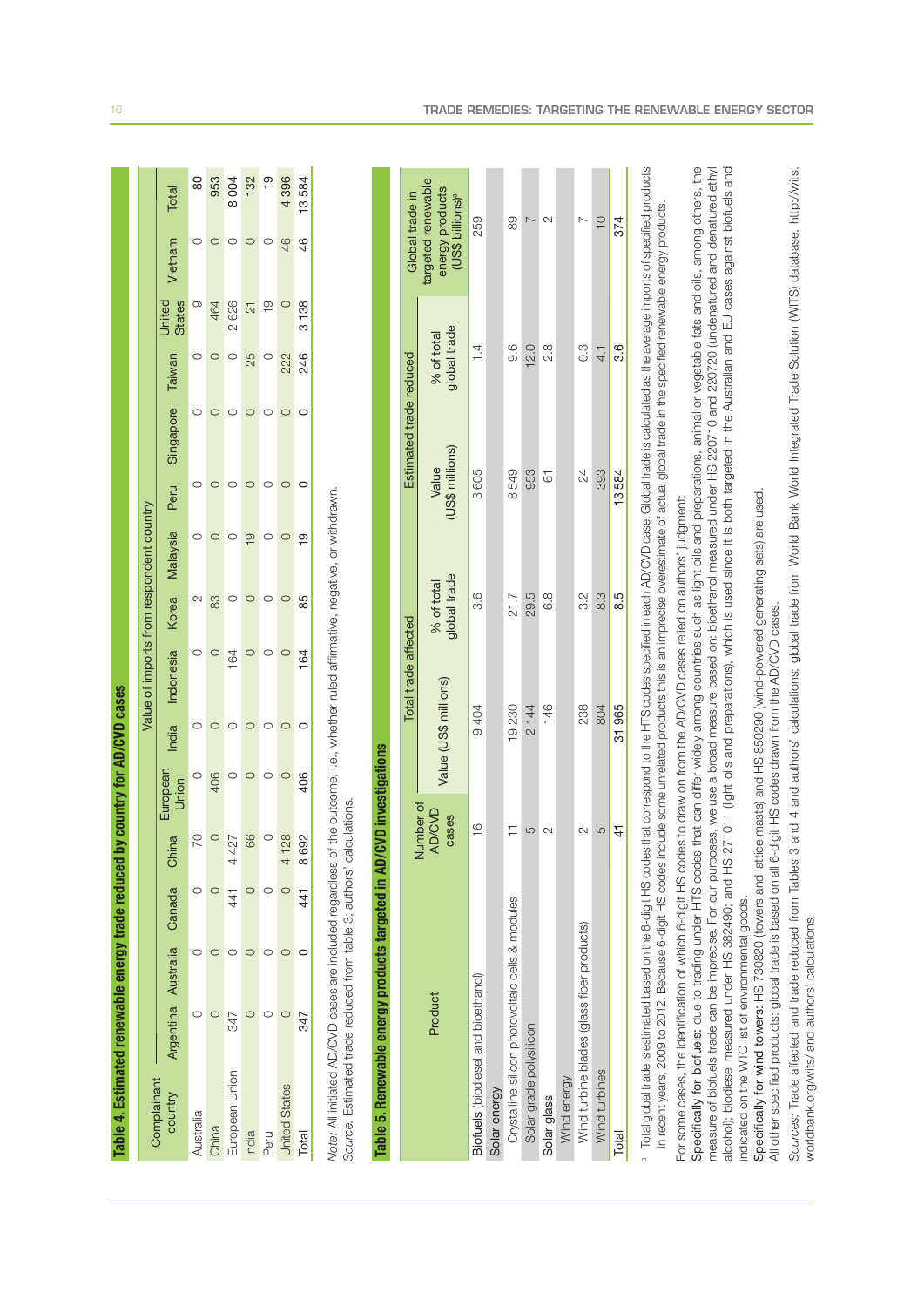| $0 - 10%$<br><b>Bound</b><br>"Wind-powered<br>generating sets<br>(HS 850231)"<br>$0 - 5%$<br>applied<br>MFN<br>854190)<br><b>Bound</b><br>0%<br>Parts (HS<br>Photovoltaic cells<br>applied<br>0%<br>MFN<br>modules or panels<br><b>Bound</b><br>0%<br>assembled into<br>Whether or not<br>(HS 854140)<br>applied<br>0%<br>MFN<br>Country<br>Australia |  |  |                     |              |                           |                         |                          |                   |
|-------------------------------------------------------------------------------------------------------------------------------------------------------------------------------------------------------------------------------------------------------------------------------------------------------------------------------------------------------|--|--|---------------------|--------------|---------------------------|-------------------------|--------------------------|-------------------|
|                                                                                                                                                                                                                                                                                                                                                       |  |  |                     |              |                           |                         | Ethanol                  |                   |
|                                                                                                                                                                                                                                                                                                                                                       |  |  | Biodiesel (HS 3826) |              | Undenatured (HS 220710)   |                         | Denatured (HS 220720)    |                   |
|                                                                                                                                                                                                                                                                                                                                                       |  |  | <b>MFN</b> applied  | <b>Bound</b> | <b>MFN</b> applied        | <b>Bound</b>            | <b>MFN</b> applied       | <b>Bound</b>      |
|                                                                                                                                                                                                                                                                                                                                                       |  |  | AUD 0.38/liter      | 10%          | 5%<br>$+$ AUD 74.27/liter | 10%                     | 5%<br>$+$ AUD 0.38/liter | 8%                |
| 8%<br>8%<br>$\frac{8}{6}$<br>$\frac{8}{6}$<br>$\frac{8}{6}$<br>$\frac{8}{6}$<br>China                                                                                                                                                                                                                                                                 |  |  | 6.50%               | 6.5%         | 40%                       | 40%                     | 30%                      | 30%               |
| 2.7%<br>2.7%<br>0%<br>0%<br>0%<br>$\frac{8}{6}$<br>European Union                                                                                                                                                                                                                                                                                     |  |  | 6.5%                | 6.5%         |                           | EUR 19.2/hl EUR 19.2/hl | EUR 10.2/hl              | <b>EUR 10.2/h</b> |
| 25%<br>7.5%<br>86<br>$\frac{8}{6}$<br>$\frac{8}{6}$<br>88<br>India                                                                                                                                                                                                                                                                                    |  |  | 10%                 | 40%          | 150%                      | 150%                    | 7.50%                    | 150%              |
| 2.5%<br>2.5%<br>0%<br>0%<br>0%<br>$\frac{8}{6}$<br><b>United States</b>                                                                                                                                                                                                                                                                               |  |  | 4.6-6.5%            | 6.5%         | 2.5%                      | 2.5%                    | 1.9%                     | 1.9%              |

|                                                                                                                                                                                                                                                                                                                                                                       |                |                                                                      | Photovoltaic cells |                     |                                                 |                     |                                                     |                     |                     |                           |                     | <b>Ethanol</b>   |                       |                  |
|-----------------------------------------------------------------------------------------------------------------------------------------------------------------------------------------------------------------------------------------------------------------------------------------------------------------------------------------------------------------------|----------------|----------------------------------------------------------------------|--------------------|---------------------|-------------------------------------------------|---------------------|-----------------------------------------------------|---------------------|---------------------|---------------------------|---------------------|------------------|-----------------------|------------------|
| Country                                                                                                                                                                                                                                                                                                                                                               |                | modules or panels<br>assembled into<br>Whether or not<br>(HS 854140) |                    | Parts (HS 854190)   | Wind-powered<br>generating sets<br>(HS 850231)" |                     |                                                     | Biodiesel (HS 3826) |                     | Undenatured (HS 220710)   |                     |                  | Denatured (HS 220720) |                  |
|                                                                                                                                                                                                                                                                                                                                                                       | applied<br>MFN | <b>Bound</b>                                                         | applied<br>MFN     | <b>Bound</b>        | applied<br><b>MFN</b>                           | <b>Bound</b>        | MFN applied                                         | Bound               |                     | <b>MFN</b> applied        | <b>Bound</b>        | MFN applied      |                       | <b>Bound</b>     |
| Australia                                                                                                                                                                                                                                                                                                                                                             | 0%             | 0%                                                                   | 0%                 | 0%                  | $0 - 5%$                                        | $0 - 10%$           | AUD 0.38/liter                                      | 10%                 |                     | 5%<br>$+$ AUD 74.27/liter | 10%                 | + AUD 0.38/liter | 5%                    | 8%               |
| China                                                                                                                                                                                                                                                                                                                                                                 | 0%             | $O\%$                                                                | $0\%$              | 0%                  | 8%                                              | 8%                  | 6.50%                                               | 6.5%                |                     | 40%                       | 40%                 |                  | 30%                   | 30%              |
| European Union                                                                                                                                                                                                                                                                                                                                                        | 0%             | 0%                                                                   | 0%                 | 0%                  | 2.7%                                            | 2.7%                |                                                     | 6.5%<br>6.5%        |                     | EUR 19.2/hl               | EUR 19.2/hl         |                  | EUR 10.2/hl           | EUR 10.2/h       |
| India                                                                                                                                                                                                                                                                                                                                                                 | 0%             | 0%                                                                   | 0%                 | 0%                  | 7.5%                                            | 25%                 |                                                     | 40%<br>10%          |                     | 150%                      | 150%                |                  | 7.50%                 | 150%             |
| <b>United States</b>                                                                                                                                                                                                                                                                                                                                                  | 0%             | 0%                                                                   | 0%                 | 0%                  | 2.5%                                            | 2.5%                | 4.6-6.5%                                            | 6.5%                |                     | 2.5%                      | 2.5%                |                  | 1.9%                  | 1.9%             |
| HS = Harmonized System; MFN = most favored nation;<br>Source: Bahar, Egeland, and Steenblik (2013), table A.6                                                                                                                                                                                                                                                         |                |                                                                      |                    | and table A.10.     |                                                 |                     | AUD = Australia dollar; EUR = Euro; hl = hectoliter |                     |                     |                           |                     |                  |                       |                  |
| Table 7. World renewable electricity generation an                                                                                                                                                                                                                                                                                                                    |                |                                                                      |                    |                     | d capacity, 2011-18                             |                     |                                                     |                     |                     |                           |                     |                  |                       |                  |
|                                                                                                                                                                                                                                                                                                                                                                       |                | 2011                                                                 |                    |                     | 2012                                            |                     | 2013                                                |                     | Projections<br>2014 |                           | 2015                |                  | 2018                  |                  |
|                                                                                                                                                                                                                                                                                                                                                                       | Generation     |                                                                      |                    |                     |                                                 |                     |                                                     |                     |                     |                           |                     |                  |                       |                  |
| energy source<br>Renewable                                                                                                                                                                                                                                                                                                                                            | TWh            | generation<br>% of total                                             | Capacity<br>(M)    | Generation<br>(TWh) | Capacity<br>(M)                                 | Generation<br>(TWh) | Capacity                                            | (M)                 | Generation<br>(TWh) | Capacity<br>(M)           | Generation<br>(TWh) | Capacity<br>(M)  | Generation<br>(TWh)   | Capacity<br>(GW) |
| Hydropower                                                                                                                                                                                                                                                                                                                                                            | 3567           | 16.4%                                                                | 1071               | 3792                | 1102                                            |                     | 3888                                                | 1138                | 4010                | 1173                      | 4136                | 1209             | 4570                  | 1330             |
| Bioenergy                                                                                                                                                                                                                                                                                                                                                             | 352            | 1.6%                                                                 | 75                 | 373                 |                                                 | 82                  | 396                                                 | 89                  | 428                 | 96                        | 463                 | 105              | 560                   | 125              |
| Wind                                                                                                                                                                                                                                                                                                                                                                  | 438            | 2.0%                                                                 | 236                | 519                 | 282                                             |                     | 626                                                 | 321                 | 725                 | 368                       | 840                 | 413              | 220                   | 559              |
| Onshore                                                                                                                                                                                                                                                                                                                                                               | 428            | 1.9%                                                                 | 232                | 505                 | 276                                             |                     | 606                                                 | 313                 | 697                 | 357                       | 803                 | 399              | 1144                  | 531              |
| Offshore                                                                                                                                                                                                                                                                                                                                                              | $\overline{C}$ | 0.0%                                                                 | 4                  | $\frac{3}{2}$       |                                                 | $\overline{c}$      | 20                                                  | $\infty$            | 28                  | $\overline{+}$            | 36                  | $\overline{14}$  | 76                    | 28               |
| Solar PV                                                                                                                                                                                                                                                                                                                                                              | 82             | 0.3%                                                                 | 69                 | 100                 |                                                 | 98                  | 138                                                 | 128                 | 178                 | 161                       | 221                 | 194              | 368                   | 308              |
| Solar CSP                                                                                                                                                                                                                                                                                                                                                             | S              | 0.0%                                                                 | $\mathbb{C}$       | $\circ$             |                                                 | S                   | $\circ$                                             | 4                   | $\overline{4}$      | $\circ$                   | $\frac{8}{1}$       | $\overline{ }$   | 34                    | $\frac{1}{2}$    |
| Geothermal                                                                                                                                                                                                                                                                                                                                                            | <b>DZ</b>      | 0.3%                                                                 | Ξ                  | 72                  | Ξ                                               |                     | 77                                                  | $\frac{1}{2}$       | 80                  | $\frac{1}{2}$             | 83                  | $\frac{1}{2}$    | 97                    | $\frac{5}{1}$    |
| Ocean                                                                                                                                                                                                                                                                                                                                                                 |                | 0.0%                                                                 |                    |                     |                                                 |                     |                                                     |                     |                     |                           |                     |                  | $\mathbf{\Omega}$     |                  |
| Total                                                                                                                                                                                                                                                                                                                                                                 | 4 492          | 20%                                                                  | 1465               | 4862                | 1579                                            |                     | 5136                                                | 1693                | 5436                | 1815                      | 5762                | 1941             | 6851                  | 351<br>$\sim$    |
| TWh = terawatt hour; GW = gigawatt; PV = photovoltaic; CSP = concentrated solar power                                                                                                                                                                                                                                                                                 |                |                                                                      |                    |                     |                                                 |                     |                                                     |                     |                     |                           |                     |                  |                       |                  |
| Notes: Data for 2011 and 2012 are IEA estimates, 2013                                                                                                                                                                                                                                                                                                                 |                |                                                                      |                    |                     | - 2018 are IEA forecasts                        |                     |                                                     |                     |                     |                           |                     |                  |                       |                  |
| For capacity data: presented as cumulative installed capacity, regardless of grid connection status. Grid-connected solar PV capacity is counted at the time the grid connection is made;<br>For generation data: hydropower includes generation from pumped storage (75 TWh in 2011). The difference in onshore and offshore wind is estimated from historical data. |                |                                                                      |                    |                     |                                                 |                     |                                                     |                     |                     |                           |                     |                  |                       |                  |
| off-grid solar PV systems are included at the time of the installation.                                                                                                                                                                                                                                                                                               |                |                                                                      |                    |                     |                                                 |                     |                                                     |                     |                     |                           |                     |                  |                       |                  |
| Source: Medium-term Renewable Energy Market Report – Executive Summary © OECD/IEA, 2013, tables 1 and 2, pages 10-11, as modified by authors. http://www.iea.org/Textbase/npsum/MTrenew2013SUM.pdf                                                                                                                                                                    |                |                                                                      |                    |                     |                                                 |                     |                                                     |                     |                     |                           |                     |                  |                       |                  |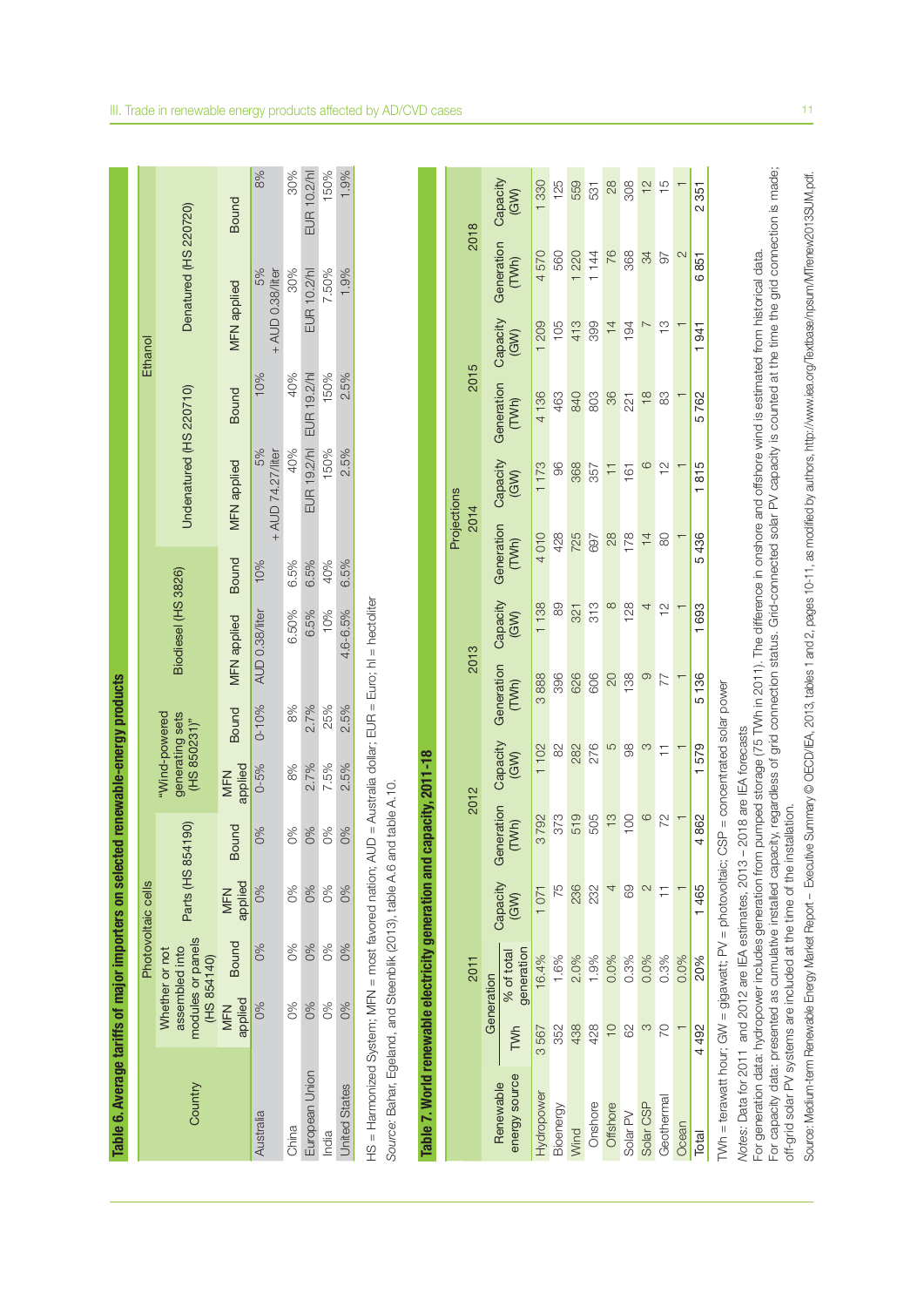| Table 8. Renewable energy generation by source for select countries, 2012                                                                                                                                                                                                                                                                                                                                                                                                                                                                                                                                                                                                                                                                                                                                                                                                                                               |                     |                                   |                     |                                   |                     |                                   |                     |                               |                     |                                   |                         |                                   |
|-------------------------------------------------------------------------------------------------------------------------------------------------------------------------------------------------------------------------------------------------------------------------------------------------------------------------------------------------------------------------------------------------------------------------------------------------------------------------------------------------------------------------------------------------------------------------------------------------------------------------------------------------------------------------------------------------------------------------------------------------------------------------------------------------------------------------------------------------------------------------------------------------------------------------|---------------------|-----------------------------------|---------------------|-----------------------------------|---------------------|-----------------------------------|---------------------|-------------------------------|---------------------|-----------------------------------|-------------------------|-----------------------------------|
|                                                                                                                                                                                                                                                                                                                                                                                                                                                                                                                                                                                                                                                                                                                                                                                                                                                                                                                         | <b>Biomassa</b>     |                                   | Geothermal          |                                   | Hydrob              |                                   | Solarc              |                               | Wind                |                                   | Total renewable energyd |                                   |
| Country                                                                                                                                                                                                                                                                                                                                                                                                                                                                                                                                                                                                                                                                                                                                                                                                                                                                                                                 | Production<br>(TWn) | Installed<br>capacity<br>$(GW)^*$ | Production<br>(TWh) | capacity<br>Installed<br>$(GM)^*$ | Production<br>(TWh) | Installed<br>capacity<br>$(GM)^*$ | Production<br>(TWh) | capacity<br>Installed<br>(GW) | Production<br>(TWh) | Installed<br>capacity<br>$(GW)^*$ | Production<br>(TWh)     | Installed<br>capacity<br>$(GW)^*$ |
| Australia                                                                                                                                                                                                                                                                                                                                                                                                                                                                                                                                                                                                                                                                                                                                                                                                                                                                                                               | 3.<br>S             | $\frac{8}{2}$                     | $0.009*$            | 0.0                               | 17.8                | $\frac{0}{8}$                     | $0.\overline{8}$    | $\frac{1}{2}$                 | <b>D.7</b>          | 2.2                               | 29.0                    | 12.4                              |
| China                                                                                                                                                                                                                                                                                                                                                                                                                                                                                                                                                                                                                                                                                                                                                                                                                                                                                                                   | 43.6                | 8.2                               | 0.2                 | 0.0                               | 855.5               | 231.0                             | 3.0                 | $\frac{1}{3}$                 | 73.2*               | 62.4                              | 797.4*                  | 304.7                             |
| European Union                                                                                                                                                                                                                                                                                                                                                                                                                                                                                                                                                                                                                                                                                                                                                                                                                                                                                                          | 161.4               | 30.4                              | ڻ∛                  | 0.9                               | 363.4**             | 103.2                             | 23.6**              | 52.4                          | 176.3*              | 94.3                              | 684.1**                 | 281.2                             |
| India                                                                                                                                                                                                                                                                                                                                                                                                                                                                                                                                                                                                                                                                                                                                                                                                                                                                                                                   | 2012.0              | 3.5                               | 0.0                 | 0.0                               | 126.1               | 42.4                              | $\frac{1}{1}$       | 0.5                           | 26.0                | 16.1                              | 162*                    | 62.4                              |
| Peru                                                                                                                                                                                                                                                                                                                                                                                                                                                                                                                                                                                                                                                                                                                                                                                                                                                                                                                    | $0.7*$              | n.a.                              | O.0                 | $\frac{0}{0}$                     | $21.4*$             | S.5                               | n.a.                | n.a.                          | 0.0                 | $\overline{O}$ .                  | $22.1*$                 | S.S                               |
| <b>United States</b>                                                                                                                                                                                                                                                                                                                                                                                                                                                                                                                                                                                                                                                                                                                                                                                                                                                                                                    | 67.8                | 13.2                              | 16.8                | 5.6                               | 276.5               | 78.8                              | $\frac{8}{1}$       | 0.0                           | 140.1               | 46.0                              | 507.8                   | 142.9                             |
| <b>OECD</b> countries                                                                                                                                                                                                                                                                                                                                                                                                                                                                                                                                                                                                                                                                                                                                                                                                                                                                                                   | 261.3               | 50.9                              | 46.4                | 7.3                               | 1374.5              | 362.5                             | $30.0**$            | 62.0                          | 334.2*              | 152.7                             | 2 066.4*                | 635.4                             |
| non-OECD countries                                                                                                                                                                                                                                                                                                                                                                                                                                                                                                                                                                                                                                                                                                                                                                                                                                                                                                      | $93.9*$             | 25.8                              | 27.0*               | $\frac{1}{4}$                     | 2 063.7**           | 586.5                             | $1.2**$             | 4.8                           | $112.1*$            | 84.6                              | $2231.7***$             | 705.9                             |
| Note: Generation data consist of both utility and nonufility sources. Because 2012 data were not yet available for some countries, data for 2012 and in some cases 2011 data for OECD,<br>Sources: US Energy Administration Information, International Energy Statistics, 2012, http://www.eia.gov/countries/data.cfm#undefined<br>Renewable energy sources include biomass, hydro, geothermal, solar, wind, ocean thermal, wave action, and tidal action.<br>non-OECD and EU-27 as a region, could not be calculated. Latest available data used for all countries and regions.<br>n.a. = not available; TWh = terawatt hour; GW = gigawatt; * = data from 2011; ** = data from 2010<br>The term biomass and waste used here is similar to combustible renewables and waste.<br>Hydroelectric generation excludes generation from hydroelectric pumped storage.<br>Solar category also includes tidal and wave action. |                     |                                   |                     |                                   |                     |                                   |                     |                               |                     |                                   |                         |                                   |
|                                                                                                                                                                                                                                                                                                                                                                                                                                                                                                                                                                                                                                                                                                                                                                                                                                                                                                                         |                     |                                   |                     |                                   |                     |                                   |                     |                               |                     |                                   |                         |                                   |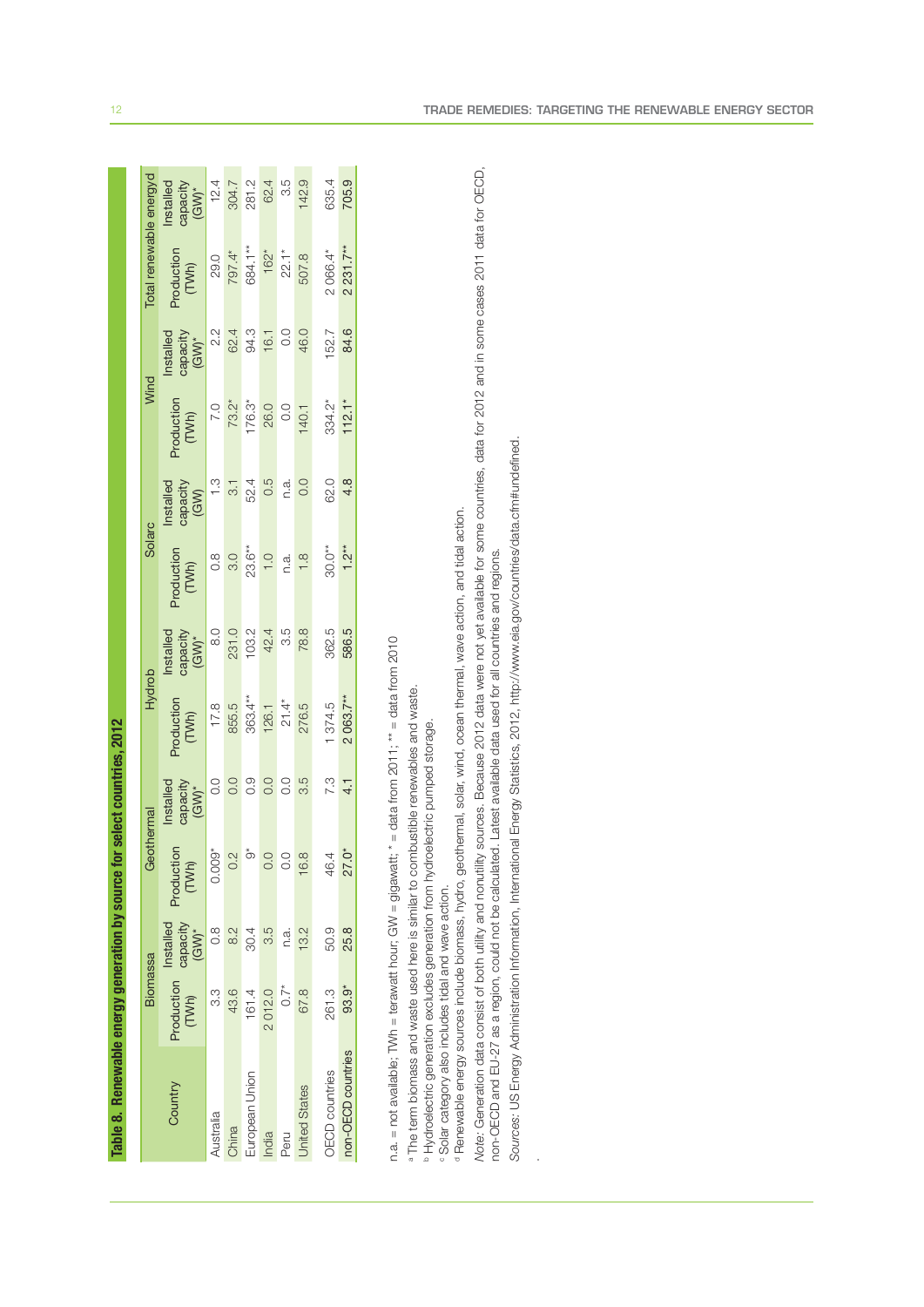# **IV. RENEWABLE ENERGY COSTS**

Over the medium-term, the costs of renewably-generated electricity are expected to fall as technologies become more competitive. Table 7 shows the global estimated electricity generation and capacity from renewable energy sources. Renewable electricity generation accounted for 20 percent of total generation in 2011. Globally, solar PV and onshore wind account for the greatest growth of renewable energy, primarily due to lower generation costs compared to offshore wind, solar CSP, and geothermal energy (IEA 2013a). Table 8 illustrates the breakdown of renewable energy generation by country for 2012. IEA projections indicate that, between 2012 and 2018, renewable electricity generation will increase by 40 percent (for more detail, see IEA 2012).

The "levelized cost of electricity" (LCOE) is often cited as a measure of the competiveness of different generating technologies. LCOE is defined as the "per-kilowatt hour cost (in real dollars) of building and operating a generating plant over an assumed financial life and duty cycle" (EIA 2013). The IEA (2010) reports that for OECD countries, the lowest levelized costs of generating electricity from traditional technologies (coal and natural gas) are within the range of \$65 to \$105 per megawatt hour (MWh). By contrast, the levelized costs for wind power plants generally range between \$48 and \$163/MWh for onshore; and \$146 and \$261/MWh for offshore wind turbines. For higher capacity solar plants, the levelized costs range between \$215 and \$333/MWh, while lower capacity solar plants have levelized costs above \$600/MWh.

These cost comparisons indicate the distance renewable energy must go to compete with fossil fuels (see IEA 2013b). By stifling competition, trade remedies probably slow the convergence between renewable and conventional electricity costs. However, the main driver of convergence has to be new technology, beyond what is on offer in any country today.

# **V. WTO DISPUTES RELATING TO RENEWABLE ENERGY**

The number of AD and CVD cases targeting renewable energy products has greatly expanded in the past five years, and this trend will likely continue.

Trade remedies against foreign companies probably increase the likelihood of "tit-for-tat" trade disputes in renewables – the ongoing US and EU solar disputes with China seem to illustrate retaliatory behavior (Wu and Salzman 2013; Horlick 2013). Empirical and theoretical analyses both show that strategic considerations (so-called "first mover" advantages) can drive AD investigations (Prusa and Skeath 2002; Blonigen and Bown 2003; Staiger and Wolak 1994). National actions against dumped or subsidized imports have significant advantages over WTO dispute settlement procedures: WTO procedures can be long and costly; they do not allow for retroactive damages; and only governments, not companies, can be petitioners or respondents (Wu and Salzman 2013). In short, trade remedies "offer a much faster, direct, and politically popular means of response to unfair industrial policies compared to WTO disputes" (Wu and Salzman 2013, p. 50). In large part, these features explain the entrenched resistance to reforms that would constrain the imposition of trade remedies.

Indeed, the number of AD/CVD cases far outnumbers the handful of disputes that have arrived at the WTO Dispute Settlement Body (DSB). Even so, WTO disputes have grown since the first major renewables case in 2010, which challenged Canada's wind turbine support schemes. Box 1 sketches the cases making their way through the DSB, which either challenge outcomes of anti-dumping and countervailing measures targeting renewable energy products, or challenge other support schemes that allegedly favor domestic firms and suppliers.<sup>31</sup> By our count, nearly a dozen WTO dispute cases have been pursued since 2010; these are concentrated among countries which are at the helm of the AD/CVD cases, including Argentina, China, the European Union, India, Japan, and the United States. Two disputes directly relate to the proceedings of trade remedy cases. Many cases have not proceeded to the establishment of a WTO panel, but their outcomes will have implications for parallel AD/CVD investigations.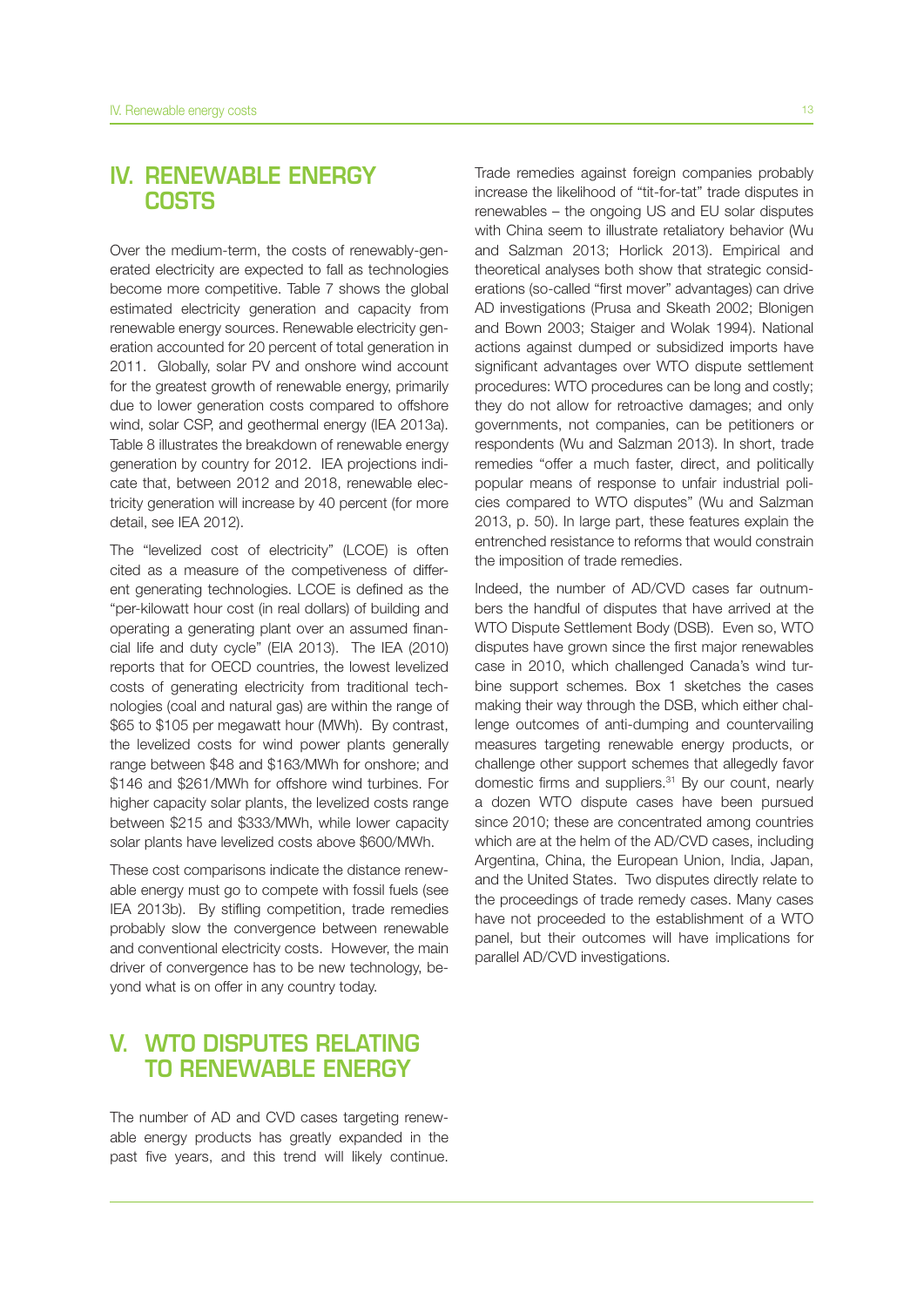#### **Box 1. Challenging AD/CVD cases targeting renewable energy**

**• Argentina versus the European Union regarding biodiesel AD procedures.** In December 2013, Argentina requested consultations with the European Union regarding: (1) the EU's anti-dumping investigative proceedings and duties imposed on Argentinean biodiesel in November 2013; and (2) EU legislation on protection against dumped imports (Council Regulation [EC] 1225/2009 of November 2009), which specifies procedures for estimating costs associated with the production and sale of products under investigation.32 Argentina claims that these measures are inconsistent with certain provisions of the WTO Anti-Dumping Agreement concerning methods for determining dumping and injury to the domestic market, the disclosure of information, and overall compliance with the AD Agreement, the General Agreement on Tariffs and Trade (GATT), and the WTO Agreement. Russia and Indonesia have requested to join the consultations.

**• China versus the United States regarding AD/CVD procedures.** In September 2012, China requested consultations with the United States concerning AD and CVD measures against China from November 2006 through March 2012, including measures on wind turbines and solar panels.33 China's concerns include: (1) US legislation (Public Law 112-99) that allows special application of CVD to nonmarket economies; (2) CVD decisions against China between November 2006 and March 2012; (3) AD measures and their combined effect with CVD measures; and (4) the failure of the United States to delegate authority to the Department of Commerce to identify and avoid double remedies initiated during the specified time period (for a comprehensive overview of this issue see Durling and Prusa 2012). China considers these various measures to be inconsistent with the Subsidies and Countervailing Measures (SCM) Agreement, the GATT, and the Anti-Dumping Agreement. The WTO DSB established a panel in December 2012 and the final report is pending.

#### **Challenging renewable energy support schemes**

**• Argentina versus the European Union regarding biodiesel support schemes.** In August 2012, Argentina requested consultations with the European Union and Spain concerning certain measures affecting biodiesels imports.34 Argentina challenged the Spanish Ministerial Order, which regulates the allocation of quantities of biodiesel, based on the EU's mandatory targets for biofuels under the countrywide regulatory framework for renewable energy. Argentina claims that this measure is inconsistent with the GATT, the Trade-Related Investment Measures (TRIMs) Agreement, and the WTO Agreement. Australia and Indonesia joined the consultations in 2012. Argentina requested the establishment of a panel in December 2012, but the request was deferred.

In May 2013, Argentina requested new consultations with the European Union regarding measures affecting the importing and marketing of biodiesel and measures that support the EU biodiesel industry.35 Argentina's concerns include: (1) measures that promote the use of renewable energy and reduce greenhouse emissions; and (2) measures that establish support schemes for the biodiesel sector. Argentina claims these measures are similarly inconsistent with the GATT, the SCM Agreement, the TRIMs Agreement, the Technical Barriers to Trade (TBT) Agreement, and the WTO Agreement.

**• United States versus India regarding solar support schemes.** In February 2013, the United States requested consultations with India concerning the use of local content requirements (LCRs) under Phase I of India's Jawaharlal Nehru National Solar Mission (JNNSM) for solar cells and modules.36 The United States claims that the measures are inconsistent with the GATT, the TRIMs Agreement, and the SCM Agreement. Japan and Australia joined the consultations.

In February 2014, the United States filed a separate request for consultations regarding Phase II of the JNNSM. Under this phase, LCRs were expanded to also cover thin film technology, which was previously exempt under Phase I. The United States claims that these continued measures similarly violate provisions under the GATT and the TRIMs Agreement; however there is no claim of violation of the SCM Agreement.

**• China versus the European Union regarding renewable energy support schemes.** In November 2012, China requested consultations with the European Union, Greece and Italy regarding measures affecting the renewable energy sector, including LCRs attached to the feed-in tariff programs of EU member states.<sup>37</sup> China claims that these measures are inconsistent with the GATT, the SCM Agreement, and the TRIMs Agreement. Japan, Australia, and Argentina requested to join the consultations; Japan's request was accepted.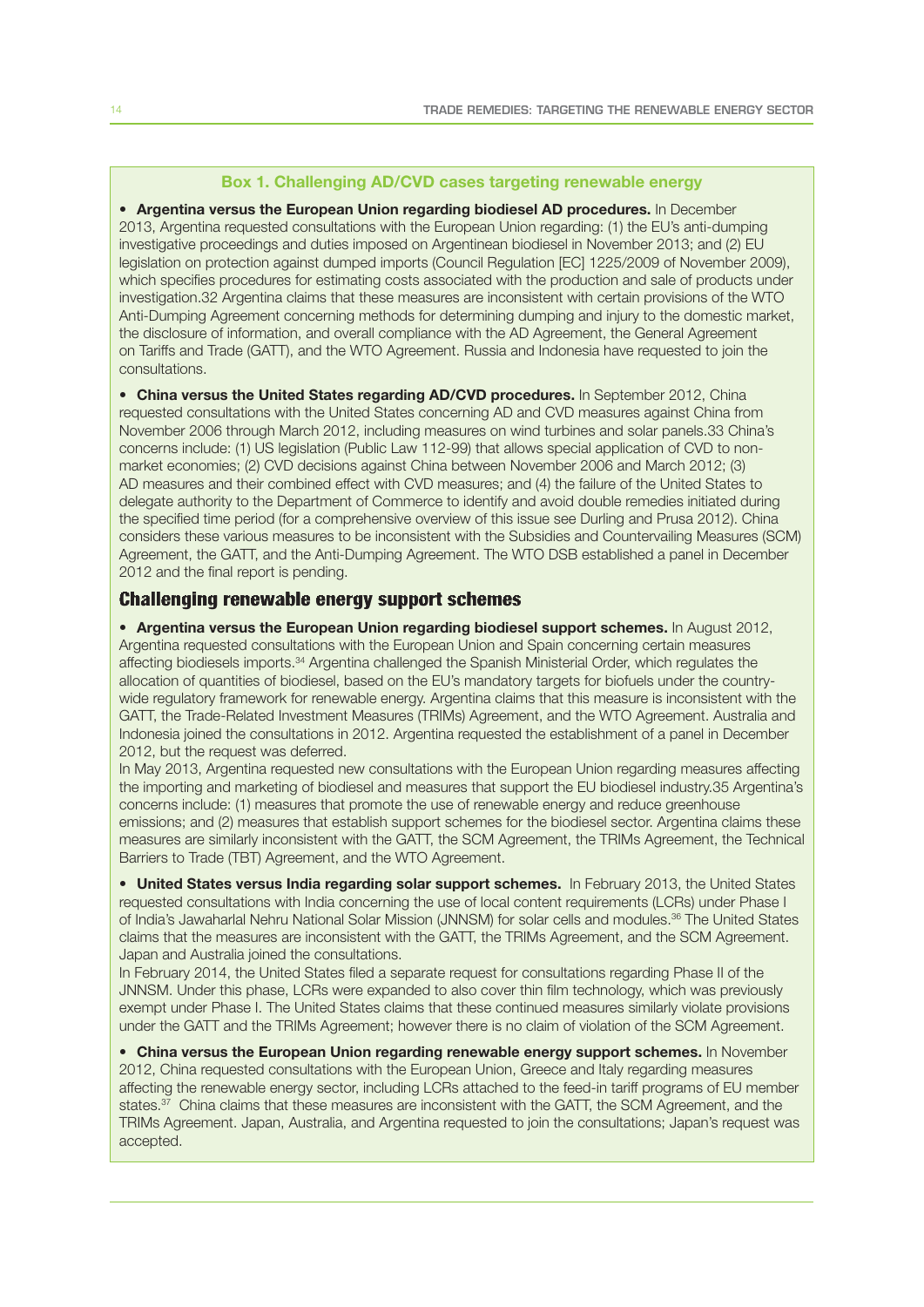**• United States versus China regarding wind energy support schemes.** In December 2010, the United States entered into consultations with China regarding support schemes (e.g., grants, funds, awards) offered to domestic manufacturers of wind power equipment contingent on the use of domestic goods over imports.38 The United States claims that these measures are inconsistent with SCM Agreement, and that China's failure to notify such measures violates the GATT and the SCM Agreement. In addition, the United States also claims that China's delay in making translations available in an official language of the WTO violates obligations under its Protocol of Accession (Part I, Paragraph 1.2). The European Union and Japan have requested to join the consultations.

**European Union and Japan versus Canada on its feed-in tariff program.** In 2010, Japan and the European Union (in 2011) requested consultations with Canada to review claims that LCRs attached to Canada's renewable energy and feed-in tariff programs violated WTO obligations, including the SCM Agreement, the GATT, and the TRIMs Agreement. On December 2012, the WTO Panel ruled that Canada's program violated the nondiscrimination provisions of GATT and TRIMs, but rejected the claim that the LCR was a prohibited subsidy under the SCM Agreement. Following appeals by both sides, a final ruling was issued in May 2013: the WTO Appellate Body upheld most of the Panel's finding, with a few exceptions, but did not make a ruling on the subsidy question.<sup>39</sup>

# **VI. POLICY OPTIONS AND CONCLUSIONS**

By our count, 41 cases of trade remedies in renewables have been pursued since 2008, and 10 cases are making their way through the WTO DSB. Concerns that environmental disputes will undermine progress toward curbing greenhouse gas emissions underlie the calls to reform laws governing trade remedies and dispute procedures (see Kasteng 2013; Wu and Salzman 2013; Lester and Watson 2013; Levine and Walther 2013). These calls may find resonance in the plurilateral talks announced by a group of 14 countries, including Australia, China, the European Union and the United States – leading complainant countries in our sample – to liberalize tariffs on environmental goods.

Lester and Watson (2013) argue that "modest reform may not be enough to ensure open, competitive markets, yet may still be too much to appease political interests." Instead they argue that while ambitious, a "peace clause" should be pursued, allowing renewables to be fully exempt from trade remedies.

Wu and Salzman (2013) consider this peace clause proposal to be "politically unrealistic." Instead they propose new rules that would curtail the number of trade remedies permitted against renewables and the duration and size of duties levied. They also propose that governments should be required to undertake economic analysis on the effect of import protection before a trade remedy is pursued, and if duties are levied, to channel a proportion of the tariff revenues back to consumers.

Kasteng (2013) offers both intermediate steps toward restraining the use of AD/CVD measures and longterm policy solutions. He argues that a two-prong approach should be considered: (1) improving current WTO agreements on trade remedies in general; and (2) special consideration of environment-specific provisions. Improving current WTO agreements would entail new rules that ensure that AD and CVD measures target only anti-competitive behavior and not "normal competition," and new rules that would clarify procedures involving proof of injury and causality.40 Environment-specific provisions would explore an exante public interest test and limitations on duty levels, product scope, and the duration of AD/CVD penalties, similar to proposals by Wu and Salzman (2013). To summarize:

- **Lesser duty rule:** trade remedy penalties could be limited by making use of the lesser duty rule. In European Union practice, a duty is levied only to remove the injury inflicted on the domestic industry; accordingly penalties are no higher than the lesser of the dumping or subsidy margin, or the injury margin.
- **Time limit:** a time limit for the trade remedies on renewables could shorten the current allowance of duties, which are effective for 5 years.
- **Scope limit:** trade remedies could be permitted only in a certain number of products or import value.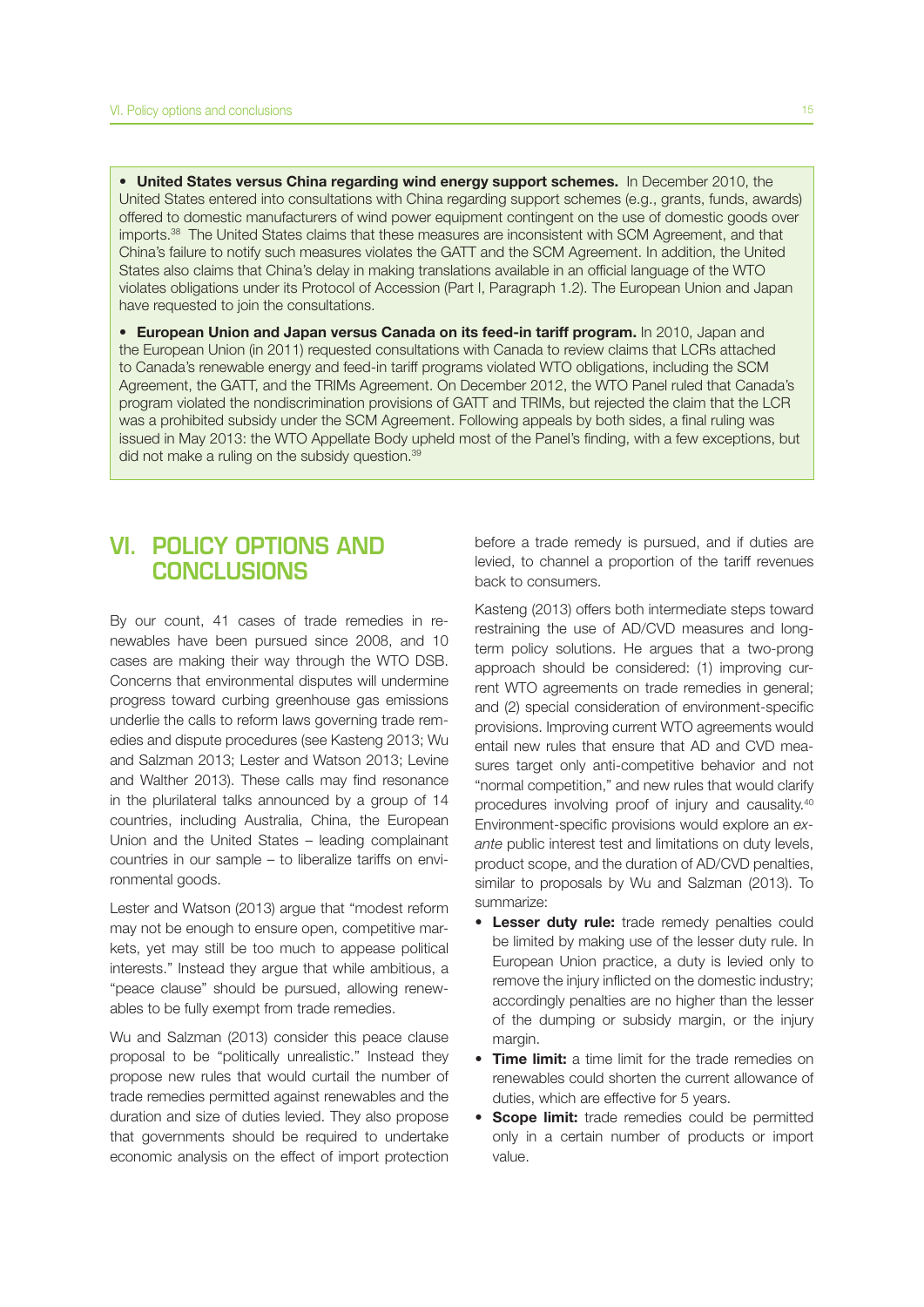- **Public interest test:** a mandatory public interest test would force governments to first assess the environmental consequences of trade remedies and higher prices.
- **Temporary peace clause:** a peace clause could limit recourse to AD/CVD measures by calling for "non-use" of trade remedies in certain circumstances and by enumerating "non-actionable" environmental subsidies.

In our view, a complete carve-out for environmental policies is not politically feasible at this juncture in trade policy. However, if our estimates are roughly right, some \$14 billion of trade in renewable energy products is lost annually, and about \$68 billion over 5 years, with concentrated effects on solar energy products. Again in our view, the lesser duty rule and shorter time limits are the most promising reforms. A public interest test, by way of obligatory disclosure, but not as a barrier to AD or CVD cases, also seems possible.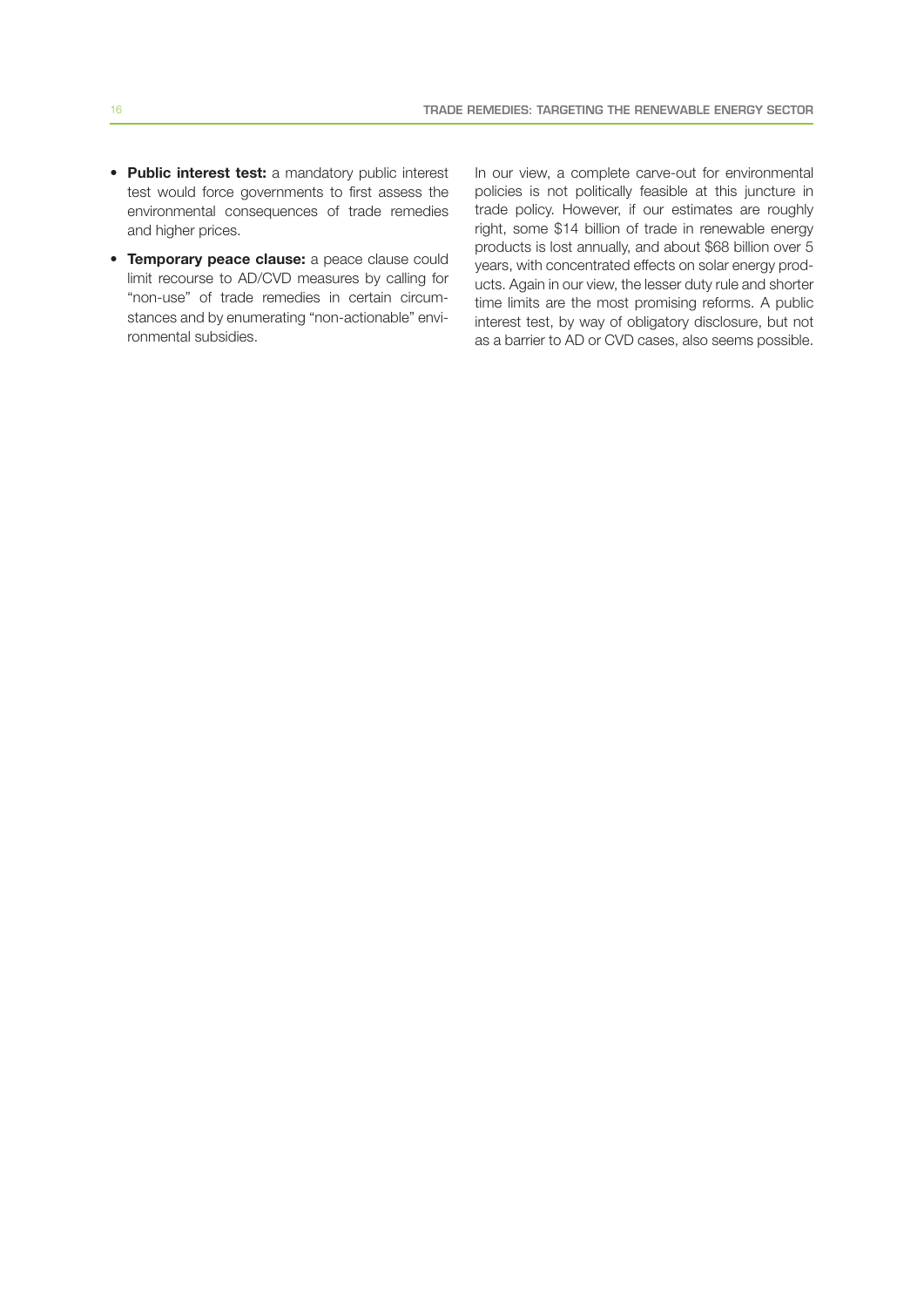|                 | <b>11. APPENDI</b>       |                      |                                        |                            |                                                                        |                                                                                                                                                                                                                                                                                                                                                                                                                                                                                                                                                                                                                                                                                                                                                                                                                                                                                                                                                                                                                                                                                                                                          |                                                                                                                                                                                           |                                             |                                          |                                               |                                     |                                                     |                               |                                   |
|-----------------|--------------------------|----------------------|----------------------------------------|----------------------------|------------------------------------------------------------------------|------------------------------------------------------------------------------------------------------------------------------------------------------------------------------------------------------------------------------------------------------------------------------------------------------------------------------------------------------------------------------------------------------------------------------------------------------------------------------------------------------------------------------------------------------------------------------------------------------------------------------------------------------------------------------------------------------------------------------------------------------------------------------------------------------------------------------------------------------------------------------------------------------------------------------------------------------------------------------------------------------------------------------------------------------------------------------------------------------------------------------------------|-------------------------------------------------------------------------------------------------------------------------------------------------------------------------------------------|---------------------------------------------|------------------------------------------|-----------------------------------------------|-------------------------------------|-----------------------------------------------------|-------------------------------|-----------------------------------|
|                 |                          |                      |                                        |                            |                                                                        | This appendix attempts to comprehensively identify trade remedy measures involving renewable energy products that were initiated since 2008. Most of data for the cases<br>were drawn from the Global Antidumping Database (Bown 2012a) and the Global Countervailing Duties Database (Bown 2012b), which form parts of the Temporary Trade<br>Barriers database created by Chad Bown at the World Bank. Other sources were also consulted to update new cases. The appendix offers detailed information on relevant<br>dates of each stage of the case (initiation, preliminary, definitive), the outcome of each case (affirmative, negative, withdrawn), the products under investigation (classified<br>ing renewables and the outcomes for the preliminary and definitive stages, respectively. Tables A2 and A2.1 list countervaling duty cases targeting renewables, and the<br>at the 8-digit or 10-digit level), the domestic and foreign firms involved, and the preliminary and final duties imposed. Tables A1 and A1.1 list anti-dumping cases target-<br>outcomes for the preliminary and definitive stages, respectively. |                                                                                                                                                                                           |                                             |                                          |                                               |                                     |                                                     |                               |                                   |
| <b>Table A1</b> |                          |                      |                                        |                            | . AD measures in the renewable energy sector (prelimin                 | nary decisions), 2008-12                                                                                                                                                                                                                                                                                                                                                                                                                                                                                                                                                                                                                                                                                                                                                                                                                                                                                                                                                                                                                                                                                                                 |                                                                                                                                                                                           |                                             |                                          |                                               |                                     |                                                     |                               |                                   |
|                 |                          |                      |                                        |                            |                                                                        |                                                                                                                                                                                                                                                                                                                                                                                                                                                                                                                                                                                                                                                                                                                                                                                                                                                                                                                                                                                                                                                                                                                                          |                                                                                                                                                                                           |                                             |                                          |                                               | Preliminary decision                |                                                     |                               |                                   |
| Case            | ant country<br>Complain- | Case ID <sup>a</sup> | investiga-<br>Country<br>under<br>tion | Product                    | HTS codes <sup>b</sup>                                                 | Domestic firms                                                                                                                                                                                                                                                                                                                                                                                                                                                                                                                                                                                                                                                                                                                                                                                                                                                                                                                                                                                                                                                                                                                           | Foreign firms                                                                                                                                                                             | Related CVD<br>case <sup>a</sup>            | investigation<br>initation of<br>Date of | preliminary<br>dumping<br>decision<br>Date of | decision<br>injury<br>Dump-<br>ing/ | Dumping<br>margin                                   | Type<br>of AD<br>sure<br>mea- | Preliminary<br>measure<br>imposed |
|                 | Australia                | <b>AUS-AD-493</b>    | United<br>States                       | Biodiesel                  | 38249030<br>27109180,<br>27101180<br>27101980,<br>27109980<br>38249020 | Biodiesel Producers Limited                                                                                                                                                                                                                                                                                                                                                                                                                                                                                                                                                                                                                                                                                                                                                                                                                                                                                                                                                                                                                                                                                                              | All exporters                                                                                                                                                                             | AUS-CVD-13                                  | 06/22/2010                               | 10/18/2010                                    | $\prec$                             | 40.0%                                               | 8                             | ₹                                 |
| $\sim$          | Australia                | n.a.                 | China                                  | Wind towers                | "308900049,<br>7308200002,<br>8502311031                               | A.C.N. 009 483 694 Pty Ltd (Haywards), Keppel<br>Prince Engineering Pty Ltd. (KPE)                                                                                                                                                                                                                                                                                                                                                                                                                                                                                                                                                                                                                                                                                                                                                                                                                                                                                                                                                                                                                                                       | Equipment Co. Ltd., all exporters<br>Shanghai Taisheng Wind Power                                                                                                                         | n.a.                                        | 08/28/2013 12/06/2013                    |                                               | $\prec$                             | 16.2%                                               | AVD                           | $\overline{\geq}$                 |
| S               | Australia                | n.a.                 | Korea                                  | Wind towers                | "308900049,<br>7308200002,<br>8502311032                               | A.C.N. 009 483 694 Pty Ltd (Haywards), Keppel<br>Prince Engineering Pty Ltd. (KPE)                                                                                                                                                                                                                                                                                                                                                                                                                                                                                                                                                                                                                                                                                                                                                                                                                                                                                                                                                                                                                                                       | Korea Win&P Ltd., all exporters                                                                                                                                                           | n.a.                                        | 08/28/2013 12/06/2013                    |                                               | $\prec$                             | 12.1%                                               | <b>AVD</b>                    | $\overline{\ge}$                  |
| 4               | China                    | CHN-AD-199           | United<br>States                       | Solar grade<br>polysilicon | 28046190                                                               | Jiangsu Zhongneng Silicon Technology Development<br>Co. Ltd., Jiangxi Saiwei LDK Photovoltaic Silicon<br>Technology Co. Ltd., China Silicon Corporation Ltd.,<br>Daqo New Energy Co. Ltd.                                                                                                                                                                                                                                                                                                                                                                                                                                                                                                                                                                                                                                                                                                                                                                                                                                                                                                                                                | Hemlock Semiconductor Corporation,<br>MEMC Pasadena, Inc., AE Polysilicon<br>REC Solar Grade Silicon LLC, REC<br>Advanced Silicon Materials LLC,<br>Corporation, all other exporters      | CHN-CVD-5                                   | 07/20/2012                               | 07/18/2013                                    | $\prec$                             | (all other<br>$-57.0%$<br>53.3%<br>firms)           | <b>AVD</b>                    | 57.0%                             |
| S               | China                    | CHN-AD-200 Korea     |                                        | Solar grade<br>polysilicon | 28046190                                                               | Jiangsu Zhongneng Silicon Technology Development<br>Co. Ltd., China Silicon Corporation Ltd.,<br>Co. Ltd., Jiangxi Saiwei LDK Photovoltaic Silicon<br>Dago New Energy Co. Ltd.<br>Technology C                                                                                                                                                                                                                                                                                                                                                                                                                                                                                                                                                                                                                                                                                                                                                                                                                                                                                                                                           | KCC Corp and Korean Advanced Materials<br>(KAM) Corp, Innovation Silicon Co. Ltd., all<br>Company Ltd., Hankook Silicon Co. Ltd.<br>Woongjin Polysilicon Co. Ltd., OCI<br>other exporters | n.a.                                        | 07/20/2012 07/18/2013                    |                                               | $\prec$                             | (all other<br>$2.4% -$<br>48.7%;<br>12.3%<br>firms) | <b>Q/R</b>                    | 12.3%                             |
| $\circ$         | China                    | CHN-AD-203 European  |                                        | Solar grade<br>polysilicon | 28046190                                                               | Jiangsu Zhongneng Silicon Technology Development<br>Technology Co. Ltd., China Silicon Corporation Ltd.<br>Co. Ltd., Jiangxi Saiwei LDK Photovoltaic Silicon<br>Dago New Energy Co. Ltd.                                                                                                                                                                                                                                                                                                                                                                                                                                                                                                                                                                                                                                                                                                                                                                                                                                                                                                                                                 | $\overline{\geq}$                                                                                                                                                                         | CHN-CVD-6 11/01/2012 1/24/2014 <sup>d</sup> |                                          |                                               | $\infty$                            |                                                     |                               |                                   |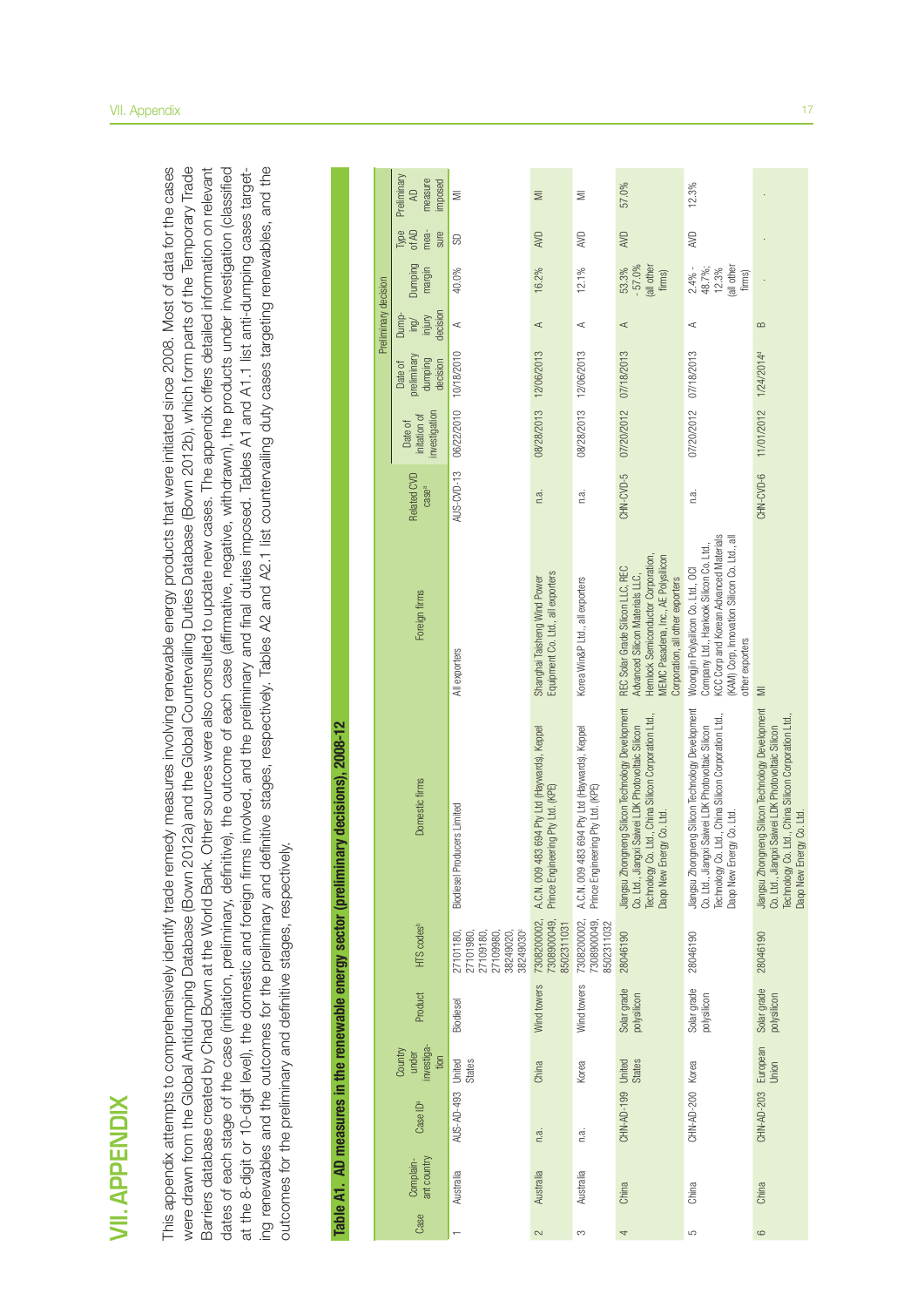|                      | Preliminary<br>measure<br>imposed<br>$\triangleleft$ | cooperating<br>tonne net<br>€182.4/<br>(all other<br>€122.9/<br>tonne<br>net (all<br>firms);<br>firms)                                                                                                                                                                                      |                                                                                                                                                                                                                                                                                    |                                                                                                                                                                                                                                                                                         | 43.6%                                                                                                                                                | n.a.                                                           |
|----------------------|------------------------------------------------------|---------------------------------------------------------------------------------------------------------------------------------------------------------------------------------------------------------------------------------------------------------------------------------------------|------------------------------------------------------------------------------------------------------------------------------------------------------------------------------------------------------------------------------------------------------------------------------------|-----------------------------------------------------------------------------------------------------------------------------------------------------------------------------------------------------------------------------------------------------------------------------------------|------------------------------------------------------------------------------------------------------------------------------------------------------|----------------------------------------------------------------|
|                      | of AD<br>mea-<br>sure                                | 8                                                                                                                                                                                                                                                                                           |                                                                                                                                                                                                                                                                                    |                                                                                                                                                                                                                                                                                         | <b>QN</b>                                                                                                                                            | n.a.                                                           |
|                      | Dumping<br>margin                                    | 33.7% (all<br>cooperat-<br>ing firms);<br>57.3%<br>(all other<br>$3.4% -$<br>73.4%;<br>firms)                                                                                                                                                                                               |                                                                                                                                                                                                                                                                                    |                                                                                                                                                                                                                                                                                         | 43.6%                                                                                                                                                | n.a.                                                           |
| Preliminary decision | decision<br>injury<br><b>Dump</b><br>ing/            | $\prec$                                                                                                                                                                                                                                                                                     | $\infty$                                                                                                                                                                                                                                                                           | $\infty$                                                                                                                                                                                                                                                                                | $\prec$                                                                                                                                              | ≹                                                              |
|                      | preliminary<br>dumping<br>decision<br>Date of        | 03/11/2009                                                                                                                                                                                                                                                                                  |                                                                                                                                                                                                                                                                                    |                                                                                                                                                                                                                                                                                         | 09/16/2010                                                                                                                                           |                                                                |
|                      | nvestigation<br>initation of<br>Date of              | 06/13/2008                                                                                                                                                                                                                                                                                  | 08/12/2010                                                                                                                                                                                                                                                                         |                                                                                                                                                                                                                                                                                         | 12/17/2009                                                                                                                                           | 07/28/2011 05/22/2012                                          |
|                      | Related CVD<br>case <sup>a</sup>                     | EUN-CVD-61                                                                                                                                                                                                                                                                                  | EUN-CVD-61                                                                                                                                                                                                                                                                         | EUN-CVD-61 08/12/2010                                                                                                                                                                                                                                                                   | n.a.                                                                                                                                                 | n.a.                                                           |
|                      | Foreign firms                                        | Daniels Midland Company, World Energy<br>Inc., Imperium Renewables Inc., Archer<br>Peter Cremer North America LP, Cargill<br>Alternatives LLC, Green Earth Fuels of<br>Houston LLC                                                                                                          | ₹                                                                                                                                                                                                                                                                                  | ₹                                                                                                                                                                                                                                                                                       | Co. Ltd., Jiangsu Changhai Composite<br>Changzhou New Changhai Fiberglass<br>Materials Holding Co. Ltd., All Other<br><b>Companies</b>               | Σ                                                              |
|                      | Domestic firms                                       | Energy Germany Gmbh, Mannheim Bio Fuel Gmbh<br>Diester Group, Diester Industries SAS, Ecomotion<br>Gmbh, Ecomotion Group, Gate Global Alternative<br>Natural Energy West Gmbh, Neochim Sa, Novaol<br>Istries AG, Daka Biodiesel A.M.B.A,<br>1, Novaol Srl<br>Biopetrol Indu<br>Austria Gmbh | Energy Germany Gmbh, Mannheim Bio Fuel Gmbh,<br>Diester Group, Diester Industries SAS, Ecomotion<br>Gmbh, Ecomotion Group, Gate Global Alternative<br>Natural Energy West Gmbh, Neochim Sa, Novaol<br>Biopetrol Industries AG, Daka Biodiesel A.M.B.A,<br>Austria Gmbh, Novaol Srl | Energy Germany Gmbh, Mannheim Bio Fuel Gmbh,<br>Diester Group, Diester Industries SAS, Ecomotion<br>Gmbh, Ecomotion Group, Gate Global Alternative<br>Natural Energy West Gmbh, Neochim Sa, Novaol<br>Biopetrol Industries AG, Daka Biodiesel A.M.B.A,<br>1, Novaol Srl<br>Austria Gmbh | Fiberglas, Owens Corning France, PPG Industries BV<br>Johns Manville Slovakia, European Owens Corning<br>European Glass Fibre Producers Association, | Glass Fibre Fabrics Defence Coalition                          |
|                      | HTS codes <sup>b</sup>                               | 27101941,<br>15162098,<br>15180091,<br>38249097<br>15180099<br>38249091                                                                                                                                                                                                                     | 15162098<br>15180091<br>15180099<br>88249091<br>38249097<br>27101941                                                                                                                                                                                                               | 38249097,<br>27101941,<br>15162098,<br>38249091<br>15180091,<br>15180099                                                                                                                                                                                                                | 70191100,<br>70191200,<br>70191910,<br>70193100                                                                                                      | 70193900,<br>70194000<br>70199000                              |
|                      | Product                                              | Biodiesel                                                                                                                                                                                                                                                                                   | circumven-<br>tion of US<br><b>Biodiesel</b><br>imports)                                                                                                                                                                                                                           | circumven-<br>tion of US<br>Biodiesel<br>imports)                                                                                                                                                                                                                                       | Continuous<br>glass fibre<br>products<br>filament                                                                                                    | woven and,<br>or stitched<br>glass fibre<br>Certain<br>fabrics |
|                      | nvestiga-<br>Country<br>under<br>tion                | United<br><b>States</b>                                                                                                                                                                                                                                                                     | Canada                                                                                                                                                                                                                                                                             | Singapore                                                                                                                                                                                                                                                                               | China                                                                                                                                                |                                                                |
|                      | Case ID <sup>ª</sup>                                 | EUN-AD-683                                                                                                                                                                                                                                                                                  | n.a.                                                                                                                                                                                                                                                                               | n.a.                                                                                                                                                                                                                                                                                    | EUN-AD-705                                                                                                                                           | EUN-AD-729 China                                               |
|                      | ant country<br>Complain-                             | European<br>Union                                                                                                                                                                                                                                                                           | European<br>Union                                                                                                                                                                                                                                                                  | European<br>Union                                                                                                                                                                                                                                                                       | European<br>Union                                                                                                                                    | European<br><b>Union</b>                                       |
|                      | Case                                                 |                                                                                                                                                                                                                                                                                             | $\infty$                                                                                                                                                                                                                                                                           | တ                                                                                                                                                                                                                                                                                       | $\approx$                                                                                                                                            | Ξ                                                              |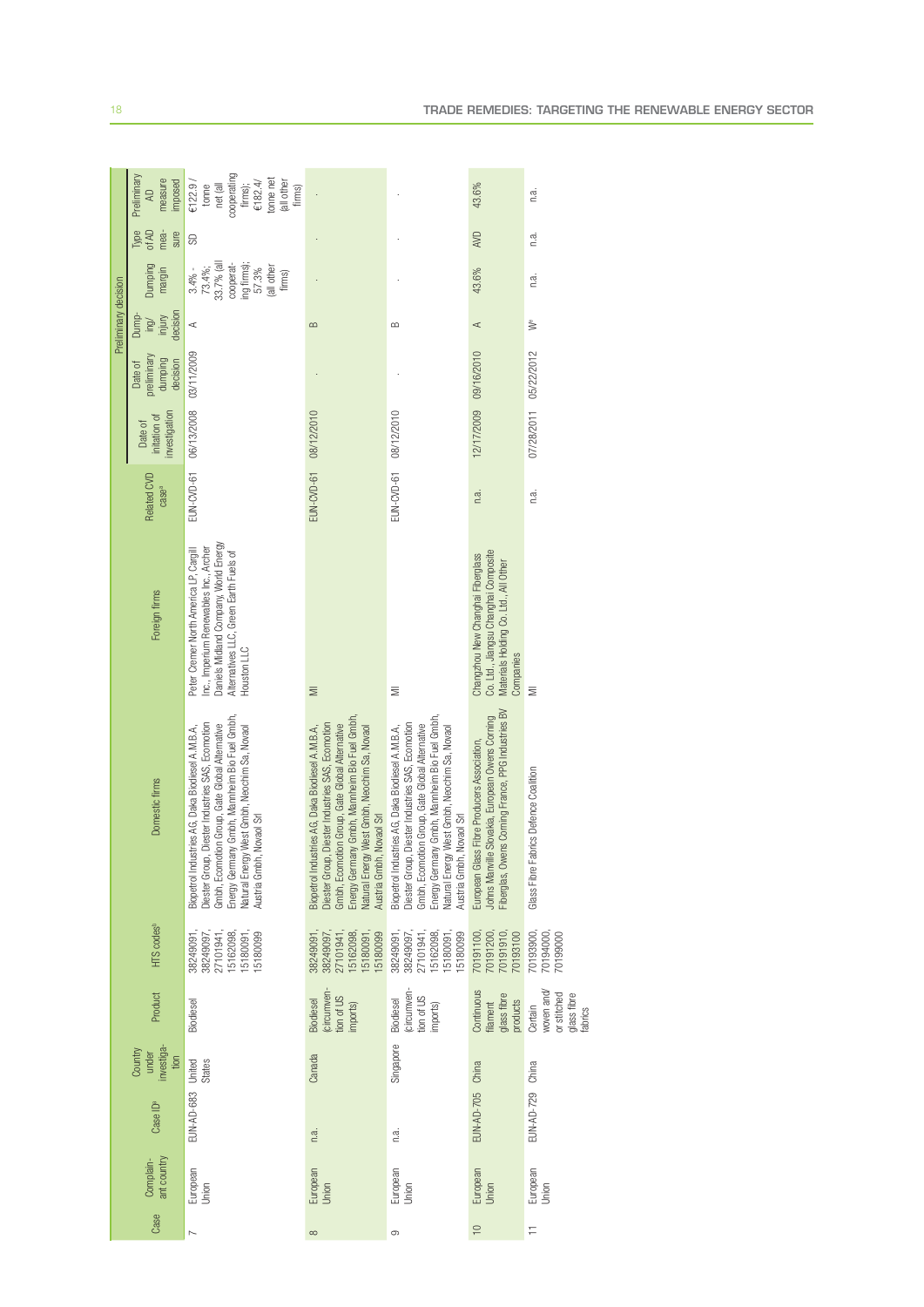|                      | Preliminary<br>measure<br>imposed<br>$\mathbb{R}$ |                                                                                                                                                                                                                                            | other firms)<br>(cooperat-<br>ing firms);<br>$f$ 104.92/<br>tonne (all<br>€75.97/<br>tonne                                                                                                                                                                                            | other firms)<br>cooperat-<br>ing firms);<br>tonne (all<br>€57.14/<br>€83.84<br>tonne                                                                                                                                                                                      |
|----------------------|---------------------------------------------------|--------------------------------------------------------------------------------------------------------------------------------------------------------------------------------------------------------------------------------------------|---------------------------------------------------------------------------------------------------------------------------------------------------------------------------------------------------------------------------------------------------------------------------------------|---------------------------------------------------------------------------------------------------------------------------------------------------------------------------------------------------------------------------------------------------------------------------|
|                      | mea-<br>sure<br>Type<br>of AD                     |                                                                                                                                                                                                                                            | S                                                                                                                                                                                                                                                                                     | SD,                                                                                                                                                                                                                                                                       |
|                      | Dumping<br>margin                                 |                                                                                                                                                                                                                                            | (cooperat-<br>ing firms);<br>(all other<br>10.6%<br>7.9%<br>firms)                                                                                                                                                                                                                    | cooperat-<br>ing firms);<br>(all other<br>9.6%<br>6.5%<br>firms)                                                                                                                                                                                                          |
| Preliminary decision | decision<br>injury<br>Dump-<br>ing/               | $\infty$                                                                                                                                                                                                                                   | ⋖                                                                                                                                                                                                                                                                                     | $\prec$                                                                                                                                                                                                                                                                   |
|                      | preliminary<br>dumping<br>decision<br>Date of     |                                                                                                                                                                                                                                            |                                                                                                                                                                                                                                                                                       |                                                                                                                                                                                                                                                                           |
|                      | investigation<br>initation of<br>Date of          | 11/25/2011                                                                                                                                                                                                                                 | 08/29/2012 05/28/2013                                                                                                                                                                                                                                                                 | 08/29/2012 05/28/2013                                                                                                                                                                                                                                                     |
|                      | Related CVD<br>case <sup>a</sup>                  | EUN-CVD-75                                                                                                                                                                                                                                 | EUN-CVD-80                                                                                                                                                                                                                                                                            | EUN-CVD-81                                                                                                                                                                                                                                                                |
|                      | Foreign firms                                     | Marquis Energy LLC, Patriot Renewable<br>Plymouth Energy Company LLC, POET<br>LLC<br>Fuels LLC, Platinum Ethanol LLC,                                                                                                                      | Oleaginosa MoreNo Hermanos S.A.F.I.C.I<br>ouis Dreyfus Commodities S.A., Group<br>"Renova" (Molinos Rio de la Plata S.A.,<br>y A. and Vincentin S.A.I.C.); Group "T6"<br>(Aceitera General Deheza S.A., Bunge<br>Argentina S.A.), other cooperating<br>companies, all other exporters | PT. Ciliandra Perkasa, Jakarta; PT. Muslim<br>Mas, Medan; PT. Pelita Agung Agrindustri<br>Medan; other cooperating companies, all<br>Medan and PT. Wilmar Nabati Indonesia,<br>Medan; PT. Wilmar Bioenergi Indonesia,<br>other exporters                                  |
|                      | Domestic firms                                    | BioWanze S.A., Wanze; Crop Energies Bioethanol<br>European Producers Union of Renewable Ethanol<br>Association; Abengoa Energy Netherlands B.V.,<br>Lantmännen Energi/Agroetanol,<br>GmbH, Ensus, L<br>Tereos BENP                         | Biofuels S.A., Kifissia; Novaol S.R.L., Milan; Perstorp<br>BioProducts A.B., Stenungsund; Preol A.s., Lovosice;<br>VERBIO Vereinigte BioEnergie A.G., Leipzig<br>S.L., Valencia; Diester Industrie S.A.S., Paris; Elin<br>S.L., Huelva; Biocom Energia<br>Bio-Oils Huelva             | Biofuels S.A., Kifissia; Novaol S.R.L., Milan; Perstorp<br>BioProducts A.B., Stenungsund; Preol A.s., Lovosice;<br>S.L., Valencia; Diester Industrie S.A.S., Paris; Elin<br>S.L., Huelva; Biocom Energia<br>VERBIO Vereinigte BioEnergie A.G., Leipzig<br>Bio-Oils Huelva |
|                      | HTS codes <sup>b</sup>                            | 27101115,<br>27101121,<br>27101125,<br>27101131,<br>27101141,<br>27101145,<br>27101149,<br>27101151,<br>27101159,<br>27101170,<br>22089099<br>38140010<br>38140090<br>38200000<br>22071000<br>22072000<br>27101111<br>27101190<br>38249097 | 27101947,<br>15162098,<br>15180091,<br>15180095,<br>27101943,<br>27101946,<br>27102011,<br>27102017,<br>38249097,<br>38260010,<br>15180099<br>27102015<br>38260090                                                                                                                    | 15162098,<br>15180091,<br>15180095,<br>27101943,<br>27101946,<br>27101947,<br>27102011,<br>38260010,<br>15180099,<br>27102015<br>27102017<br>38249097<br>38260090                                                                                                         |
|                      | Product                                           | Bioethanol                                                                                                                                                                                                                                 | Biodiesel                                                                                                                                                                                                                                                                             | Biodiesel                                                                                                                                                                                                                                                                 |
|                      | investiga-<br>Country<br>under<br>tion            | United<br><b>States</b>                                                                                                                                                                                                                    |                                                                                                                                                                                                                                                                                       |                                                                                                                                                                                                                                                                           |
|                      | Case ID <sup>a</sup>                              | <b>EUN-AD-733</b>                                                                                                                                                                                                                          | EUN-AD-745 Argentina                                                                                                                                                                                                                                                                  | EUN-AD-746 Indonesia                                                                                                                                                                                                                                                      |
|                      | ant country<br>Complain-                          | European<br>Union                                                                                                                                                                                                                          | European<br>Union                                                                                                                                                                                                                                                                     | European<br>Union                                                                                                                                                                                                                                                         |
|                      | Case                                              | 12                                                                                                                                                                                                                                         | $\frac{1}{2}$                                                                                                                                                                                                                                                                         | $\overline{4}$                                                                                                                                                                                                                                                            |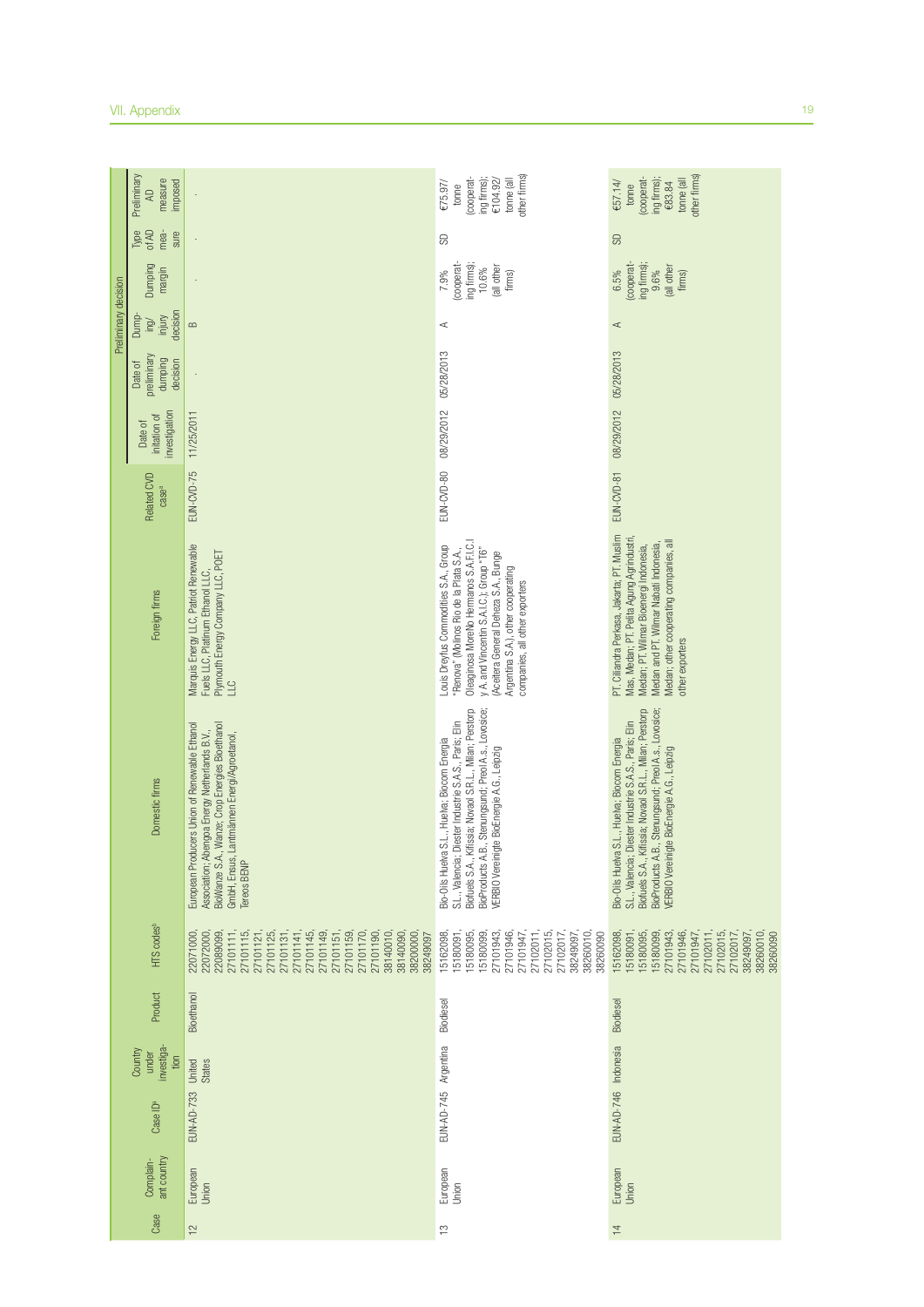|                          |                      |                                        |                                                                            |                                                                                                                                      |                                                                          |                                                                                                                                                                                                                                                                                                                                                                                                                                                                                                                                                                                                                                                                                                                                                                                                                                                                         |                                  |                                          |                                               | Preliminary decision                |                                                                    |                               |                                                                 |
|--------------------------|----------------------|----------------------------------------|----------------------------------------------------------------------------|--------------------------------------------------------------------------------------------------------------------------------------|--------------------------------------------------------------------------|-------------------------------------------------------------------------------------------------------------------------------------------------------------------------------------------------------------------------------------------------------------------------------------------------------------------------------------------------------------------------------------------------------------------------------------------------------------------------------------------------------------------------------------------------------------------------------------------------------------------------------------------------------------------------------------------------------------------------------------------------------------------------------------------------------------------------------------------------------------------------|----------------------------------|------------------------------------------|-----------------------------------------------|-------------------------------------|--------------------------------------------------------------------|-------------------------------|-----------------------------------------------------------------|
| ant country<br>Complain- | Case ID <sup>a</sup> | investiga-<br>Country<br>under<br>tion | Product                                                                    | HTS codes <sup>b</sup>                                                                                                               | Domestic firms                                                           | Foreign firms                                                                                                                                                                                                                                                                                                                                                                                                                                                                                                                                                                                                                                                                                                                                                                                                                                                           | Related CVD<br>case <sup>a</sup> | investigation<br>initation of<br>Date of | preliminary<br>dumping<br>decision<br>Date of | decision<br>injury<br>Dump-<br>ing/ | <b>Dumping</b><br>margin                                           | mea-<br>of AD<br>sure<br>Type | Preliminary<br>measure<br>imposed<br>$\mathbb{R}$               |
| European<br>Union        | EUN-AD-747           | China                                  | modules and<br>components<br>photovoltaic<br>Crystalline<br>silicon<br>key | 85013300,<br>85013400,<br>85016120,<br>38180010<br>85013100<br>85013200<br>85016180<br>85016200,<br>85016300<br>85016400<br>85414090 | $\equiv$                                                                 | Jinzhou Yangguang Energy, Wuxi Suntech<br>Delsolar (Wujiang) Co. Ltd, Jiangxi LDK<br>Changzhou Trina Solar Energy Co. Ltd,<br>Solar Hi-Tech Co. Ltd, JingAo Group,<br>Power Co. Ltd, Yingli Green Energy<br>Holding Company                                                                                                                                                                                                                                                                                                                                                                                                                                                                                                                                                                                                                                             | EUN-CVD-79                       | 09/06/2012                               | 06/04/2013                                    | $\prec$                             |                                                                    | AVD                           | other firms)<br>67.9% (all<br>cooperat-<br>ing firms);<br>47.7% |
| European<br>Union        | n.a.                 | China                                  | Solar glass                                                                | 70071980                                                                                                                             | EU ProSun Glass                                                          | Photovoltaic Glass Technology Co. Ltd.<br>related companies, Xinyi PV Products<br>Flat Solar Glass Group Co. Ltd. and<br>(Anhui) Holdings, Zhejiang Hehe                                                                                                                                                                                                                                                                                                                                                                                                                                                                                                                                                                                                                                                                                                                |                                  | 02/28/2013 11/26/2013                    |                                               | ⋖                                   | cooperat-<br>ing firms);<br>(all other<br>79.8%<br>86.2%<br>firms) | AVD                           | other firms)<br>cooperat-<br>42.1% (all<br>ing firms);<br>38.4% |
| India                    | IND-AD-661           | Malaysia                               | Solar cells                                                                | 85414011                                                                                                                             | Indosolar Ltd, Jupiter Solar Power Limited, Websol<br>Energy Systems Ltd | Σ                                                                                                                                                                                                                                                                                                                                                                                                                                                                                                                                                                                                                                                                                                                                                                                                                                                                       | n.a.                             | 11/23/2012                               | 05/22/2014<br>Est.                            | $\overline{\phantom{a}}$            | ł,                                                                 | ł,                            |                                                                 |
| India                    | <b>ND-AD-662</b>     | China                                  | Solar cells                                                                | 85414011                                                                                                                             | Indosolar Ltd, Jupiter Solar Power Limited, Websol<br>Energy Systems Ltd | $\overline{\geq}$                                                                                                                                                                                                                                                                                                                                                                                                                                                                                                                                                                                                                                                                                                                                                                                                                                                       | $\overline{\phantom{a}}$         | 11/23/2012                               | 05/22/2014<br>Est.                            |                                     |                                                                    |                               |                                                                 |
| India                    | IND-AD-663           | Taiwan                                 | Solar cells                                                                | 85414011                                                                                                                             | Indosolar Ltd, Jupiter Solar Power Limited, Websol<br>Energy Systems Ltd | ₹                                                                                                                                                                                                                                                                                                                                                                                                                                                                                                                                                                                                                                                                                                                                                                                                                                                                       | n.a.                             | 11/23/2012                               | 05/22/2014<br>Est.                            |                                     |                                                                    |                               |                                                                 |
| India                    | <b>ND-AD-664</b>     | United<br>States                       | Solar cells                                                                | 85414011                                                                                                                             | Indosolar Ltd, Jupiter Solar Power Limited, Websol<br>Energy Systems Ltd | $\overline{\Xi}$                                                                                                                                                                                                                                                                                                                                                                                                                                                                                                                                                                                                                                                                                                                                                                                                                                                        | n.a.                             | 11/23/2012                               | 05/22/2014<br>Est.                            |                                     | ÷                                                                  | $\overline{\phantom{a}}$      |                                                                 |
| Peru                     | PER-AD-121           | United<br>States                       | Biodiesel                                                                  | 3824909999                                                                                                                           | Industrias del Espino S.A., Heaven Petroleum<br>Operators S.A.           | Renewable Energy Group Inc., Twin Rivers<br>Fuels Inc., Johann Haltermann Ltd., Lake<br>Biodiesel LP, GeoGreen Fuels LLC, Green<br>Ecogy Biofuels LLC, Freedom Fuels LLC,<br>Biofuels LLC, Nova Biosource Fuels Inc.,<br>Technologies, Vinmar International, Vitol<br>Hunter Energy Inc., Green Earth Fuels<br>Imperium Renewables Inc., Innovation<br>of Houston LLC, Griffin Industries Inc.,<br>Fuel Bio Holdings LLC, Galveston Bay<br>Corporate Headquarters, Direct Fuels,<br>Inc., Western lowa Energy LLC, World<br>Organic Fuels Ltd., Owensboro Grain<br>America LP, Renewable Biofuels Inc.,<br>AGP Corporate Headquarters, Cargill<br>Incorporated, Carolina BioFuels LLC,<br>Erie Biofuels, LDH Energy, Memphis<br>Energy Alternatives LLC, ED&F Man<br>Company LLC, Peter Cremer North<br>Archer Daniels Midland Company,<br>Biofuels INC, Trafigura A.G. | PER-CVD-13                       | 07/13/2009 11/10/2009                    |                                               | $\prec$                             | Ξ                                                                  | S                             | US\$ 212/<br>ton                                                |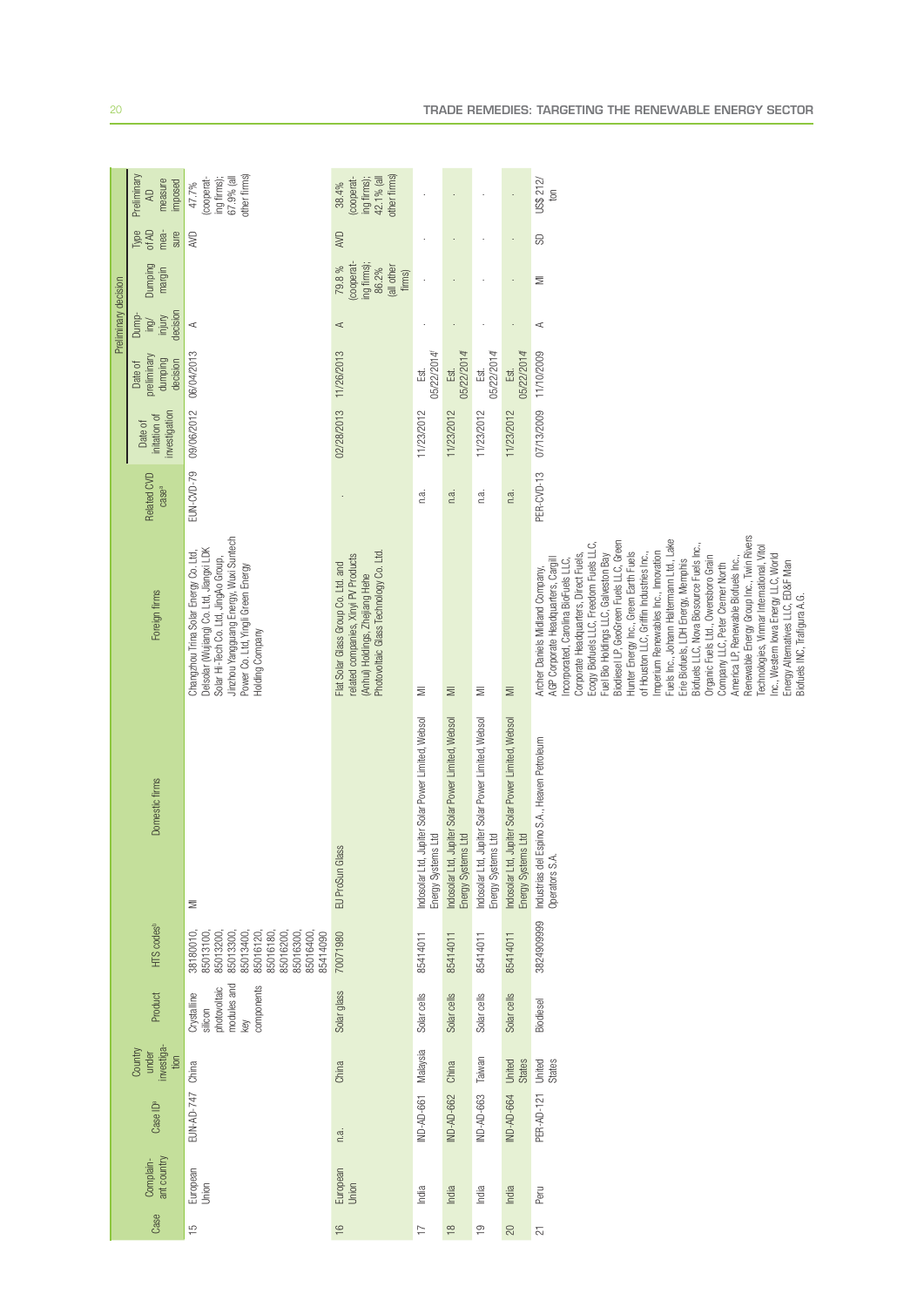| Preliminary          | measure<br>imposed<br>$\triangleq$      | $31.14\% - 249.96\%$<br>(all other<br>firms)                                                                                                                                                                                                                                                                                                                                                                                                                                                                                                                                                            | 72.69%<br>(all other<br>firms)                                                                                                                                                 | (all other<br>firms)<br>59.91%                                                              |                                                                                                                |                                                                                                               |
|----------------------|-----------------------------------------|---------------------------------------------------------------------------------------------------------------------------------------------------------------------------------------------------------------------------------------------------------------------------------------------------------------------------------------------------------------------------------------------------------------------------------------------------------------------------------------------------------------------------------------------------------------------------------------------------------|--------------------------------------------------------------------------------------------------------------------------------------------------------------------------------|---------------------------------------------------------------------------------------------|----------------------------------------------------------------------------------------------------------------|---------------------------------------------------------------------------------------------------------------|
|                      | Type<br>of AD<br>mea-<br>sure           | AVD                                                                                                                                                                                                                                                                                                                                                                                                                                                                                                                                                                                                     | <b>AVD</b>                                                                                                                                                                     | <b>AVD</b>                                                                                  |                                                                                                                |                                                                                                               |
|                      | Dumping<br>margin                       | 249.96%<br>18.32%                                                                                                                                                                                                                                                                                                                                                                                                                                                                                                                                                                                       | Ξ                                                                                                                                                                              | $\overline{\geq}$                                                                           | Est. 165%                                                                                                      | 75.7%<br>Est.                                                                                                 |
| Preliminary decision | decision<br>injury<br>Dump-<br>ing/     | $\prec$                                                                                                                                                                                                                                                                                                                                                                                                                                                                                                                                                                                                 | ⋖                                                                                                                                                                              | $\prec$                                                                                     | $A$<br>(injury)                                                                                                | (injury)<br>$\prec$                                                                                           |
| Date of              | preliminary<br>dumping<br>decision      | (dumping);<br>12/16/2011<br>5/25/2012<br>(injury)                                                                                                                                                                                                                                                                                                                                                                                                                                                                                                                                                       | 2/17/2012<br>8/2/2012<br>(dumping)<br>(injury);                                                                                                                                | 2/17/2012<br>8/2/2012<br>(dumping)<br>(injury);                                             | 02/14/2014<br>06/9/2014<br>injury); est.<br>(dumping)                                                          | 02/14/2014<br>06/9/2014<br>(injury); est.<br>(dumping)                                                        |
|                      | nvestigation<br>initation of<br>Date of | 10/27/2011                                                                                                                                                                                                                                                                                                                                                                                                                                                                                                                                                                                              |                                                                                                                                                                                | 01/06/2012                                                                                  | 01/22/2014                                                                                                     | 01/22/2014                                                                                                    |
|                      | Related CVD<br>case <sup>a</sup>        | <b>USA-CVD-551</b>                                                                                                                                                                                                                                                                                                                                                                                                                                                                                                                                                                                      | USA-CVD-556 01/06/2012                                                                                                                                                         | n.a.                                                                                        | Yes                                                                                                            | n.a.                                                                                                          |
|                      | Foreign firms                           | Zhenjiang Rietech New Energy Science &<br>fechnology Co. Ltd., Wuxi Suntech Power<br>Suntech Power Co. Ltd., Wuxi Sunshine<br>Power Co. Ltd., Wuxi University Science<br>Ltd., Suntech Power Co. Ltd., Yangzhou<br>Technology Co. Ltd., Kuttler Automation<br>Changzhou Trina Solar Energy Co. Ltd.<br>Systems (Suzhou) Co. Ltd., Shenzhen<br>Trina Solar (Changzhou) Science and<br>Co. Ltd., Luoyang Suntech Power Co.<br>Park International Incubator Co. Ltd.,<br>Zhenjiang Huantai Silicon Science &<br>Yangzhou Suntech Power Co. Ltd.,<br>Rietech Renewal Energy Co. Ltd.,<br>Technology Co. Ltd | Chengxi Shipyard Co., Ltd, Titan Wind<br>Technology Baoding Co., Ltd, Sinovel<br>Corporation, Guodian United Power<br>Energy (Suzhou) Co., Ltd, CS Wind<br>Mind Group Co., Ltd | The CS Wind Group (CS Wind Vietnam<br>Co., Ltd. and CS Wind Corporation                     | $\overline{\ge}$                                                                                               | $\overline{\geq}$                                                                                             |
|                      | Domestic firms                          | SolarWorld, MX Solar US, Helios Solar Works, and<br>other firms                                                                                                                                                                                                                                                                                                                                                                                                                                                                                                                                         | Broadwind Towers Inc., DMI Industries, Katana<br>Summit LLC, Trinity Structural Towers Inc.                                                                                    | Broadwind Towers Inc., DMI Industries, Katana<br>Summit LLC, Trinity Structural Towers Inc. | SolarWorld Industries America, Inc.                                                                            | SolarWorld Industries America, Inc.                                                                           |
|                      | HTS codes <sup>b</sup>                  | 8501610000<br>8541406030<br>8501318000<br>8541406020<br>85072080,                                                                                                                                                                                                                                                                                                                                                                                                                                                                                                                                       | 8502310000<br>73082000,                                                                                                                                                        | 8502310000<br>73082000,                                                                     | 8501610000,<br>8507208040<br>8541406030,<br>8507208030<br>8507208060<br>8507208090<br>8541406020<br>8501318000 | 8501610000,<br>8507208090<br>8541406020<br>8541406030<br>8501318000<br>8507208040<br>8507208060<br>8507208030 |
|                      | Product                                 | taic cells and<br>Crystalline<br>photovol-<br>modules<br>silicon                                                                                                                                                                                                                                                                                                                                                                                                                                                                                                                                        | wind towers<br>Utility scale                                                                                                                                                   | wind towers<br>Utility scale                                                                | taic cells and<br>Crystalline<br>photovol-<br>modules<br>silicon                                               | taic cells and<br>Crystalline<br>photovol-<br>modules<br>silicon                                              |
| Country              | nvestiga-<br>under<br>tion              | China                                                                                                                                                                                                                                                                                                                                                                                                                                                                                                                                                                                                   | China                                                                                                                                                                          | Vietnam                                                                                     | China                                                                                                          | Taiwan                                                                                                        |
|                      | Case ID <sup>ª</sup>                    | AD-1190<br>USA-                                                                                                                                                                                                                                                                                                                                                                                                                                                                                                                                                                                         | AD-1195<br>USA-                                                                                                                                                                | AD-1196<br>USA-                                                                             | n.a.                                                                                                           | n.a.                                                                                                          |
|                      | ant country<br>Complain-                | <b>United States</b>                                                                                                                                                                                                                                                                                                                                                                                                                                                                                                                                                                                    | <b>United States</b>                                                                                                                                                           | <b>United States</b>                                                                        | <b>United States</b>                                                                                           | <b>United States</b>                                                                                          |
|                      | Case                                    | 22                                                                                                                                                                                                                                                                                                                                                                                                                                                                                                                                                                                                      | 23                                                                                                                                                                             | 24                                                                                          | 25                                                                                                             | 26                                                                                                            |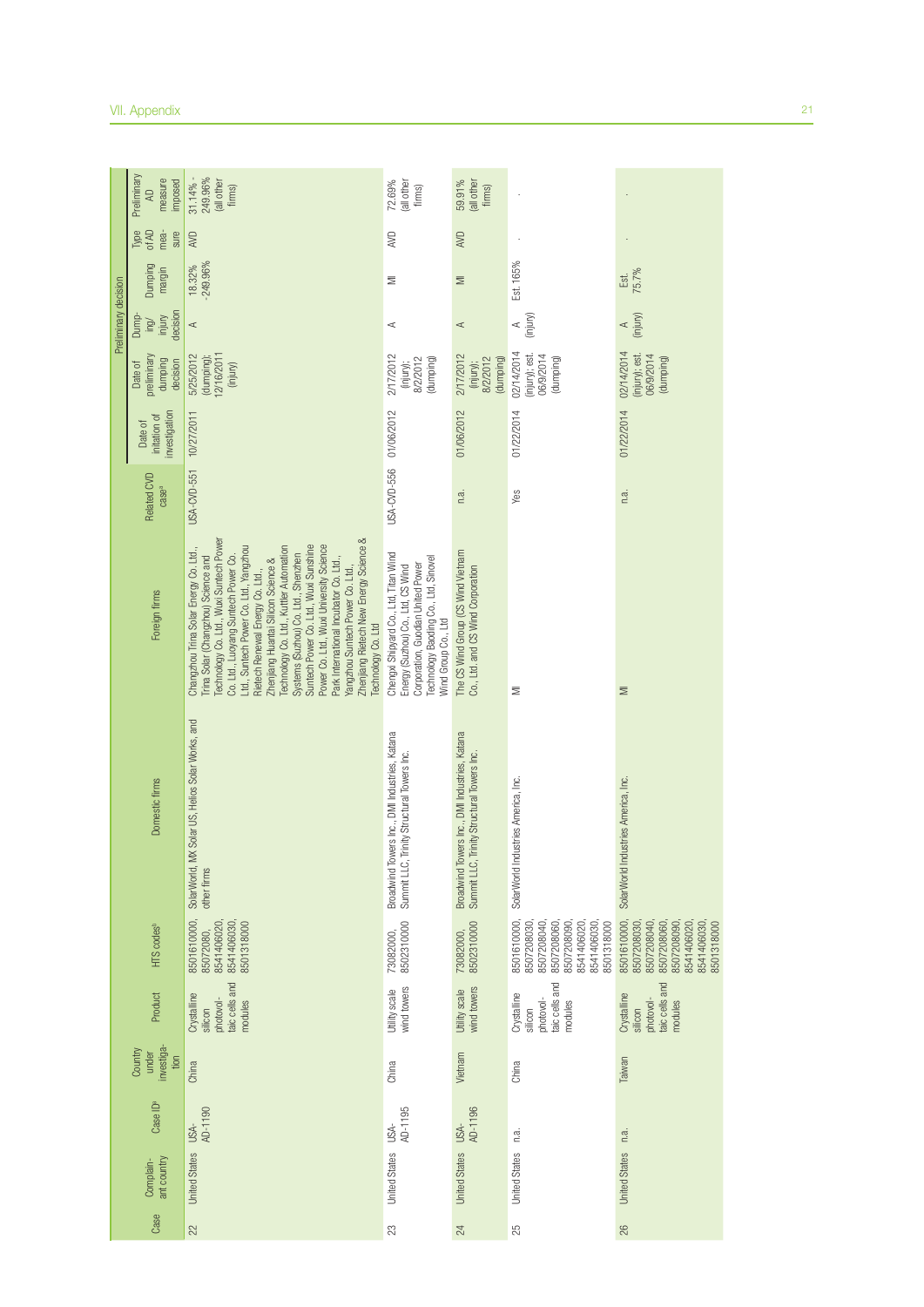-TS = Harmonized Tariff Schedule; n.a. = not applicable; "." = indicates that the investigation has not reached that phase so information is not available; MI = data that is missing or unable to be found; Est. = estimated

Preliminary and final dumping decision: A = Affirmative; N = Negative; W = Withdrawn prior to ruling by petitioning industry; B = bypassed, as sometimes the preliminary decision is skipped and the first decision is the final decisio

lype of AD measure imposed: AVD = ad valorem duty; SD = specific duty; PU = price undertaking; DPU = duty if price falls under a given level

Case ID drawn from Bown (2012a) for cases documented in the Global Antidumping Database and Bown (2012b) for Global Countervalling Duties Database, updated through 2012.

HTS = Hamonized Tarif Schedule; n.a. = not applicable; "." = indicates that the investigation has not reached that phases o information is not available; M = data that is missing or unable to be found;<br>Perlimiany and final In 2011, the Australia Customs and Border Protection amended its national tariff classification and statistical codes (Notice no. 2011/50). Subsequently, the tarif codes subject to the final AD decision The Harmonized System (HS), managed by the World Customs Organization classifies commodities up to the 6-digit tariff level. The HS system is used as the basis for national tariff systems (Harmonized Tariff Systems, or HTS), which further break down 6-digit fariff classifications to 8-digit or 10-digit levels according to national needs. Disaggregated coding is unique to national tariff classifications.

China's Ministry of Commerce Announcement no.81 issued on 11/4/2013 extended the AD investigation period by six months to end date May 1, 2014. <sup>a</sup> China's Ministry of Commerce Announcement no.81 issued on 11/4/2013 extended the AD investigation period by six months to end date May 1, 2014.<br>® Withdrawal letter was submitted on 03/12/2012 before a preliminary decis on biodiesel were revised to: 27102000/31, 27109180/82, 27109980/91, effective as of January 1, 2012.

Withdrawal letter was submitted on 03/12/2012 before a preliminary decision was reached.

 India's Ministry of Commerce and Industry's Memorandum No.354/2281/2013-TRU issued on 12/9/2013 extended the AD investigation period to end date May 22, 2014. India's Ministry of Commerce and Industry's Memorandum No.354/2281/2013-TRU issued on 12/9/2013 extended the AD investigation period to end date May 22, 2014.  $\sim$ 

Note: for duties and margins, ranges indicate duties for specific firms; duties and margins for "all others" are weighted average duty applied country wide. Vote: for duties and margins, ranges indicate duties for specific firms; duties and margins for "all others" are weighted average duty applied country wide.

Sources: Bown, Chad P. (2012a) "Global Antidumping Database," available at http://econ.worldbank.org/ttbd/gad/; Global Trade Alert, trade defense measures statistics, http://www.globaltradealert.org/; various official government documents drawn from: Australia Customs and Border Protection Service, Anti-dumping Commission, http://www.customs.gov.au/anti-dumping/default.asp; China Ministry various official government documents drawn from: Australia Customs and Border Protection Service, Anti-dumping Commission, http://www.customs.gov.au/anti-dumping/default.asp; China Ministry of Commerce, http://english.mofcom.gov.cn/article/policyrelease/; European Commission, http://eur-lex.europa.eu/en/index.htm; India Department of Commerce, http://commerce.nic.in/traderemedies/ of Commerce, http://english.mofcom.gov.cn/article/policyrelease/; European Commission, http://eur-lex.europa.eu/en/index.htm; India Department of Commerce, http://commerce.nic.in/traderemedies/ ad\_casesinindia.asp?id=2; Peru Commission Investigating Dumping and Subsidies, http://www.elperuano.com.pe/edicion/; United States International Trade Commission, http://www.usitc.gov/trade\_ Sources: Bown, Chad P. (2012a) "Global Antidumping Database," available at http://econ.worldbank.org/ttbd/gad/; Global Trade Alert, trade defense measures statistics, http://www.globaltradealert.org/ ad\_casesinindia.asp?id=2; Peru Commission Investigating Dumping and Subsidies, http://www.elperuano.com.pe/edicion/; United States International Trade Commission, http://www.usitc.gov/trade\_ emedy/731\_ad\_701\_cvd/investigations/active/index.htm and US Department of Commerce, International Trade Administration, http://trade.gov/enforcement/index.asp. remedy/731\_ad\_701\_cvd/investigations/active/index.htm and US Department of Commerce, International Trade Administration, http://trade.gov/enforcement/index.asp.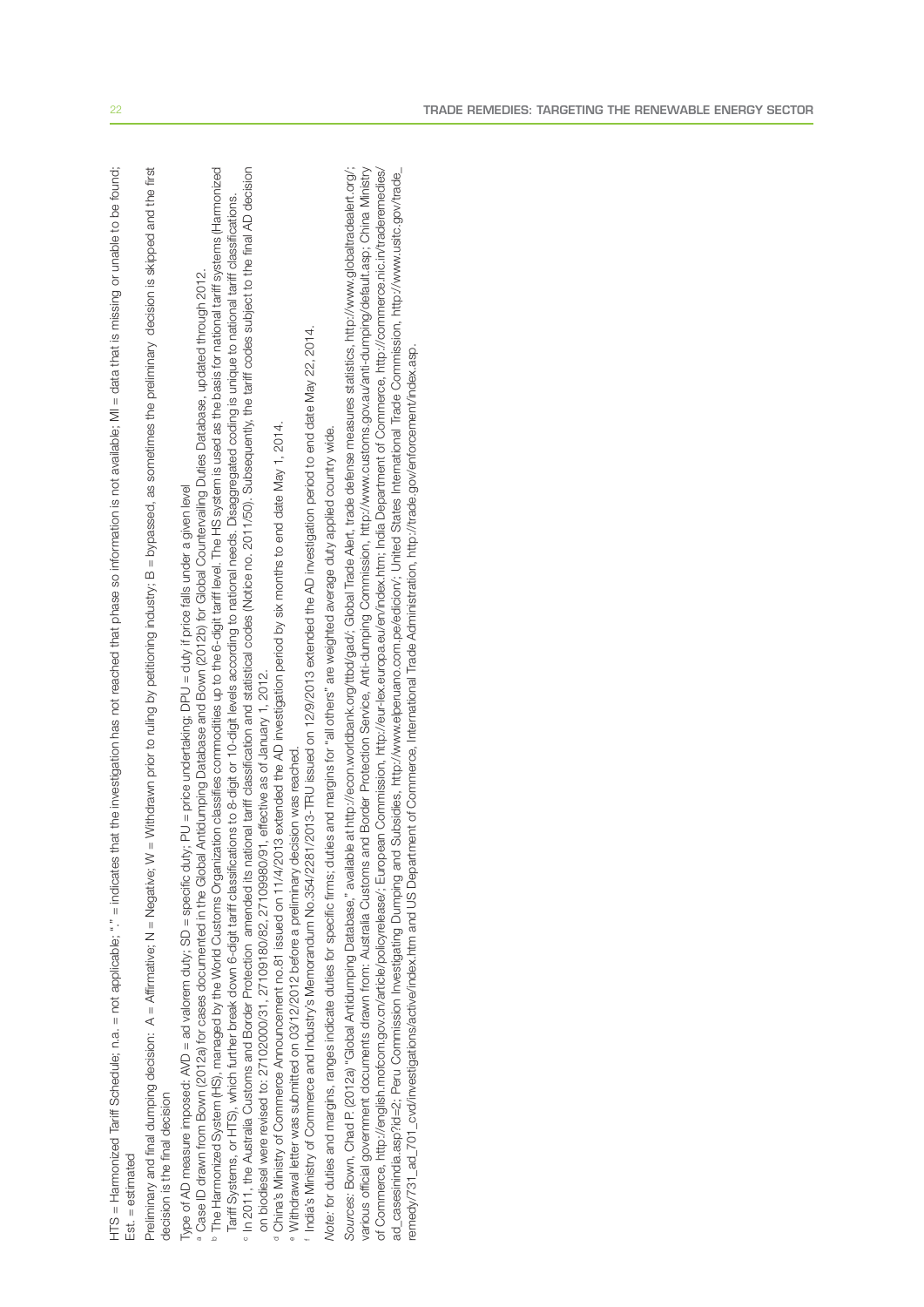|                |                          |                      |                                |                                                  |                                                                         | Table A1.1. AD measures in the renewable energy sector (final decisions), 2008-12                                                                                                                                                                                                        |                                                                                                                                                                                            |                                 |                                     |                                                 |                                |                                                                                 |                                                                                                            |
|----------------|--------------------------|----------------------|--------------------------------|--------------------------------------------------|-------------------------------------------------------------------------|------------------------------------------------------------------------------------------------------------------------------------------------------------------------------------------------------------------------------------------------------------------------------------------|--------------------------------------------------------------------------------------------------------------------------------------------------------------------------------------------|---------------------------------|-------------------------------------|-------------------------------------------------|--------------------------------|---------------------------------------------------------------------------------|------------------------------------------------------------------------------------------------------------|
|                |                          |                      |                                |                                                  |                                                                         |                                                                                                                                                                                                                                                                                          |                                                                                                                                                                                            |                                 |                                     |                                                 | Final decision                 |                                                                                 |                                                                                                            |
| Case           | ant country<br>Complain- | Case ID <sup>a</sup> | investiga-<br>Country<br>under | Product                                          | HTS codes <sup>b</sup>                                                  | Domestic firms                                                                                                                                                                                                                                                                           | Foreign firms                                                                                                                                                                              | Date of final<br>AD decision    | decision<br>injury<br>Dump-<br>ing/ | of final AD<br>imposition<br>measure<br>Date of | measure<br>final AD<br>Type of | Final dumping<br>margin                                                         | Final AD mea-<br>sure imposed                                                                              |
| $\overline{ }$ | Australia                | <b>AUS-AD-493</b>    | United<br>States               | Biodiesel                                        | 38249030°<br>38249020,<br>27109180<br>27109980,<br>27101180<br>27101980 | Biodiesel Producers Limited                                                                                                                                                                                                                                                              | All exporters                                                                                                                                                                              | 12/22/2010                      | $\prec$                             | 04/18/2011                                      | <b>Udd/CS</b>                  | 40.0%                                                                           | Ξ                                                                                                          |
| $\sim$         | Australia                | n.a.                 | China                          | Wind towers                                      | 7308900049,<br>7308200002,<br>8502311031                                | A.C.N. 009 483 694 Pty Ltd (Haywards), Keppel<br>Prince Engineering Pty Ltd. (KPE)                                                                                                                                                                                                       | Equipment Co. Ltd., all exporters<br>Shanghai Taisheng Wind Power                                                                                                                          | Est. 3/21/2014                  | $\cdot$                             |                                                 |                                |                                                                                 |                                                                                                            |
| S              | Australia                | n.a.                 | Korea                          | Wind towers                                      | 7308200002,<br>7308900049,<br>8502311032                                | A.C.N. 009 483 694 Pty Ltd (Haywards), Keppel<br>Prince Engineering Pty Ltd. (KPE)                                                                                                                                                                                                       | Korea Win&P Ltd., all exporters                                                                                                                                                            | Est. 3/21/2014                  |                                     |                                                 |                                |                                                                                 |                                                                                                            |
| 4              | China                    | CHN-AD-199           | <b>States</b><br>United        | Solar grade<br>polysilicon                       | 28046190                                                                | Jiangsu Zhongneng Silicon Technology Development<br>Technology Co. Ltd., China Silicon Corporation Ltd.,<br>Co. Ltd., Jiangxi Saiwei LDK Photovoltaic Silicon<br>Daqo New Energy Co. Ltd.                                                                                                | Hemlock Semiconductor Corporation,<br>MEMC Pasadena, Inc., AE Polysilicon<br>REC Solar Grade Silicon LLC, REC<br>Advanced Silicon Materials LLC,<br>Corporation, all other exporters       | 01/20/2014                      | $\prec$                             | 01/20/2014                                      | AVD                            | $\equiv$                                                                        | 53.3 - 57% (all<br>other firms)                                                                            |
| 5              | China                    | CHN-AD-200 Korea     |                                | Solar grade<br>polysilicon                       | 28046190                                                                | Jiangsu Zhongneng Silicon Technology Development<br>Ltd., China Silicon Corporation Ltd.,<br>Co. Ltd., Jiangxi Saiwei LDK Photovoltaic Silicon<br>Daqo New Energy Co. Ltd.<br>Technology Co.                                                                                             | KCC Corp and Korean Advanced Materials<br>(KAM) Corp, Innovation Silicon Co. Ltd., all<br>Company Ltd., Hankook Silicon Co. Ltd.,<br>Woongjin Polysilicon Co. Ltd., OCI<br>other exporters | 01/20/2014                      | $\prec$                             | 01/20/2014                                      | Ş                              | Ξ                                                                               | 12.3% (all other<br>$2.4 - 48.7%$<br>firms)                                                                |
| 6              | China                    | CHN-AD-203           | European<br>Union              | Solar grade<br>polysilicon                       | 28046190                                                                | Jiangsu Zhongneng Silicon Technology Development<br>Technology Co. Ltd., China Silicon Corporation Ltd.,<br>xi Saiwei LDK Photovoltaic Silicon<br>Daqo New Energy Co. Ltd.<br>Co. Ltd., Jiang:                                                                                           | $\equiv$                                                                                                                                                                                   | 05/01/2014 <sup>d</sup><br>Est. |                                     |                                                 |                                |                                                                                 |                                                                                                            |
| $\sim$         | European<br>Union        | EUN-AD-683           | United<br>States               | Biodiesel                                        | 38249097,<br>38249091<br>27101941<br>15162098<br>15180091<br>15180099   | Energy Germany Gmbh, Mannheim Bio Fuel Gmbh,<br>Diester Industries SAS, Ecomotion<br>Gmbh, Ecomotion Group, Gate Global Alternative<br>Natural Energy West Gmbh, Neochim Sa, Novaol<br>Biopetrol Industries AG, Daka Biodiesel A.M.B.A,<br>Novaol Srl<br>Diester Group,<br>Austria Gmbh, | Daniels Midland Company, World Energy<br>Inc., Imperium Renewables Inc., Archer<br>Peter Cremer North America LP, Cargill<br>Alternatives LLC, Green Earth Fuels of<br>Houston LLC         | 07/10/2009                      | ⋖                                   | 07/10/2009                                      | 8                              | 88.4%; 33.5%<br>(all other firms)<br>firms); 39.2%<br>(cooperating<br>$10.1% -$ | firms) or 19.3%<br>tonne (all other<br>€115.6/tonne<br>AVD; <sup>e</sup> €172.2/<br>(cooperating<br>firms) |
| $\infty$       | European<br>Union        | n.a.                 | Canada                         | circumven<br>tion of US<br>Biodiesel<br>imports) | 27101941<br>38249091<br>38249097<br>15162098<br>15180091,<br>15180099   | Energy Germany Gmbh, Mannheim Bio Fuel Gmbh,<br>Diester Industries SAS, Ecomotion<br>Gmbh, Ecomotion Group, Gate Global Alternative<br>Natural Energy West Gmbh, Neochim Sa, Novaol<br>Biopetrol Industries AG, Daka Biodiesel A.M.B.A,<br>Novaol Srl<br>Diester Group,<br>Austria Gmbh, | Σ                                                                                                                                                                                          | 05/11/2011                      | $\prec$                             | 05/12/2011                                      | S                              | $\overline{\geq}$                                                               | firms) or 19.3%<br>€115.6/tonne<br>tonne (all other<br>AVD; <sup>e</sup> €172.2/<br>(cooperating<br>firms) |
| ၜ              | European<br>Union        | n.a.                 | Singapore                      | circumven<br>tion of US<br>Biodiesel<br>imports) | 15162098,<br>38249091<br>15180099<br>38249097<br>27101941<br>15180091   | Energy Germany Gmbh, Mannheim Bio Fuel Gmbh,<br>Diester Industries SAS, Ecomotion<br>Gmbh, Ecomotion Group, Gate Global Alternative<br>Biopetrol Industries AG, Daka Biodiesel A.M.B.A,<br>Natural Energy West Gmbh, Neochim Sa, Novaol<br>Austria Gmbh, Novaol Srl<br>Diester Group,    | $\overline{\ge}$                                                                                                                                                                           | 05/11/2011                      | z                                   | n.a.                                            | n.a.                           | n.a.                                                                            | n.a.                                                                                                       |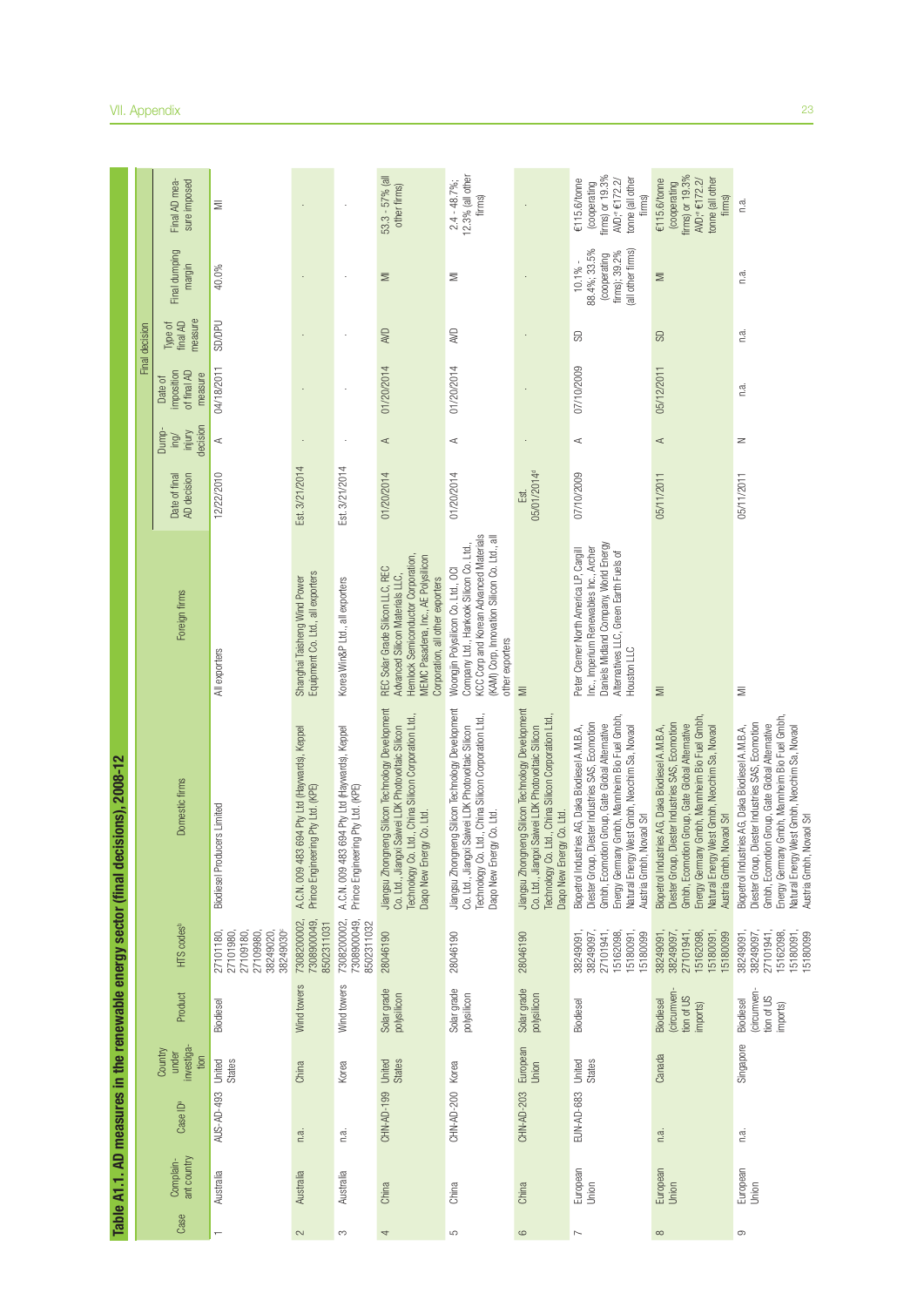|                | Final AD mea-<br>sure imposed                   | 13.8% (all other<br>firms)                                                                                                                           | n.a.                                                           | <b>E62.3/tonne or</b><br>9.5% AVD <sup>e</sup>                                                                                                                                                                                       | (cooperating<br>firms) or 24.6%<br>irms) or 25.7%<br><b>E237.05/tonne</b><br>tonne (all other<br>AVD; €245.67/<br>AVD®                                                                                                                                                               |
|----------------|-------------------------------------------------|------------------------------------------------------------------------------------------------------------------------------------------------------|----------------------------------------------------------------|--------------------------------------------------------------------------------------------------------------------------------------------------------------------------------------------------------------------------------------|--------------------------------------------------------------------------------------------------------------------------------------------------------------------------------------------------------------------------------------------------------------------------------------|
|                | Final dumping<br>margin                         | $9.6\% - 29.7\%$<br>(all other firms)                                                                                                                | n.a.                                                           | 9.5%                                                                                                                                                                                                                                 | all other firms)<br>firms); 49.2%<br>(cooperating<br>46.8%                                                                                                                                                                                                                           |
| Final decision | measure<br>final AD<br>Type of                  | <b>AVD</b>                                                                                                                                           | n.a.                                                           | SD,                                                                                                                                                                                                                                  | 8                                                                                                                                                                                                                                                                                    |
|                | of final AD<br>imposition<br>measure<br>Date of | 03/15/2011                                                                                                                                           | n.a.                                                           | 02/23/2013                                                                                                                                                                                                                           | 11/27/2013                                                                                                                                                                                                                                                                           |
|                | decision<br>injury<br>Dump-<br>ing/             | $\prec$                                                                                                                                              | n.a.                                                           | $\prec$                                                                                                                                                                                                                              | $\prec$                                                                                                                                                                                                                                                                              |
|                | Date of final<br>AD decision                    | 03/15/2011                                                                                                                                           | n.a.                                                           | 02/18/2013                                                                                                                                                                                                                           | 11/19/2013                                                                                                                                                                                                                                                                           |
|                | Foreign firms                                   | Co. Ltd., Jiangsu Changhai Composite<br>Changzhou New Changhai Fiberglass<br>Materials Holding Co. Ltd., All Other<br>Companies                      | $\overline{\geq}$                                              | Marquis Energy LLC, Patriot Renewable<br>Plymouth Energy Company LLC, POET<br>Fuels LLC, Platinum Ethanol LLC,<br>$\overline{\perp}$                                                                                                 | Dleaginosa MoreNo Hermanos S.A.F.I.C.<br>ouis Dreyfus Commodities S.A., Group<br>y A. and Vincentin S.A.I.C.); Group "T6"<br>'Renova" (Molinos Rio de la Plata S.A.,<br>Aceitera General Deheza S.A., Bunge<br>Argentina S.A.), other cooperating<br>companies, all other exporters  |
|                | Domestic firms                                  | Johns Manville Slovakia, European Owens Corning<br>Fiberglas, Owens Corning France, PPG Industries BV<br>European Glass Fibre Producers Association, | Glass Fibre Fabrics Defence Coalition                          | BioWanze S.A., Wanze; Crop Energies Bioethanol<br>European Producers Union of Renewable Ethanol<br>Association; Abengoa Energy Netherlands B.V.,<br>Lantmännen Energi/Agroetanol,<br>GmbH, Ensus,<br>Tereos BENP                     | Kifissia; Novaol S.R.L., Milan; Perstorp<br>.B., Stenungsund; Preol A.s., Lovosice;<br>S.L., Valencia; Diester Industrie S.A.S., Paris; Elin<br>Bio-Oils Huelva S.L., Huelva; Biocom Energia<br>VERBIO Vereinigte BioEnergie A.G., Leipzig<br>Biofuels S.A.,<br><b>BioProducts A</b> |
|                | <b>HTS</b> codes <sup>b</sup>                   | 70191200<br>70191910<br>70191100<br>70193100                                                                                                         | 70193900,<br>70194000<br>70199000                              | 27101145,<br>27101149,<br>22071000<br>27101115<br>27101121<br>27101125<br>27101131<br>27101141<br>27101151<br>27101159<br>27101170,<br>27101190,<br>38140010<br>38200000<br>22072000<br>22089099<br>38140090<br>27101111<br>38249097 | 27102011,<br>27102015,<br>38249097,<br>15162098<br>15180091,<br>15180095,<br>27101943<br>27101946<br>27101947<br>27102017<br>38260010<br>15180099<br>38260090                                                                                                                        |
|                | Product                                         | Continuous<br>glass fibre<br>products<br>filament                                                                                                    | woven and/<br>or stitched<br>glass fibre<br>Certain<br>fabrics | <b>Bioethanol</b>                                                                                                                                                                                                                    | Biodiesel                                                                                                                                                                                                                                                                            |
|                | investiga-<br>Country<br>under<br>tion          | China                                                                                                                                                |                                                                | United<br><b>States</b>                                                                                                                                                                                                              |                                                                                                                                                                                                                                                                                      |
|                | Case ID <sup>ª</sup>                            | <b>EUN-AD-705</b>                                                                                                                                    | EUN-AD-729 China                                               | EUN-AD-733                                                                                                                                                                                                                           | EUN-AD-745 Argentina                                                                                                                                                                                                                                                                 |
|                | ant country<br>Complain-                        | European<br>Union                                                                                                                                    | European<br>Union                                              | European<br>Union                                                                                                                                                                                                                    | European<br>Union                                                                                                                                                                                                                                                                    |
|                | Case                                            | $\supseteq$                                                                                                                                          | Ξ                                                              | $\approx$                                                                                                                                                                                                                            | $\frac{1}{2}$                                                                                                                                                                                                                                                                        |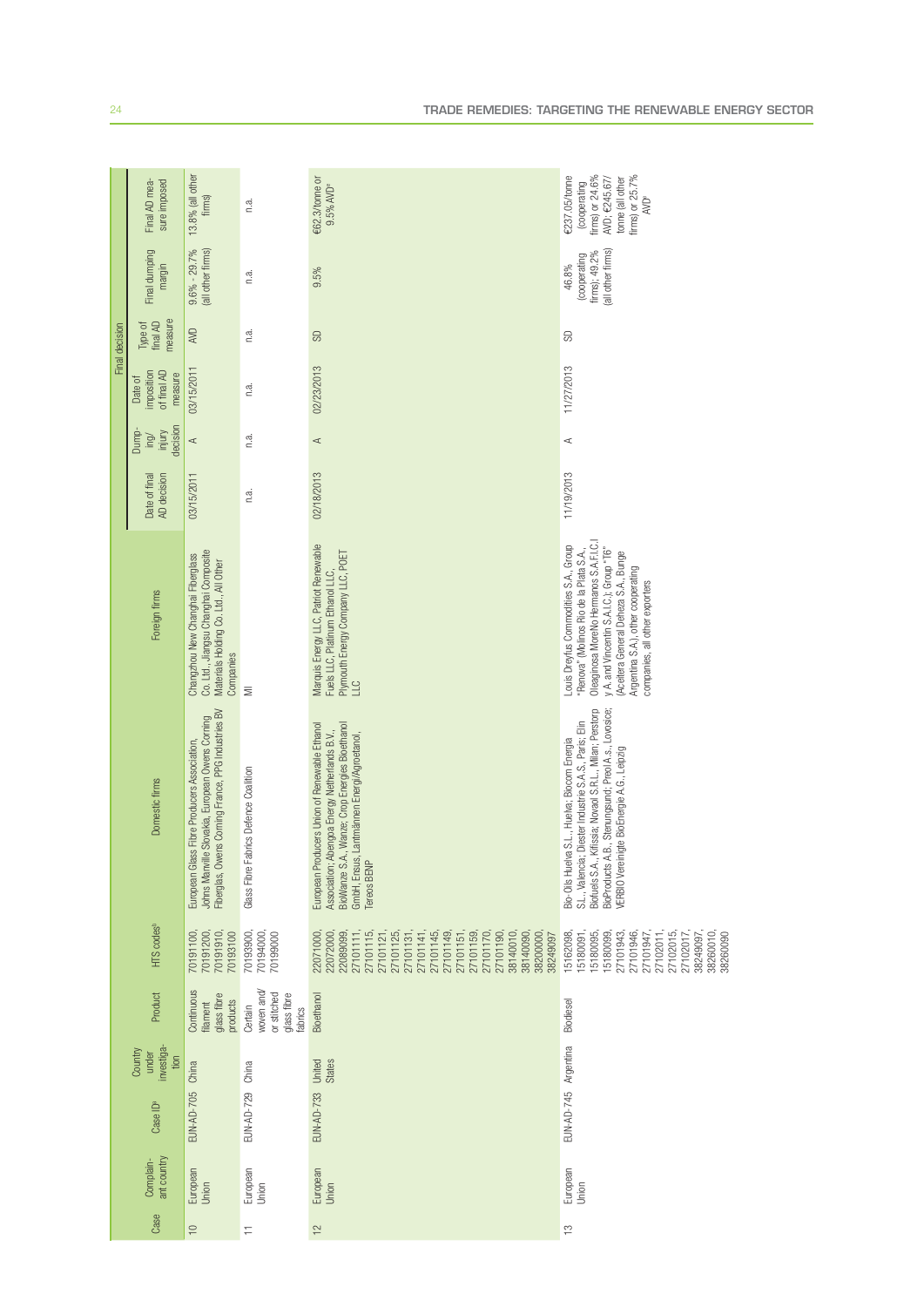|                | Final AD mea-<br>sure imposed                   | firms) or 18.9%<br>firms) or 20.5%<br>€166.95/tonne<br>tonne (all other<br>AVD; €178.85/<br>(cooperating<br>AVD <sup>e</sup>                                                                                                                                              | minimum import<br>price; or 47.7%<br>EUR 0.56/watt<br>all other firms)<br>firms); 64.9%<br>(cooperating                                                                                                                     |                                                                                                                                                          |                                                                          |                                                                          |                                                                          |                                                                          |
|----------------|-------------------------------------------------|---------------------------------------------------------------------------------------------------------------------------------------------------------------------------------------------------------------------------------------------------------------------------|-----------------------------------------------------------------------------------------------------------------------------------------------------------------------------------------------------------------------------|----------------------------------------------------------------------------------------------------------------------------------------------------------|--------------------------------------------------------------------------|--------------------------------------------------------------------------|--------------------------------------------------------------------------|--------------------------------------------------------------------------|
|                | Final dumping<br>margin                         | firms); 23.3%<br>(cooperating<br>(all firms)<br>20.1%                                                                                                                                                                                                                     | firms); 115.5%<br>(all other firms)<br>(cooperating<br>88.1%                                                                                                                                                                |                                                                                                                                                          |                                                                          |                                                                          |                                                                          |                                                                          |
| Final decision | measure<br>final AD<br>Type of                  | SD                                                                                                                                                                                                                                                                        | <b>AVD/PU</b>                                                                                                                                                                                                               |                                                                                                                                                          |                                                                          |                                                                          |                                                                          |                                                                          |
|                | imposition<br>of final AD<br>measure<br>Date of | 11/27/2013                                                                                                                                                                                                                                                                | 12/06/2013                                                                                                                                                                                                                  |                                                                                                                                                          |                                                                          |                                                                          |                                                                          |                                                                          |
|                | decision<br>hjury<br>Dump-<br>ing/              | $\prec$                                                                                                                                                                                                                                                                   | $\prec$                                                                                                                                                                                                                     |                                                                                                                                                          |                                                                          |                                                                          |                                                                          |                                                                          |
|                | Date of final<br>AD decision                    | 11/19/2013                                                                                                                                                                                                                                                                | 12/02/2013                                                                                                                                                                                                                  | Est. 5/27/2014                                                                                                                                           |                                                                          |                                                                          |                                                                          |                                                                          |
|                | Foreign firms                                   | PT. Ciliandra Perkasa, Jakarta; PT. Muslim<br>Mas, Medan; PT. Pelita Agung Agrindustri<br>Medan; other cooperating companies, all<br>Medan and PT. Wilmar Nabati Indonesia,<br>Medan; PT. Wilmar Bioenergi Indonesia,<br>other exporters                                  | Jinzhou Yangguang Energy, Wuxi Suntech<br>Delsolar (Wujiang) Co. Ltd, Jiangxi LDK<br>Changzhou Trina Solar Energy Co. Ltd,<br>Solar Hi-Tech Co. Ltd, JingAo Group,<br>Power Co. Ltd, Yingli Green Energy<br>Holding Company | Photovoltaic Glass Technology Co. Ltd.<br>related companies, Xinyi PV Products<br>Flat Solar Glass Group Co. Ltd. and<br>(Anhui) Holdings, Zhejiang Hehe | Σ                                                                        | ₹                                                                        | Σ                                                                        | $\overline{\geq}$                                                        |
|                | Domestic firms                                  | Biofuels S.A., Kifissia; Novaol S.R.L., Milan; Perstorp<br>BioProducts A.B., Stenungsund; Preol A.s., Lovosice;<br>VERBIO Vereinigte BioEnergie A.G., Leipzig<br>Diester Industrie S.A.S., Paris; Elin<br>Bio-Oils Huelva S.L., Huelva; Biocom Energia<br>S.L., Valencia; |                                                                                                                                                                                                                             | EU ProSun Glass                                                                                                                                          | Indosolar Ltd, Jupiter Solar Power Limited, Websol<br>Energy Systems Ltd | Indosolar Ltd, Jupiter Solar Power Limited, Websol<br>Energy Systems Ltd | Indosolar Ltd, Jupiter Solar Power Limited, Websol<br>Energy Systems Ltd | Indosolar Ltd, Jupiter Solar Power Limited, Websol<br>Energy Systems Ltd |
|                |                                                 |                                                                                                                                                                                                                                                                           | Σ                                                                                                                                                                                                                           |                                                                                                                                                          |                                                                          |                                                                          |                                                                          |                                                                          |
|                | <b>HTS</b> codes <sup>b</sup>                   | 27101946,<br>27102015,<br>5162098<br>27101943,<br>27101947<br>27102011<br>27102017<br>38260010<br>15180091,<br>5180095<br>15180099<br>38249097<br>38260090                                                                                                                | 38180010,<br>85013100,<br>85013300<br>85016120<br>85013200<br>85013400<br>85016180<br>85016200<br>85016300<br>85016400<br>35414090                                                                                          | 70071980                                                                                                                                                 | 85414011                                                                 | 85414011                                                                 | 85414011                                                                 | 85414011                                                                 |
|                | Product                                         | <b>Biodiesel</b>                                                                                                                                                                                                                                                          | modules and<br>components<br>photovoltaic<br>Crystalline<br>silicon<br>key                                                                                                                                                  | Solar glass                                                                                                                                              | Solar cells                                                              | Solar cells                                                              | Solar cells                                                              | Solar cells                                                              |
|                | investiga-<br>Country<br>under<br>tion          | Indonesia                                                                                                                                                                                                                                                                 |                                                                                                                                                                                                                             | China                                                                                                                                                    | Malaysia                                                                 | China                                                                    | Taiwan                                                                   | United<br>States                                                         |
|                | Case ID <sup>ª</sup>                            | EUN-AD-746                                                                                                                                                                                                                                                                | China<br>EUN-AD-747                                                                                                                                                                                                         | n.a.                                                                                                                                                     | <b>ND-AD-661</b>                                                         | IND-AD-662                                                               | IND-AD-663                                                               | <b>ND-AD-664</b>                                                         |
|                | ant country<br>Complain-<br>Case                | European<br>Union                                                                                                                                                                                                                                                         | European<br>Union                                                                                                                                                                                                           | European<br>Union                                                                                                                                        | India                                                                    | India                                                                    | India                                                                    | India                                                                    |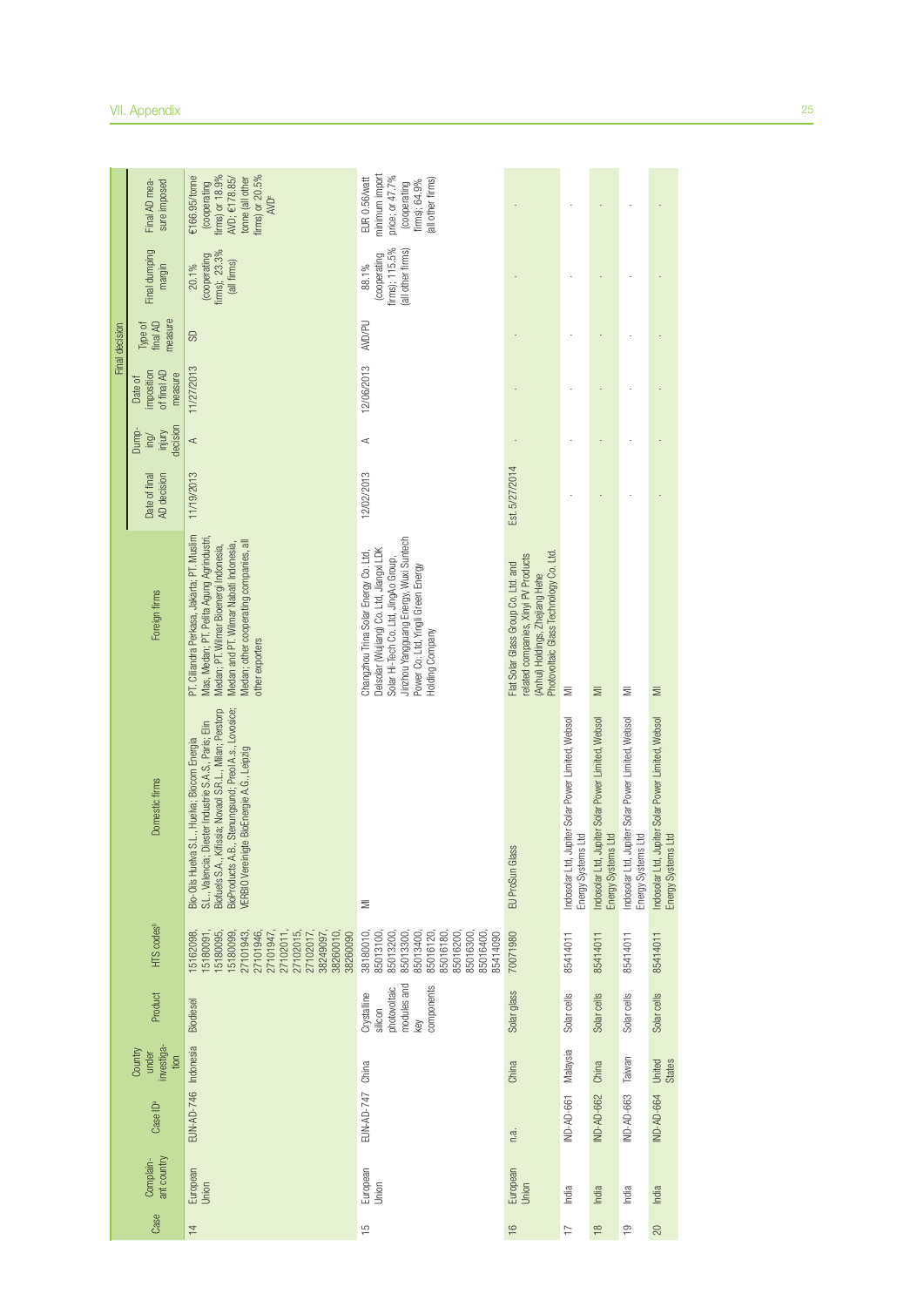|                | Final AD mea-<br>sure imposed                   | US\$212/ton or<br>26% AVE <sup>9</sup>                                                                                                                                                                                                                                                                                                                                                                                                                                                                                                                                                                                                                                                                                                                                                                                                                                  | 249.96% (all<br>other firms)                                                                                                                                                                                                                                                                                                                                                                                                                                                                                                                                                                             | 70.63% (all<br>other firms)                                                                                                                                                    | 58.49% (all<br>other firms)                                                                 |
|----------------|-------------------------------------------------|-------------------------------------------------------------------------------------------------------------------------------------------------------------------------------------------------------------------------------------------------------------------------------------------------------------------------------------------------------------------------------------------------------------------------------------------------------------------------------------------------------------------------------------------------------------------------------------------------------------------------------------------------------------------------------------------------------------------------------------------------------------------------------------------------------------------------------------------------------------------------|----------------------------------------------------------------------------------------------------------------------------------------------------------------------------------------------------------------------------------------------------------------------------------------------------------------------------------------------------------------------------------------------------------------------------------------------------------------------------------------------------------------------------------------------------------------------------------------------------------|--------------------------------------------------------------------------------------------------------------------------------------------------------------------------------|---------------------------------------------------------------------------------------------|
|                | Final dumping<br>margin                         | Ξ                                                                                                                                                                                                                                                                                                                                                                                                                                                                                                                                                                                                                                                                                                                                                                                                                                                                       | 24.48% (coop<br>erating firms);<br>249.96% (all<br>other firms)<br>$18.32\% -$<br>29.14%;                                                                                                                                                                                                                                                                                                                                                                                                                                                                                                                | 47.59;70.63%<br>(all other firms)<br>44.99% -                                                                                                                                  | 58.49% (all<br>other firms)<br>51.50%;                                                      |
| Final decision | measure<br>final AD<br>Type of                  | SD                                                                                                                                                                                                                                                                                                                                                                                                                                                                                                                                                                                                                                                                                                                                                                                                                                                                      | AVD                                                                                                                                                                                                                                                                                                                                                                                                                                                                                                                                                                                                      | <b>QN</b>                                                                                                                                                                      | AVD                                                                                         |
|                | of final AD<br>imposition<br>measure<br>Date of | 06/26/2010                                                                                                                                                                                                                                                                                                                                                                                                                                                                                                                                                                                                                                                                                                                                                                                                                                                              | 12/07/2012                                                                                                                                                                                                                                                                                                                                                                                                                                                                                                                                                                                               | 02/15/2013                                                                                                                                                                     | 02/15/2013                                                                                  |
|                | decision<br>injury<br>Dump-<br>ing/             | $\prec$                                                                                                                                                                                                                                                                                                                                                                                                                                                                                                                                                                                                                                                                                                                                                                                                                                                                 | $\prec$                                                                                                                                                                                                                                                                                                                                                                                                                                                                                                                                                                                                  | ⋖                                                                                                                                                                              | $\prec$                                                                                     |
|                | Date of final<br>AD decision                    | 06/22/2010                                                                                                                                                                                                                                                                                                                                                                                                                                                                                                                                                                                                                                                                                                                                                                                                                                                              | 10/17/2012<br>12/6/2012<br>(dumping);<br>(injury)                                                                                                                                                                                                                                                                                                                                                                                                                                                                                                                                                        | 12/26/2012<br>12/8/2013<br>(dumping);<br>(injury)                                                                                                                              | 12/26/2012<br>12/8/2013<br>(dumping);<br>(injury)                                           |
|                | Foreign firms                                   | Renewable Energy Group Inc., Twin Rivers<br>Biodiesel LP, GeoGreen Fuels LLC, Green<br>Fuels Inc., Johann Haltermann Ltd., Lake<br>Ecogy Biofuels LLC, Freedom Fuels LLC,<br>Biofuels LLC, Nova Biosource Fuels Inc.,<br>Technologies, Vinmar International, Vitol<br>Hunter Energy Inc., Green Earth Fuels<br>Imperium Renewables Inc., Innovation<br>Fuel Bio Holdings LLC, Galveston Bay<br>of Houston LLC, Griffin Industries Inc.,<br>Inc., Western lowa Energy LLC, World<br>Corporate Headquarters, Direct Fuels,<br>Organic Fuels Ltd., Owensboro Grain<br>America LP, Renewable Biofuels Inc.,<br>AGP Corporate Headquarters, Cargill<br>Incorporated, Carolina BioFuels LLC,<br>Erie Biofuels, LDH Energy, Memphis<br>Energy Alternatives LLC, ED&F Man<br>Company LLC, Peter Cremer North<br>Archer Daniels Midland Company,<br>Biofuels INC, Trafigura A.G. | Zhenjiang Rietech New Energy Science &<br>Technology Co. Ltd., Wuxi Suntech Power<br>Power Co. Ltd., Wuxi University Science<br>Suntech Power Co. Ltd., Wuxi Sunshine<br>Technology Co. Ltd., Kuttler Automation<br>Ltd., Suntech Power Co. Ltd., Yangzhou<br>Changzhou Trina Solar Energy Co. Ltd.,<br>Systems (Suzhou) Co. Ltd., Shenzhen<br>Trina Solar (Changzhou) Science and<br>Co. Ltd., Luoyang Suntech Power Co.<br>Park International Incubator Co. Ltd.,<br>Zhenjiang Huantai Silicon Science &<br>Yangzhou Suntech Power Co. Ltd.,<br>Rietech Renewal Energy Co. Ltd.,<br>Technology Co. Ltd | Chengxi Shipyard Co., Ltd, Titan Wind<br>lechnology Baoding Co., Ltd, Sinovel<br>Corporation, Guodian United Power<br>Energy (Suzhou) Co., Ltd, CS Wind<br>Wind Group Co., Ltd | The CS Wind Group (CS Wind Vietnam<br>Co., Ltd. and CS Wind Corporation                     |
|                | Domestic firms                                  | Industrias del Espino S.A., Heaven Petroleum<br>Operators S.A.                                                                                                                                                                                                                                                                                                                                                                                                                                                                                                                                                                                                                                                                                                                                                                                                          | SolarWorld, MX Solar US, Helios Solar Works, and<br>other firms                                                                                                                                                                                                                                                                                                                                                                                                                                                                                                                                          | Broadwind Towers Inc., DMI Industries, Katana<br>Summit LLC, Trinity Structural Towers Inc.                                                                                    | Broadwind Towers Inc., DMI Industries, Katana<br>Summit LLC, Trinity Structural Towers Inc. |
|                | HTS codes <sup>b</sup>                          | 3824909999                                                                                                                                                                                                                                                                                                                                                                                                                                                                                                                                                                                                                                                                                                                                                                                                                                                              | 8501610000,<br>8541406030,<br>8541406020<br>8501318000<br>85072080,                                                                                                                                                                                                                                                                                                                                                                                                                                                                                                                                      | 8502310000<br>73082000,                                                                                                                                                        | 8502310000<br>73082000,                                                                     |
|                | Product                                         | Biodiesel                                                                                                                                                                                                                                                                                                                                                                                                                                                                                                                                                                                                                                                                                                                                                                                                                                                               | taic cells and<br>Crystalline<br>photovol-<br>modules<br>silicon                                                                                                                                                                                                                                                                                                                                                                                                                                                                                                                                         | wind towers<br>Utility scale                                                                                                                                                   | wind towers<br>Utility scale                                                                |
|                | investiga-<br>Country<br>under<br>tion          | United<br>States                                                                                                                                                                                                                                                                                                                                                                                                                                                                                                                                                                                                                                                                                                                                                                                                                                                        | China                                                                                                                                                                                                                                                                                                                                                                                                                                                                                                                                                                                                    | China                                                                                                                                                                          | Vietnam                                                                                     |
|                | Case ID <sup>a</sup>                            | PER-AD-121                                                                                                                                                                                                                                                                                                                                                                                                                                                                                                                                                                                                                                                                                                                                                                                                                                                              | AD-1190                                                                                                                                                                                                                                                                                                                                                                                                                                                                                                                                                                                                  | AD-1195<br>USA-                                                                                                                                                                | AD-1196<br>USA-                                                                             |
|                | ant country<br>Complain-                        | Peru                                                                                                                                                                                                                                                                                                                                                                                                                                                                                                                                                                                                                                                                                                                                                                                                                                                                    | United States USA-                                                                                                                                                                                                                                                                                                                                                                                                                                                                                                                                                                                       | <b>United States</b>                                                                                                                                                           | <b>United States</b>                                                                        |
|                | Case                                            | $\overline{2}$                                                                                                                                                                                                                                                                                                                                                                                                                                                                                                                                                                                                                                                                                                                                                                                                                                                          | 22                                                                                                                                                                                                                                                                                                                                                                                                                                                                                                                                                                                                       | $\mathbb{S}^2$                                                                                                                                                                 | 24                                                                                          |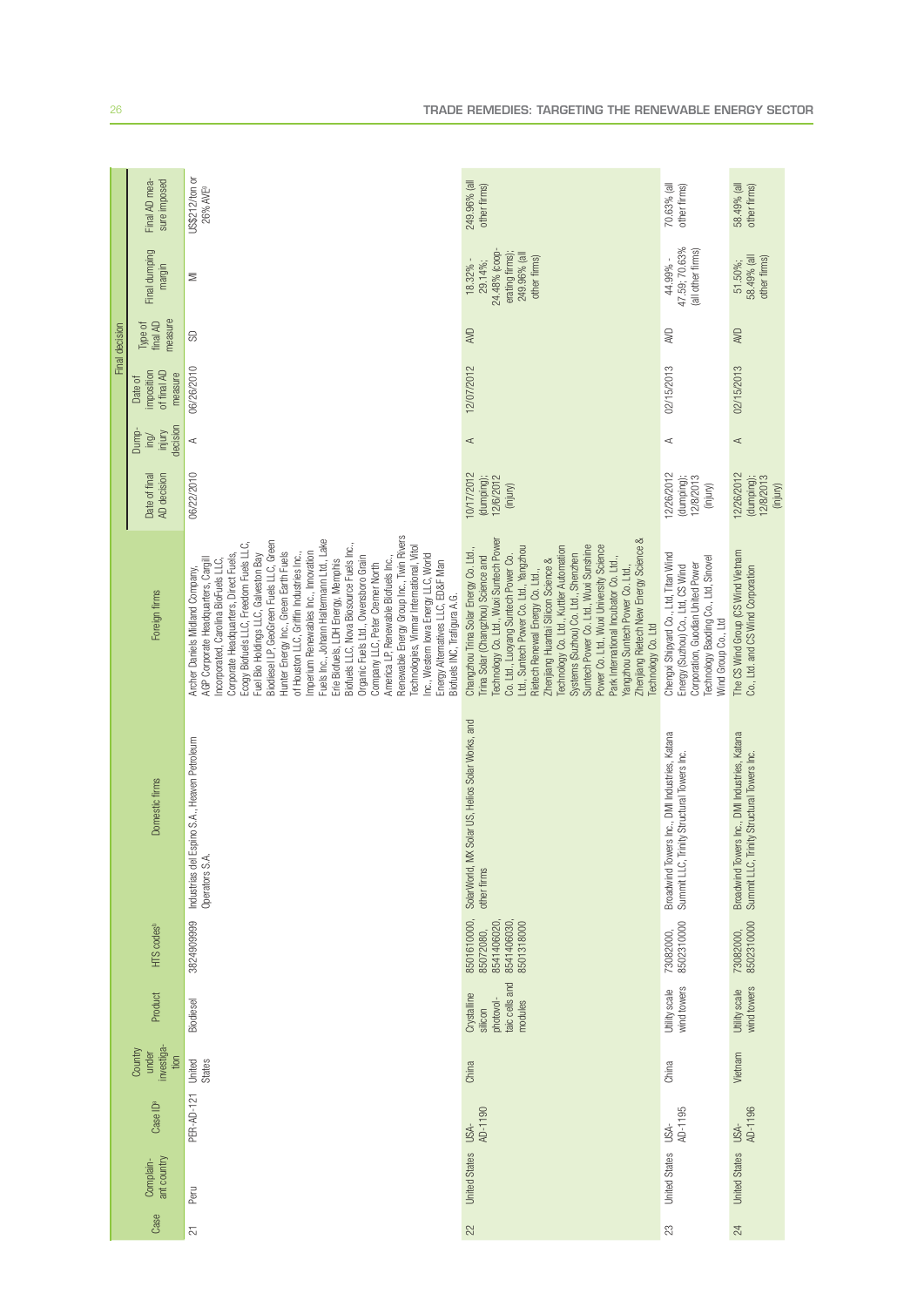|                         |                                |                                      |                                        |                                                                  |                                                                                                                    |                                                                                                                                                                                                                                                                                                                                                                                                                                                                                                                                                                                                                                                                                                                                                                                                                                                                                                                                                                                                                                                                                                                                                                                                                                                                                                           |                                                                                                                                   |                                                             |                                     |                                                 | Final decision                 |                         |                               |
|-------------------------|--------------------------------|--------------------------------------|----------------------------------------|------------------------------------------------------------------|--------------------------------------------------------------------------------------------------------------------|-----------------------------------------------------------------------------------------------------------------------------------------------------------------------------------------------------------------------------------------------------------------------------------------------------------------------------------------------------------------------------------------------------------------------------------------------------------------------------------------------------------------------------------------------------------------------------------------------------------------------------------------------------------------------------------------------------------------------------------------------------------------------------------------------------------------------------------------------------------------------------------------------------------------------------------------------------------------------------------------------------------------------------------------------------------------------------------------------------------------------------------------------------------------------------------------------------------------------------------------------------------------------------------------------------------|-----------------------------------------------------------------------------------------------------------------------------------|-------------------------------------------------------------|-------------------------------------|-------------------------------------------------|--------------------------------|-------------------------|-------------------------------|
| Case                    | ant country<br>Complain-       | Case 1D <sup>e</sup>                 | investiga-<br>Country<br>under<br>tion | Product                                                          | HTS codes <sup>b</sup>                                                                                             | Domestic firms                                                                                                                                                                                                                                                                                                                                                                                                                                                                                                                                                                                                                                                                                                                                                                                                                                                                                                                                                                                                                                                                                                                                                                                                                                                                                            | Foreign firms                                                                                                                     | Date of final<br>AD decision                                | decision<br>injury<br>Dump-<br>ing/ | of final AD<br>imposition<br>measure<br>Date of | measure<br>final AD<br>Type of | Final dumping<br>margin | Final AD mea-<br>sure imposed |
| 25                      | <b>United States</b>           | n.a.                                 | China                                  | taic cells and<br>Crystalline<br>photovol-<br>modules<br>silicon | 8501610000,<br>8507208060,<br>8541406020,<br>8541406030,<br>8507208040,<br>8507208090,<br>8507208030<br>8501318000 | SolarWorld Industries America, Inc.                                                                                                                                                                                                                                                                                                                                                                                                                                                                                                                                                                                                                                                                                                                                                                                                                                                                                                                                                                                                                                                                                                                                                                                                                                                                       | Σ                                                                                                                                 | Est. 8/25/2014<br>(dumping); est.<br>10/09/2014<br>(injury) |                                     |                                                 |                                |                         |                               |
| 26                      | <b>United States</b>           | n.a.                                 | Taiwan                                 | taic cells and<br>Crystalline<br>photovol-<br>modules<br>silicon | 8541406020,<br>8501610000,<br>8507208060,<br>8507208090,<br>8541406030,<br>8507208040<br>8507208030<br>8501318000  | SolarWorld Industries America, Inc.                                                                                                                                                                                                                                                                                                                                                                                                                                                                                                                                                                                                                                                                                                                                                                                                                                                                                                                                                                                                                                                                                                                                                                                                                                                                       | ₹                                                                                                                                 | Est. 8/25/2014<br>(dumping); est.<br>10/09/2014<br>(injury) |                                     |                                                 |                                |                         |                               |
|                         |                                |                                      |                                        |                                                                  |                                                                                                                    | HTS = Harmonized Tariff Schedule; n.a. = not applicable; "." " = indicates that the invesigration has not reached that phase so information is not available; MI = data that is missing or unable to be found.                                                                                                                                                                                                                                                                                                                                                                                                                                                                                                                                                                                                                                                                                                                                                                                                                                                                                                                                                                                                                                                                                            |                                                                                                                                   |                                                             |                                     |                                                 |                                |                         |                               |
|                         | decision is the final decision |                                      |                                        |                                                                  | Preliminary and final dumping decision: A = Affirmative; N = Negative; W                                           |                                                                                                                                                                                                                                                                                                                                                                                                                                                                                                                                                                                                                                                                                                                                                                                                                                                                                                                                                                                                                                                                                                                                                                                                                                                                                                           | = Withdrawn prior to ruling by petitioning industry; B = bypassed, as sometimes the preliminary decision is skipped and the first |                                                             |                                     |                                                 |                                |                         |                               |
| ō<br>$\circ$            |                                |                                      |                                        |                                                                  | Type of AD measure imposed: AVD = ad valorem duty; AVE = ad valorem                                                | For the EU, ad valorem duties are drawn from European Commission regulations which first specify the AVD duty based on the dumping and injury margins, and then convert the AVD to the specific<br>® The Harmonized System (HS), managed by the World Customs Organization classifies commodities up to the 6-digit tariff level. The HS system is used as the basis for national tariff systems (Harmonized<br>The Australia Customs and Border Protection issued Notice no. 2011/50 which amended the national tariff calssification and statistical codes. Subsequently, the tariff codes subject to the final AD decision<br>a Case ID drawn from Bown (2012a) for cases documented in the Global Antidumping Database and Bown (2012b) for cases from the Global Countervailing Duties Database, updated through 2012<br>Tariff Systems, or HTS), which further break down 6-digit tariff classifications to 8-digit or 10-digit levels according to national needs. Disaggregated coding is unique to national tariff classifications.<br>China's Ministry of Commerce Announcement no. 81 issued on 11/4/2013 extended the AD investigation period by six months to end date May 1, 2014.<br>on biodiesel were revised to: 27102000/31, 27109180/82, 27109980/91, effective as of January 1, 2012. | equivalent; SD = specific duty; PU = price undertaking; DPU = duty if price falls under a given level                             |                                                             |                                     |                                                 |                                |                         |                               |
| duties.<br><sub>O</sub> |                                | calculation methods, see WTO (2004). |                                        |                                                                  | tariff level was not readily accessible. Thus, US exports at the 6-digit HS                                        | For Peru, specific duties are converted to ad valorem equivalemts using the unit value method. Under this method, the value of imports is first divided by the import volume to derive the unit value of<br>imports. The AVE is calculated as the specific duty expressed as a percentage of the unit value. While the value of imports was available for Peru, detailed import data by volume at the 10-digit national<br>India's Ministry of Commerce and Industry's Memorandum No.354/2281/2013-TRU issued on 12/9/2013 extended the AD investigation period to end date May 22, 2014.                                                                                                                                                                                                                                                                                                                                                                                                                                                                                                                                                                                                                                                                                                                 | level, namely HS 382490 was used, giving a volume of 73.8 MT imports of biodiesel in 2009. For detail on the debate over AVE      |                                                             |                                     |                                                 |                                |                         |                               |
|                         |                                |                                      |                                        |                                                                  |                                                                                                                    | Note: for duties and margins, ranges indicate duties for specific firms; duties and margins for "all others" are weighted average duty applied country wide.                                                                                                                                                                                                                                                                                                                                                                                                                                                                                                                                                                                                                                                                                                                                                                                                                                                                                                                                                                                                                                                                                                                                              |                                                                                                                                   |                                                             |                                     |                                                 |                                |                         |                               |
|                         |                                |                                      |                                        |                                                                  | ad_casesinindia.asp?id=2; Peru Commission Investigating Dumping and                                                | Sources: Bown, Chad P. (2012a) "Global Antidumping Database," available at http://econ.worldbank.org/ttbd/gad/; Global Trade Alert, trade defense measures statistics, http://www.globaltradealert.org/;<br>various official government documents drawn from: Australia Customs and Border Protection Service, Anti-dumping Commission, http://www.customs.gov.au/anti-dumping/default.asp; China Ministry<br>of Commerce, http://english.mofcom.gov.cn/article/policyrelease/; European Commission, http://eur-lex.europa.eu/en/index.htm; India Department of Commerce, http://commerce.nic.in/traderemedies<br>remedv/731 ad 701 cvd/investigations/active/index.htm and US Department of Commerce, International Trade Administration, http://trade.gov/enforcement/index.asp.                                                                                                                                                                                                                                                                                                                                                                                                                                                                                                                        | Subsidies, http://www.elperuano.com.pe/edicion/; United States International Trade Commission, http://www.usitc.gov/trade_        |                                                             |                                     |                                                 |                                |                         |                               |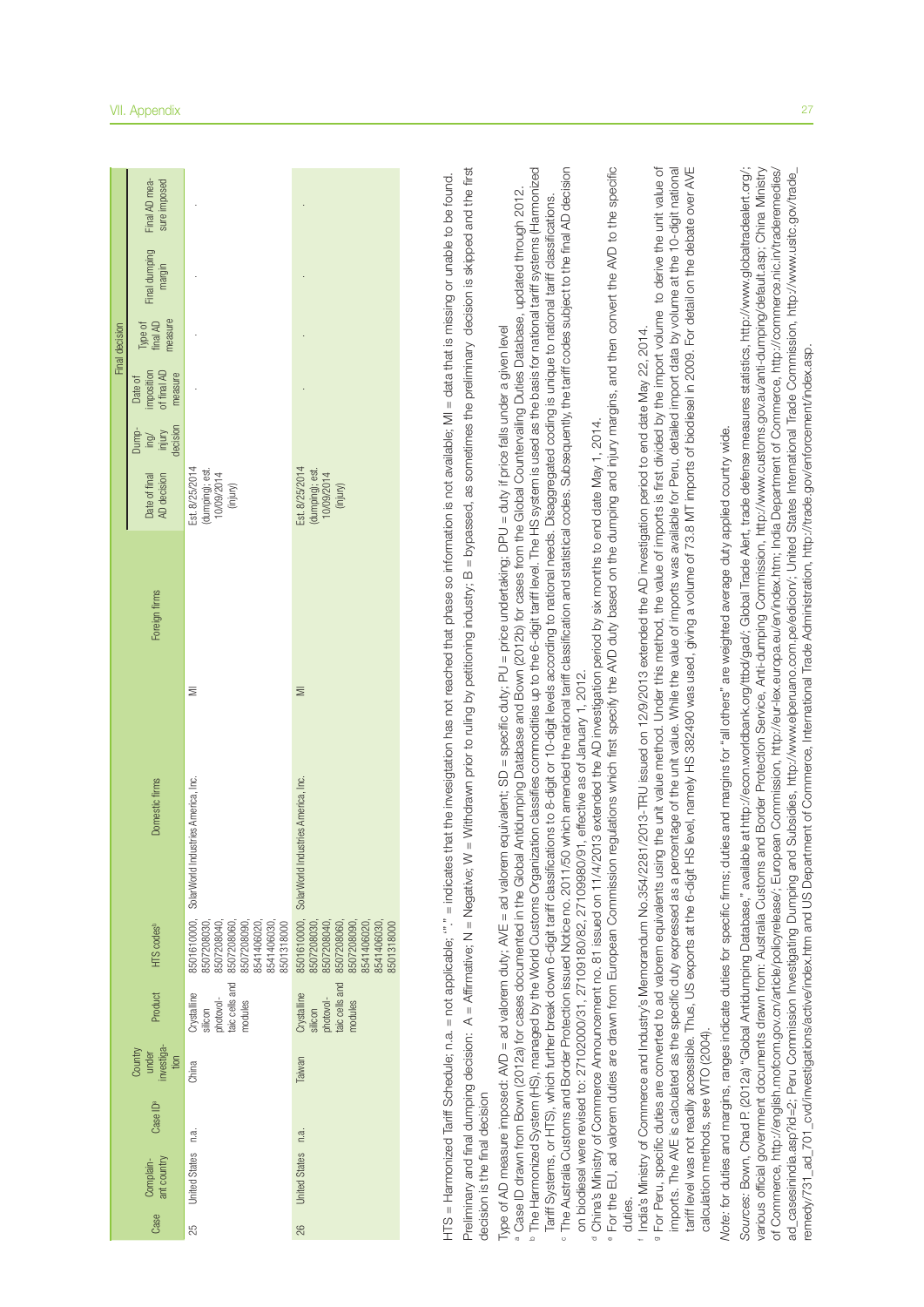|                                                                                        |                      | Preliminary CVD<br>imposed                                               |                                                                         | 6.5%                                                                                                                                                                                         |                                                                                                                                                                                              | €237/tonne                                                                                                                                                                                                                                                                               |                                                                                                                                                                                                                                                                                          |                                                                                                                                                                                                                                                                                       |
|----------------------------------------------------------------------------------------|----------------------|--------------------------------------------------------------------------|-------------------------------------------------------------------------|----------------------------------------------------------------------------------------------------------------------------------------------------------------------------------------------|----------------------------------------------------------------------------------------------------------------------------------------------------------------------------------------------|------------------------------------------------------------------------------------------------------------------------------------------------------------------------------------------------------------------------------------------------------------------------------------------|------------------------------------------------------------------------------------------------------------------------------------------------------------------------------------------------------------------------------------------------------------------------------------------|---------------------------------------------------------------------------------------------------------------------------------------------------------------------------------------------------------------------------------------------------------------------------------------|
|                                                                                        |                      | measure<br>of CVD<br>Type                                                |                                                                         | AVD                                                                                                                                                                                          |                                                                                                                                                                                              | SD <sub>3</sub>                                                                                                                                                                                                                                                                          |                                                                                                                                                                                                                                                                                          |                                                                                                                                                                                                                                                                                       |
|                                                                                        |                      | decision<br>Subsidy<br>/ injury                                          | ⋖                                                                       | $\prec$                                                                                                                                                                                      | $\infty$                                                                                                                                                                                     | $\prec$                                                                                                                                                                                                                                                                                  | $\infty$                                                                                                                                                                                                                                                                                 | $\infty$                                                                                                                                                                                                                                                                              |
|                                                                                        | Preliminary decision | preliminary<br>and injury<br>decision <sup>c</sup><br>subsidy<br>Date of | 10/18/2010                                                              | 09/16/2013                                                                                                                                                                                   | 24/01/2014                                                                                                                                                                                   | 03/11/2009                                                                                                                                                                                                                                                                               |                                                                                                                                                                                                                                                                                          |                                                                                                                                                                                                                                                                                       |
|                                                                                        |                      | Date of initiation<br>of investigation                                   | 06/22/2010                                                              | 07/20/2012                                                                                                                                                                                   | 11/01/2012                                                                                                                                                                                   | 06/13/2008                                                                                                                                                                                                                                                                               | 08/12/2010                                                                                                                                                                                                                                                                               | 08/12/2010                                                                                                                                                                                                                                                                            |
|                                                                                        |                      | Related AD<br>case <sup>a</sup>                                          | AUS-AD-493                                                              | <b>CHN-AD-199</b>                                                                                                                                                                            | CHN-AD-203                                                                                                                                                                                   | EUN-AD-683                                                                                                                                                                                                                                                                               | EUN-AD-683                                                                                                                                                                                                                                                                               | EUN-AD-683                                                                                                                                                                                                                                                                            |
|                                                                                        |                      | Foreign firms                                                            | All exporters                                                           | Grade Silicon LLC, REC Advanced Silicon Materials<br>Hemlock Semiconductor Corporation, REC Solar<br>LLC, MEMC Pasadena, Inc., AE Polysilicon<br>Corporation, all other exporters            |                                                                                                                                                                                              | Imperium Renewables Inc., Archer Daniels Midland<br>Company, World Energy Alternatives LLC, Green<br>Peter Cremer North America LP, Cargill Inc.,<br>Earth Fuels of Houston LLC                                                                                                          | Ξ                                                                                                                                                                                                                                                                                        | $\overline{\ge}$                                                                                                                                                                                                                                                                      |
| Table A2. CVD measures in the renewable energy sector (preliminary decisions), 2008-12 |                      | Domestic firms                                                           | Biodiesel Producers Limited                                             | Development Co. Ltd., Jiangxi Saiwei LDK<br>China Silicon Corporation Ltd., Dago New<br>Photovoltaic Silicon Technology Co. Ltd.,<br>Jiangsu Zhongneng Silicon Technology<br>Energy Co. Ltd. | Development Co. Ltd., Jiangxi Saiwei LDK<br>China Silicon Corporation Ltd., Dago New<br>Photovoltaic Silicon Technology Co. Ltd.,<br>Jiangsu Zhongneng Silicon Technology<br>Energy Co. Ltd. | A. M. B. A, Diester Group, Diester Industries<br>Gmbh, Mannheim Bio Fuel Gmbh, Natural<br>SAS, Ecomotion Gmbh, Ecomotion Group,<br>Energy West Gmbh, Neochim Sa, Novaol<br>Gate Global Alternative Energy Germany<br>Biopetrol Industries AG, Daka Biodiesel<br>Austria Gmbh, Novaol Srl | Biopetrol Industries AG, Daka Biodiesel<br>A.M.B.A, Diester Group, Diester Industries<br>Gmbh, Mannheim Bio Fuel Gmbh, Natural<br>Gmbh, Ecomotion Group,<br>Energy West Gmbh, Neochim Sa, Novaol<br>Gate Global Alternative Energy Germany<br>Austria Gmbh, Novaol Srl<br>SAS, Ecomotion | A.M.B.A, Diester Group, Diester Industries<br>Gmbh, Mannheim Bio Fuel Gmbh, Natural<br>SAS, Ecomotion Gmbh, Ecomotion Group,<br>Energy West Gmbh, Neochim Sa, Novaol<br>Gate Global Alternative Energy Germany<br>Biopetrol Industries AG, Daka Biodiesel<br>Austria Gmbh, Novaol Srl |
|                                                                                        |                      | HTS codes <sup>b</sup>                                                   | 38249020,<br>27101180,<br>27109180,<br>27101980<br>27109980<br>38249030 | 28046190                                                                                                                                                                                     | 28046190                                                                                                                                                                                     | 15162098,<br>38249091<br>38249097<br>27101941<br>15180091,                                                                                                                                                                                                                               | 38249091,<br>15162098,<br>38249097<br>27101941<br>15180091,<br>15180099                                                                                                                                                                                                                  | 15162098,<br>38249091<br>38249097<br>27101941<br>15180091,<br>15180099                                                                                                                                                                                                                |
|                                                                                        |                      | Product                                                                  | Biodiesel                                                               | Solar grade<br>polysilicon                                                                                                                                                                   | Solar grade<br>polysilicon                                                                                                                                                                   | Biodiesel                                                                                                                                                                                                                                                                                | circumven-<br>ion of US<br>Biodiesel<br>imports)                                                                                                                                                                                                                                         | (circumven-<br>tion of US<br><b>Biodiesel</b><br>imports)                                                                                                                                                                                                                             |
|                                                                                        |                      | investiga-<br>Country<br>under<br>tion                                   | United<br><b>States</b>                                                 | <b>States</b><br>United                                                                                                                                                                      | European<br>Union                                                                                                                                                                            | United<br>States                                                                                                                                                                                                                                                                         | Canada                                                                                                                                                                                                                                                                                   | Singapore                                                                                                                                                                                                                                                                             |
|                                                                                        |                      | Case ID <sup>a</sup>                                                     | AUS-CVD-13                                                              | CHN-CVD-5                                                                                                                                                                                    | CHN-CVD-6                                                                                                                                                                                    | EUN-CVD-61                                                                                                                                                                                                                                                                               | n.a.                                                                                                                                                                                                                                                                                     | n.a.                                                                                                                                                                                                                                                                                  |
|                                                                                        |                      | ant country<br>Complain-                                                 | Australia                                                               | China                                                                                                                                                                                        | China                                                                                                                                                                                        | European<br>Union                                                                                                                                                                                                                                                                        | European<br>Union                                                                                                                                                                                                                                                                        | European<br>Union                                                                                                                                                                                                                                                                     |
|                                                                                        |                      | Case                                                                     | $\overline{ }$                                                          | $\sim$                                                                                                                                                                                       | S                                                                                                                                                                                            | 4                                                                                                                                                                                                                                                                                        | 5                                                                                                                                                                                                                                                                                        | 6                                                                                                                                                                                                                                                                                     |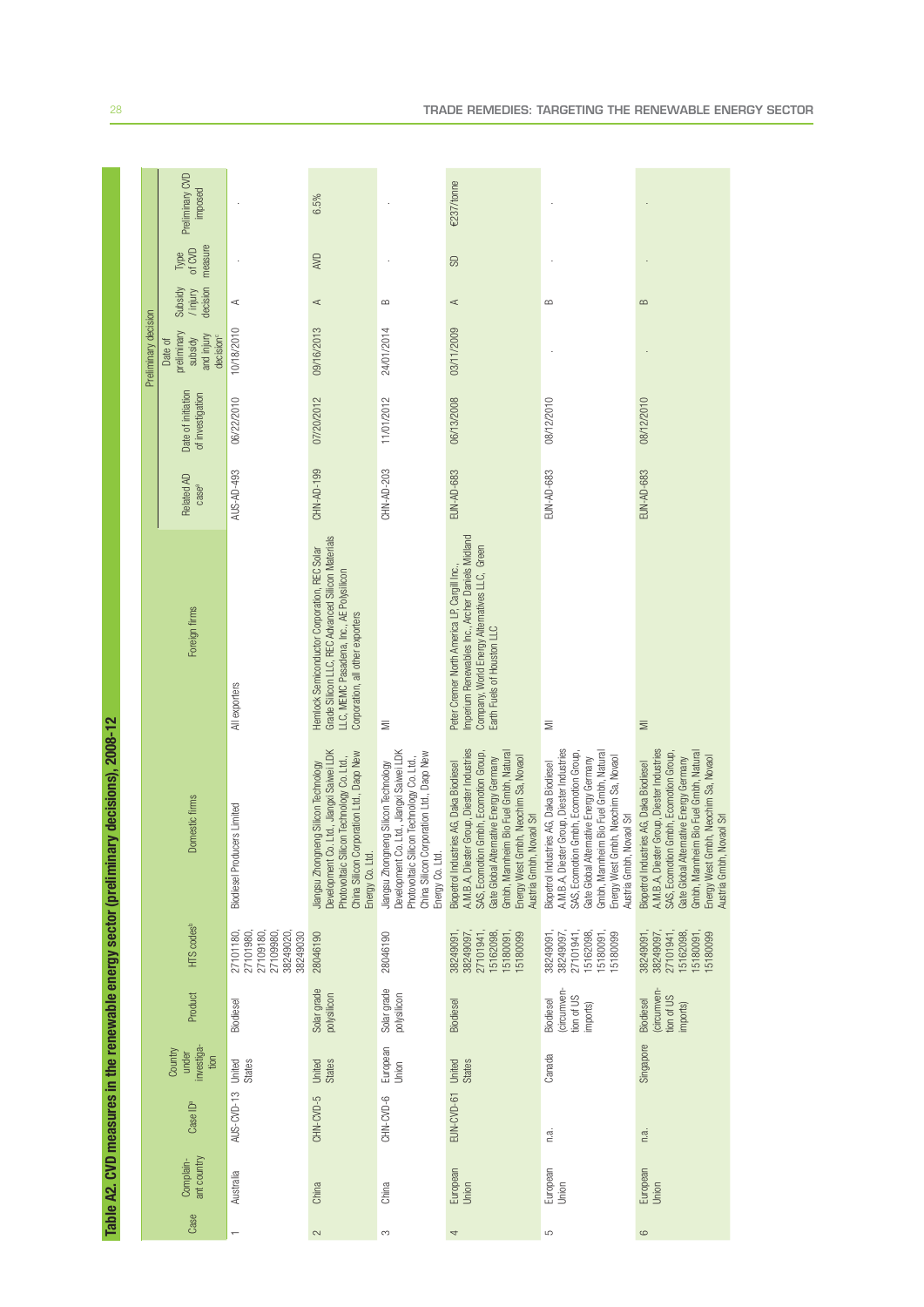|                      | Preliminary CVD<br>imposed                                               |                                                                                                                                                                                                                                             |                                                                                                                                                                                                                                               |                                                                                                                                                                     |
|----------------------|--------------------------------------------------------------------------|---------------------------------------------------------------------------------------------------------------------------------------------------------------------------------------------------------------------------------------------|-----------------------------------------------------------------------------------------------------------------------------------------------------------------------------------------------------------------------------------------------|---------------------------------------------------------------------------------------------------------------------------------------------------------------------|
|                      | measure<br>of CVD<br>Type                                                |                                                                                                                                                                                                                                             |                                                                                                                                                                                                                                               |                                                                                                                                                                     |
|                      | decision<br>Subsidy<br>/ injury                                          | $\!\! \simeq$                                                                                                                                                                                                                               | $\infty$                                                                                                                                                                                                                                      | $\geq$                                                                                                                                                              |
| Preliminary decision | preliminary<br>and injury<br>decision <sup>c</sup><br>subsidy<br>Date of |                                                                                                                                                                                                                                             | 08/07/2013                                                                                                                                                                                                                                    | n.a.                                                                                                                                                                |
|                      | Date of initiation<br>of investigation                                   | 11/25/2011                                                                                                                                                                                                                                  | 08/11/2012                                                                                                                                                                                                                                    | 11/10/2012                                                                                                                                                          |
|                      | Related AD<br>case <sup>a</sup>                                          | EUN-AD-733                                                                                                                                                                                                                                  | <b>EUN-AD-747</b>                                                                                                                                                                                                                             | EUN-AD-745                                                                                                                                                          |
|                      | Foreign firms                                                            | Marquis Energy LLC, Patriot Renewable Fuels LLC,<br>Platinum Ethanol LLC, Plymouth Energy Company<br>LLC, POET LLC                                                                                                                          | Wuxi Suntech Power Co. Ltd, Yingii Green Energy<br>(Wujiang) Co. Ltd, Jiangxi LDK Solar Hi-Tech Co.<br>Changzhou Trina Solar Energy Co. Ltd, Delsolar<br>Ltd, JingAo Group, Jinzhou Yangguang Energy,<br>Holding Company, all other exporters | $\overline{\ge}$                                                                                                                                                    |
|                      | Domestic firms                                                           | European Producers Union of Renewable<br>Netherlands B.V., BioWanze S.A., Wanze;<br>Crop Energies Bioethanol GmbH, Ensus,<br>Lantmännen Energi/Agroetanol, Tereos<br>BENP<br>Ethanol Association; Abengoa Energy                            | $\equiv$                                                                                                                                                                                                                                      | European Biodiesel Board                                                                                                                                            |
|                      | HTS codes <sup>b</sup>                                                   | 27101131,<br>22071000,<br>27101121,<br>27101125,<br>27101141,<br>27101145,<br>27101149,<br>27101151,<br>27101170,<br>27101190<br>38140010,<br>38200000,<br>22072000<br>22089099<br>27101115<br>27101159<br>38140090<br>27101111<br>38249097 | 38180010,<br>85013100<br>85013200<br>85013300,<br>85013400<br>85016120<br>85016180<br>85016200<br>85016300<br>85016400<br>85414090                                                                                                            | 15162098,<br>15180091,<br>27101943,<br>27101946,<br>27101947,<br>27102017,<br>15180095,<br>15180099,<br>27102011,<br>27102015,<br>38249097,<br>38260010<br>38260090 |
|                      | Product                                                                  | Bioethanol                                                                                                                                                                                                                                  | modules and<br>components<br>photovoltaic<br>Crystalline<br>silicon<br>key                                                                                                                                                                    | Biodiesel                                                                                                                                                           |
|                      | investiga-<br>Country<br>under<br>tion                                   | United<br>States                                                                                                                                                                                                                            | China                                                                                                                                                                                                                                         |                                                                                                                                                                     |
|                      | Case ID <sup>a</sup>                                                     | EUN-CVD-75                                                                                                                                                                                                                                  | EUN-CVD-79                                                                                                                                                                                                                                    | EUN-CVD-80 Argentina                                                                                                                                                |
|                      | ant country<br>Complain-                                                 | European<br>Union                                                                                                                                                                                                                           | European<br>Union                                                                                                                                                                                                                             | European<br>Union                                                                                                                                                   |
|                      | Case                                                                     | $\sim$                                                                                                                                                                                                                                      | ${}^{\circ}$                                                                                                                                                                                                                                  | $\circ$                                                                                                                                                             |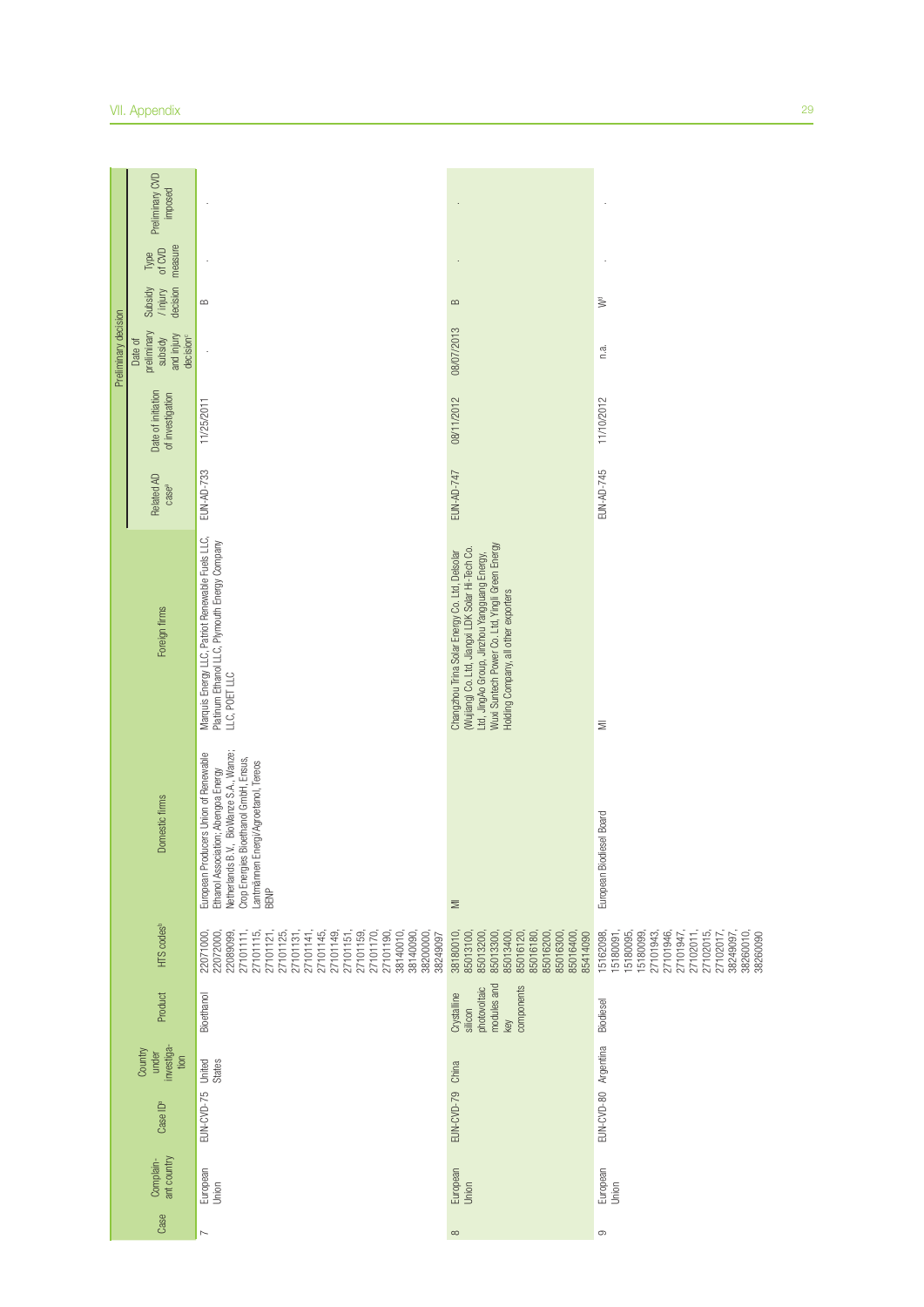|                      | Preliminary CVD<br>imposed                                               |                                                                                                                                                                     |                   | US\$ 178/ton                              | $2.9\% - 4.73\%$ ;<br>3.61% (all other<br>firms)                                                                                                                                                                                                                                                                                                                                                                                                                                                                                                                                                | 19.87% (all<br>other firms)                                                                                                                                                                                                                                                           |                                                                                                                   |
|----------------------|--------------------------------------------------------------------------|---------------------------------------------------------------------------------------------------------------------------------------------------------------------|-------------------|-------------------------------------------|-------------------------------------------------------------------------------------------------------------------------------------------------------------------------------------------------------------------------------------------------------------------------------------------------------------------------------------------------------------------------------------------------------------------------------------------------------------------------------------------------------------------------------------------------------------------------------------------------|---------------------------------------------------------------------------------------------------------------------------------------------------------------------------------------------------------------------------------------------------------------------------------------|-------------------------------------------------------------------------------------------------------------------|
|                      |                                                                          |                                                                                                                                                                     |                   |                                           |                                                                                                                                                                                                                                                                                                                                                                                                                                                                                                                                                                                                 |                                                                                                                                                                                                                                                                                       |                                                                                                                   |
|                      | measure<br>of CVD<br>Type                                                |                                                                                                                                                                     |                   | SD                                        | $\mathbb{R}$                                                                                                                                                                                                                                                                                                                                                                                                                                                                                                                                                                                    | <b>AVD</b>                                                                                                                                                                                                                                                                            |                                                                                                                   |
|                      | decision<br>Subsidy<br>/ injury                                          | $\mathbb{R}^d$                                                                                                                                                      | $\infty$          | $\prec$                                   | $\prec$                                                                                                                                                                                                                                                                                                                                                                                                                                                                                                                                                                                         | $\prec$                                                                                                                                                                                                                                                                               | (injury)<br>$\prec$                                                                                               |
| Preliminary decision | preliminary<br>and injury<br>decision <sup>c</sup><br>subsidy<br>Date of | n.a.                                                                                                                                                                |                   | 12/17/2009                                | 12/16/2011<br>3/26/2012<br>(subsidy)<br>(injury);                                                                                                                                                                                                                                                                                                                                                                                                                                                                                                                                               | 2/17/2012<br>6/06/2012<br>(subsidy)<br>(injury);                                                                                                                                                                                                                                      | 02/14/2014<br>03/26/2014<br>(injury); est.<br>(subsidy)                                                           |
|                      | Date of initiation<br>of investigation                                   | 11/10/2012                                                                                                                                                          | 04/27/2013        | 08/27/2009                                | 10/27/2011                                                                                                                                                                                                                                                                                                                                                                                                                                                                                                                                                                                      | 01/06/2012                                                                                                                                                                                                                                                                            | 01/22/2014                                                                                                        |
|                      | Related AD<br>case <sup>a</sup>                                          | EUN-AD-746                                                                                                                                                          | ×                 | <b>PER-AD-121</b>                         | USA-AD-1190                                                                                                                                                                                                                                                                                                                                                                                                                                                                                                                                                                                     | USA-AD-1195                                                                                                                                                                                                                                                                           | Yes                                                                                                               |
|                      | Foreign firms                                                            | $\overline{\Xi}$                                                                                                                                                    | ₹                 | Refinería la Pampilla, Repsol YPF Trading | International Incubator Co. Ltd., Yangzhou Suntech<br>Changzhou Trina Solar Energy Co. Ltd., Trina Solar<br>Power Co. Ltd., Suntech Power Co. Ltd., Yangzhou<br>Shenzhen Suntech Power Co. Ltd., Wuxi Sunshine<br>Wuxi Suntech Power Co. Ltd., Luoyang Suntech<br>Power Co. Ltd., Zhenjiang Rietech New Energy<br>Huantai Silicon Science & Technology Co. Ltd.,<br>Kuttler Automation Systems (Suzhou) Co. Ltd.,<br>(Changzhou) Science and Technology Co. Ltd.,<br>Power Co. Ltd., Wuxi University Science Park<br>Rietech Renewal Energy Co. Ltd., Zhenjiang<br>Science & Technology Co. Ltd | Products Co. Ltd. (Titan Lianyungang), Baotou Titan<br>"Titan Wind Energy (Suzhou) Co., Ltd. (Titan Wind),<br>Co., Ltd. (Titan Baotou), and Shenyang Titan Metal<br>collectively, Titan Companies)"<br>Co., Ltd. (Titan Shenyang)<br>Titan Lianyungang Metal<br>Wind Energy Equipment | $\overline{\Sigma}$                                                                                               |
|                      | Domestic firms                                                           | European Biodiesel Board                                                                                                                                            | EU ProSun Glass   | Industrias del Espino S.A.                | Solar World Industries                                                                                                                                                                                                                                                                                                                                                                                                                                                                                                                                                                          | Broadwind Towers Inc., DMI Industries,<br>Katana Summit LLC, Trinity Structural<br>Towers Inc.                                                                                                                                                                                        | SolarWorld Industries America, Inc.                                                                               |
|                      | HTS codes <sup>b</sup>                                                   | 15162098,<br>27101943,<br>27101946,<br>27101947,<br>27102011,<br>27102015,<br>27102017,<br>15180091,<br>15180095,<br>15180099,<br>38260010,<br>38249097<br>38260090 | 70071980          | 3824909999                                | 8501610000,<br>8541406020,<br>8541406030<br>8501318000<br>85072080,                                                                                                                                                                                                                                                                                                                                                                                                                                                                                                                             | 8502310000<br>73082000,                                                                                                                                                                                                                                                               | 8501610000,<br>8507208040,<br>8507208060,<br>8507208090,<br>8541406020,<br>8507208030<br>8541406030<br>8501318000 |
|                      | Product                                                                  | <b>Biodiesel</b>                                                                                                                                                    | Solar glass       | <b>Biodiesel</b>                          | modules and<br>photovoltaic<br>components<br>Crystalline<br>silicon<br>key                                                                                                                                                                                                                                                                                                                                                                                                                                                                                                                      | wind towers<br>Utility scale                                                                                                                                                                                                                                                          | taic cells and<br>Crystalline<br>photovol-<br>modules<br>silicon                                                  |
|                      | investiga-<br>Country<br>under<br>tion                                   |                                                                                                                                                                     | China             | United<br><b>States</b>                   | China                                                                                                                                                                                                                                                                                                                                                                                                                                                                                                                                                                                           | China                                                                                                                                                                                                                                                                                 | China                                                                                                             |
|                      | Case ID <sup>a</sup>                                                     | EUN-CVD-81 Indonesia                                                                                                                                                | n.a.              | PER-CVD-13                                | CVD-551<br>USA-                                                                                                                                                                                                                                                                                                                                                                                                                                                                                                                                                                                 | $CVD-556$<br>USA-                                                                                                                                                                                                                                                                     |                                                                                                                   |
|                      | ant country<br>Complain-                                                 | European<br>Union                                                                                                                                                   | European<br>Union | Peru                                      | United States                                                                                                                                                                                                                                                                                                                                                                                                                                                                                                                                                                                   | <b>United States</b>                                                                                                                                                                                                                                                                  | United States n.a.                                                                                                |
|                      | Case                                                                     | $\supseteq$                                                                                                                                                         | Ξ                 | $\frac{2}{3}$                             | $\frac{1}{2}$                                                                                                                                                                                                                                                                                                                                                                                                                                                                                                                                                                                   | $\overline{14}$                                                                                                                                                                                                                                                                       | $\frac{5}{1}$                                                                                                     |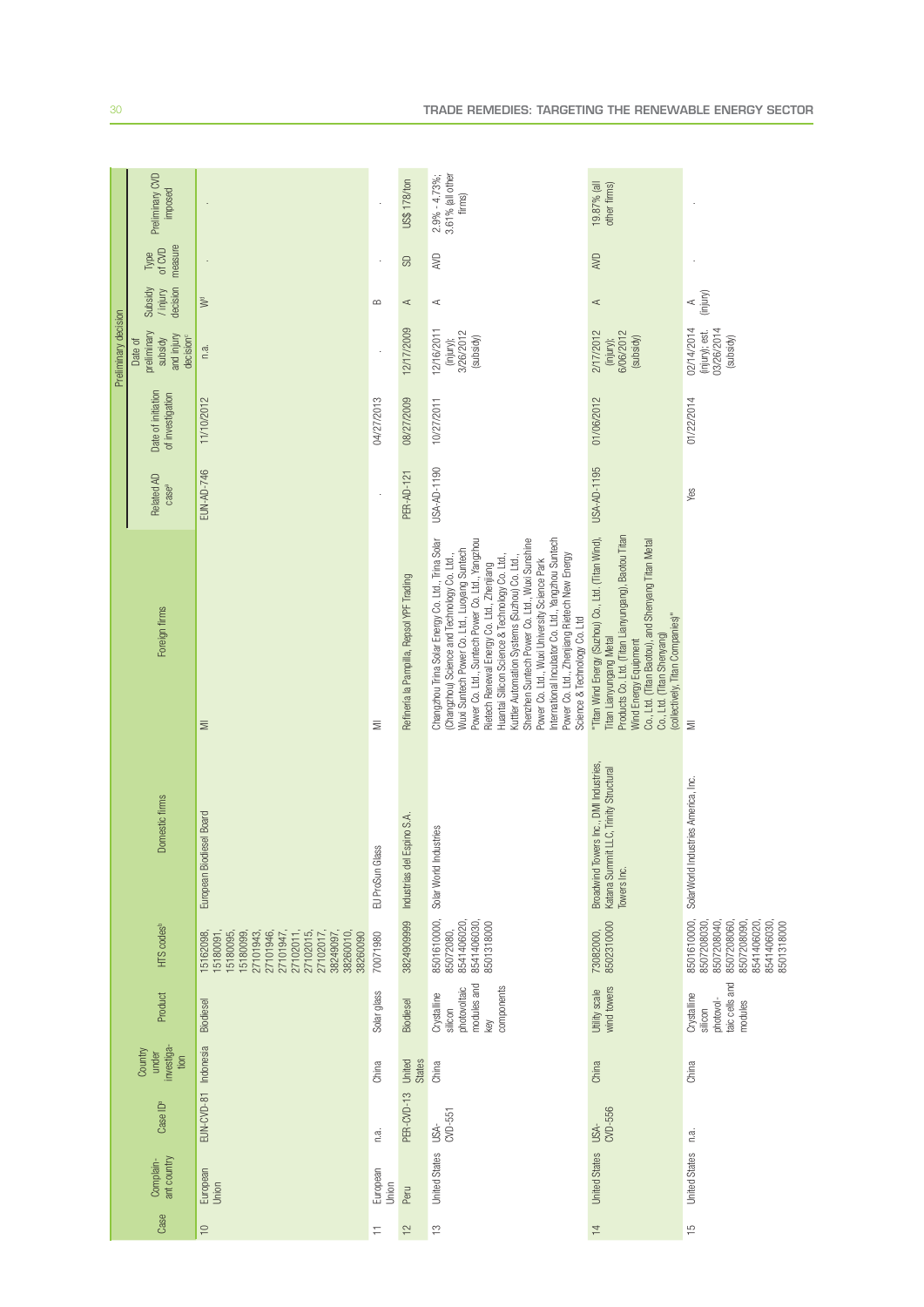HTS - Hermoreed Faff Schedule; n.a. – not applicable; " – indicate that the mesiglation has not end that phases on intendentions of the symbol of the symbol of the symbol of the symbol of the symbol of the symbol of the sy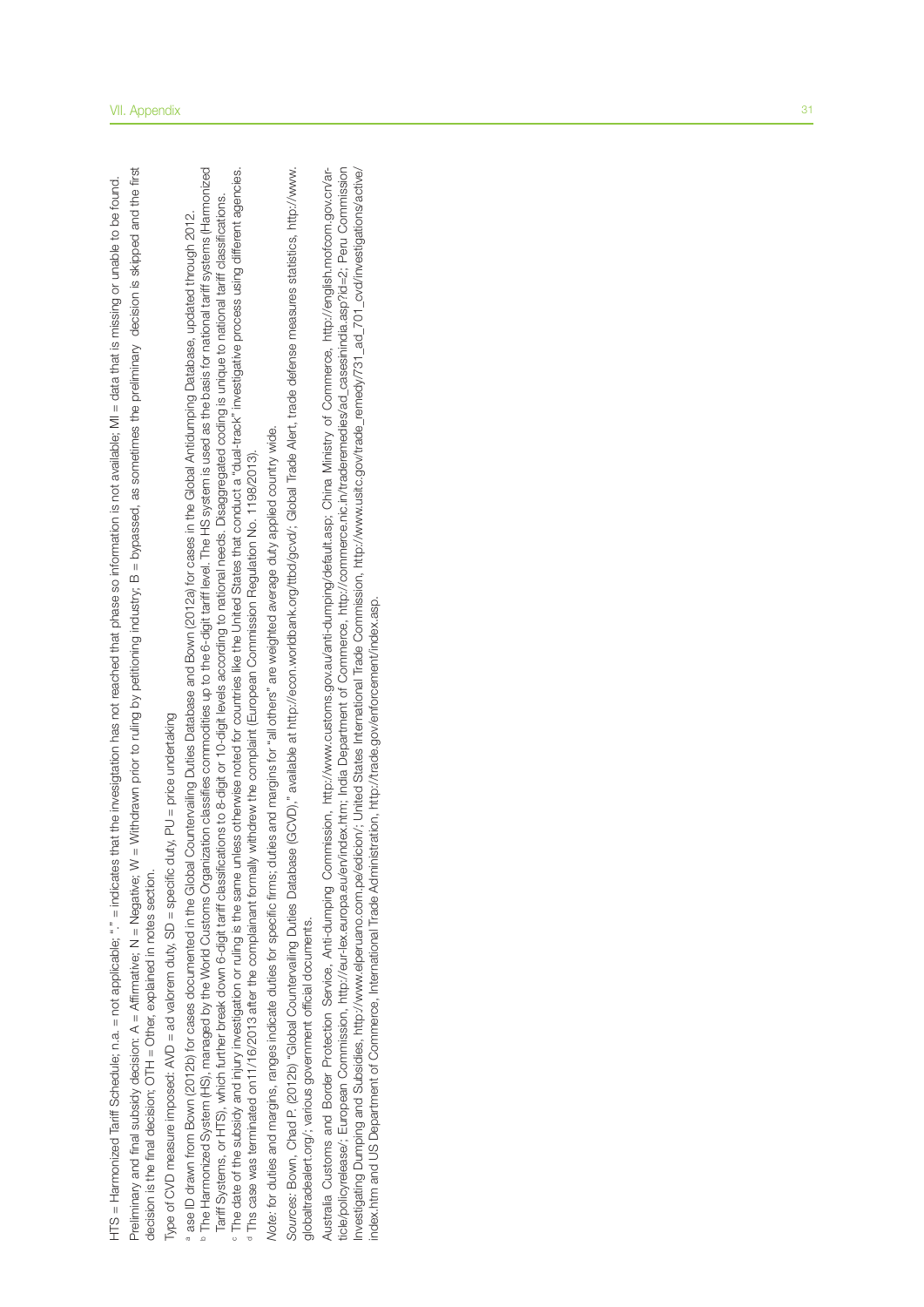|                                                                                    |                | Final CVD<br>imposed                                    | ₹                                                                      | 2.1%                                                                                                                                                                                         |                                                                                                                                                                                              | (all other firms)<br>€237/ tonne<br>or 36% AVD <sup>e</sup>                                                                                                                                                                                                                           | (all other firms)<br>€237/ tonne<br>or 36% AVD <sup>e</sup>                                                                                                                                                                                                                            | n.a.                                                                                                                                                                                                                                                                                  |
|------------------------------------------------------------------------------------|----------------|---------------------------------------------------------|------------------------------------------------------------------------|----------------------------------------------------------------------------------------------------------------------------------------------------------------------------------------------|----------------------------------------------------------------------------------------------------------------------------------------------------------------------------------------------|---------------------------------------------------------------------------------------------------------------------------------------------------------------------------------------------------------------------------------------------------------------------------------------|----------------------------------------------------------------------------------------------------------------------------------------------------------------------------------------------------------------------------------------------------------------------------------------|---------------------------------------------------------------------------------------------------------------------------------------------------------------------------------------------------------------------------------------------------------------------------------------|
|                                                                                    |                | margin<br>Final                                         | 55.0%                                                                  | $\overline{\geq}$                                                                                                                                                                            |                                                                                                                                                                                              | 29% -<br>41%;<br>36%                                                                                                                                                                                                                                                                  | 36.0%                                                                                                                                                                                                                                                                                  | n.a.                                                                                                                                                                                                                                                                                  |
|                                                                                    |                | measure<br>of CVD<br>Type                               |                                                                        | <b>AVD</b>                                                                                                                                                                                   |                                                                                                                                                                                              | $\rm S$                                                                                                                                                                                                                                                                               | S                                                                                                                                                                                                                                                                                      | n.a.                                                                                                                                                                                                                                                                                  |
|                                                                                    | Final decision | Date of CVD<br>measure<br>imposed                       | 04/18/2011 SD/DPU                                                      | 01/20/2014                                                                                                                                                                                   |                                                                                                                                                                                              | 07/10/2009                                                                                                                                                                                                                                                                            | 05/12/2011                                                                                                                                                                                                                                                                             | n.a.                                                                                                                                                                                                                                                                                  |
|                                                                                    |                | sidy/injury<br>Final sub-<br>decision                   | $\prec$                                                                | $\prec$                                                                                                                                                                                      |                                                                                                                                                                                              | $\prec$                                                                                                                                                                                                                                                                               | $\prec$                                                                                                                                                                                                                                                                                | $\geq$                                                                                                                                                                                                                                                                                |
|                                                                                    |                | yubidy/injury<br>Date of final<br>decision <sup>c</sup> | 12/22/2010                                                             | 01/20/2014                                                                                                                                                                                   | 5/01/2014 <sup>d</sup><br>Est.                                                                                                                                                               | 07/10/2009                                                                                                                                                                                                                                                                            | 05/11/2011                                                                                                                                                                                                                                                                             | 05/11/2011                                                                                                                                                                                                                                                                            |
|                                                                                    |                | Foreign firms                                           | All exporters                                                          | Hemlock Semiconductor Corporation, AE Polysilicon<br>Corporation, all other exporters                                                                                                        | $\overline{\ge}$                                                                                                                                                                             | Renewables Inc., Archer Daniels Midland Company, World<br>Peter Cremer North America LP, Cargill Inc., Imperium<br>Energy Alternatives LLC, Green Earth Fuels of Houston<br>LLC                                                                                                       | Σ                                                                                                                                                                                                                                                                                      | $\overline{\geq}$                                                                                                                                                                                                                                                                     |
| Table A2.1. CVD measures in the renewable energy sector (final decisions), 2008-12 |                | Domestic firms                                          | <b>Biodiesel Producers Limited</b>                                     | Development Co. Ltd., Jiangxi Saiwei LDK<br>China Silicon Corporation Ltd., Dago New<br>Photovoltaic Silicon Technology Co. Ltd.,<br>Jiangsu Zhongneng Silicon Technology<br>Energy Co. Ltd. | Development Co. Ltd., Jiangxi Saiwei LDK<br>China Silicon Corporation Ltd., Dago New<br>Photovoltaic Silicon Technology Co. Ltd.,<br>Jiangsu Zhongneng Silicon Technology<br>Energy Co. Ltd. | A.M.B.A, Diester Group, Diester Industries<br>Gmbh, Mannheim Bio Fuel Gmbh, Natural<br>SAS, Ecomotion Gmbh, Ecomotion Group,<br>Energy West Gmbh, Neochim Sa, Novaol<br>Gate Global Alternative Energy Germany<br>Biopetrol Industries AG, Daka Biodiesel<br>Austria Gmbh, Novaol Srl | A. M.B.A, Diester Group, Diester Industries<br>3mbh, Mannheim Bio Fuel Gmbh, Natural<br>SAS, Ecomotion Gmbh, Ecomotion Group,<br>Energy West Gmbh, Neochim Sa, Novaol<br>Gate Global Alternative Energy Germany<br>Biopetrol Industries AG, Daka Biodiesel<br>Austria Gmbh, Novaol Srl | A.M.B.A, Diester Group, Diester Industries<br>Gmbh, Mannheim Bio Fuel Gmbh, Natural<br>SAS, Ecomotion Gmbh, Ecomotion Group,<br>Energy West Gmbh, Neochim Sa, Novaol<br>Gate Global Alternative Energy Germany<br>Biopetrol Industries AG, Daka Biodiesel<br>Austria Gmbh, Novaol Srl |
|                                                                                    |                | HTS codes <sup>b</sup>                                  | 27109180,<br>27109980,<br>38249020<br>27101980<br>38249030<br>27101180 | 28046190                                                                                                                                                                                     | 28046190                                                                                                                                                                                     | 38249097<br>15162098,<br>27101941<br>15180091,<br>38249091                                                                                                                                                                                                                            | 38249091,<br>15162098<br>15180091,<br>38249097<br>27101941                                                                                                                                                                                                                             | 15162098,<br>38249091<br>27101941<br>15180099<br>38249097<br>15180091                                                                                                                                                                                                                 |
|                                                                                    |                | Product                                                 | Biodiesel                                                              | Solar grade<br>polysilicon                                                                                                                                                                   | Solar grade<br>polysilicon                                                                                                                                                                   | Biodiesel                                                                                                                                                                                                                                                                             | (circumven-<br>tion of US<br>Biodiesel<br>imports)                                                                                                                                                                                                                                     | (circumven<br>tion of US<br><b>Biodiesel</b><br>imports)                                                                                                                                                                                                                              |
|                                                                                    |                | investiga-<br>Country<br>under<br>tion                  | United<br>States                                                       | United<br><b>States</b>                                                                                                                                                                      | European<br>Union                                                                                                                                                                            | United<br><b>States</b>                                                                                                                                                                                                                                                               | Canada                                                                                                                                                                                                                                                                                 | Singapore                                                                                                                                                                                                                                                                             |
|                                                                                    |                | Case 1D <sup>a</sup>                                    | AUS-CVD-13                                                             | CHN-CVD-5                                                                                                                                                                                    | CHN-CVD-6                                                                                                                                                                                    | EUN-CVD-61                                                                                                                                                                                                                                                                            | n.a.                                                                                                                                                                                                                                                                                   | n.a.                                                                                                                                                                                                                                                                                  |
|                                                                                    |                | ant country<br>Complain-                                | Australia                                                              | China                                                                                                                                                                                        | China                                                                                                                                                                                        | European<br>Union                                                                                                                                                                                                                                                                     | European<br>Union                                                                                                                                                                                                                                                                      | European<br>Union                                                                                                                                                                                                                                                                     |
|                                                                                    |                | Case                                                    |                                                                        | 2                                                                                                                                                                                            | S                                                                                                                                                                                            | 4                                                                                                                                                                                                                                                                                     | 5                                                                                                                                                                                                                                                                                      | 6                                                                                                                                                                                                                                                                                     |

32 **TRADE REMEDIES: TARGETING THE RENEWABLE ENERGY SECTOR**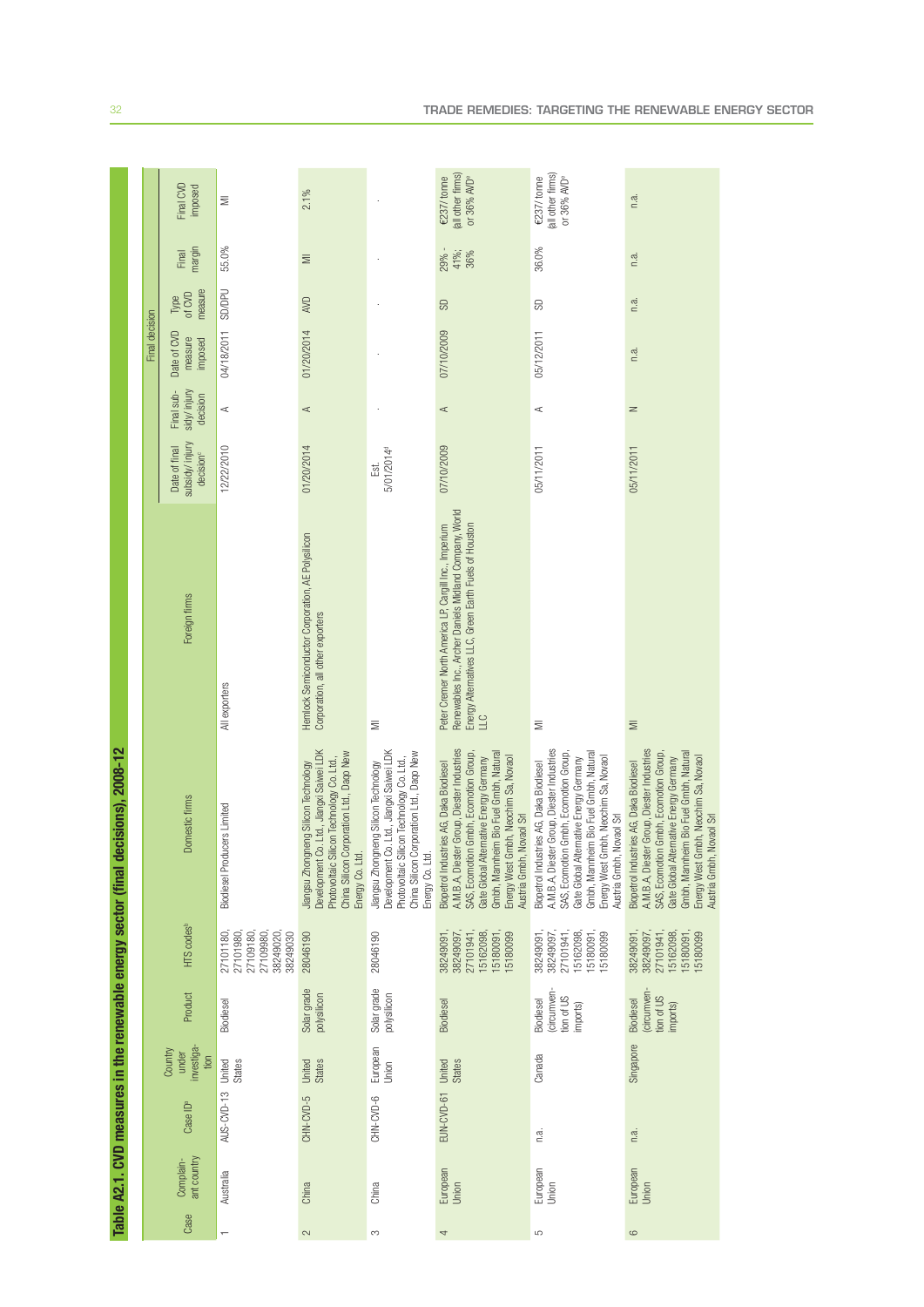| Domestic firms<br>HTS codes <sup>b</sup><br>Product<br>investiga-<br>Country<br>under<br>tion<br>Case ID <sup>a</sup>                                                                                                                                                                                                                                                                                                                                                                              |                      | ant country<br>Complain- |
|----------------------------------------------------------------------------------------------------------------------------------------------------------------------------------------------------------------------------------------------------------------------------------------------------------------------------------------------------------------------------------------------------------------------------------------------------------------------------------------------------|----------------------|--------------------------|
| European Producers Union of Renewable<br>Netherlands B.V., BioWanze S.A., Wanze;<br>Crop Energies Bioethanol GmbH, Ensus,<br>Lantmännen Energi/Agroetanol, Tereos<br>Ethanol Association; Abengoa Energy<br><b>BENP</b><br>27101115,<br>27101125,<br>27101141,<br>22071000<br>22072000<br>27101111<br>27101121<br>27101131,<br>27101145<br>27101149<br>27101151<br>27101159<br>27101170<br>27101190<br>38140010<br>38200000,<br>22089099<br>38140090<br>38249097<br>Bioethanol<br>United<br>States | EUN-CVD-75           | European                 |
| $\equiv$<br>38180010,<br>85013100<br>85013200,<br>85013300<br>85013400<br>85016120<br>85016200<br>85016300<br>85016400<br>85016180<br>85414090<br>modules and<br>components<br>photovoltaic<br>Crystalline<br>silicon<br>key<br>China                                                                                                                                                                                                                                                              | EUN-CVD-79           | European<br>Union        |
| $\overline{\geq}$<br>27101947,<br>38249097,<br>27101943,<br>27101946,<br>27102015,<br>27102017,<br>38260010,<br>15162098<br>15180091,<br>15180095,<br>15180099<br>27102011,<br>38260090<br>Biodiesel                                                                                                                                                                                                                                                                                               | EUN-CVD-80 Argentina | European<br>Union        |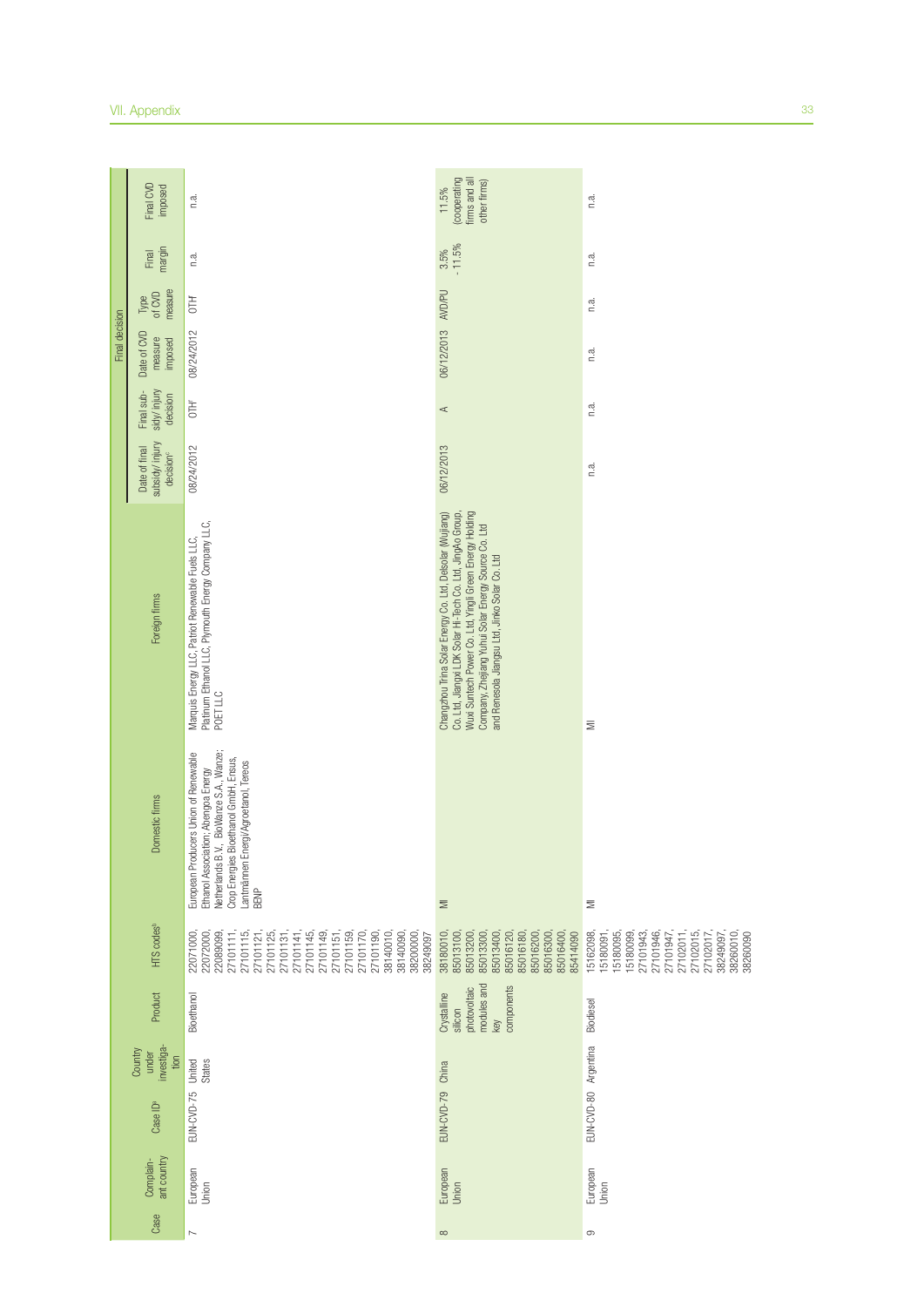|                          | Final CVD<br>imposed                                    | n.a.                                                                                                                                                           |                           | \$178/ton or<br>24% AVE <sup>9</sup>      | 15.24% (all<br>other firms)                                                                                                                                                                                                                                                                                                                                                                                                                                                                                                                                                                 | 28.34% (all<br>other firms)                                                                                                                                                                                                                                                         |                                                                                                                |
|--------------------------|---------------------------------------------------------|----------------------------------------------------------------------------------------------------------------------------------------------------------------|---------------------------|-------------------------------------------|---------------------------------------------------------------------------------------------------------------------------------------------------------------------------------------------------------------------------------------------------------------------------------------------------------------------------------------------------------------------------------------------------------------------------------------------------------------------------------------------------------------------------------------------------------------------------------------------|-------------------------------------------------------------------------------------------------------------------------------------------------------------------------------------------------------------------------------------------------------------------------------------|----------------------------------------------------------------------------------------------------------------|
|                          | margin<br>Final                                         | n.a.                                                                                                                                                           |                           | Ξ                                         | $-15.97%$<br>14.78%                                                                                                                                                                                                                                                                                                                                                                                                                                                                                                                                                                         | $21.86\%$ -<br>34.81%;<br>28.34%<br>(all other<br>firms)                                                                                                                                                                                                                            |                                                                                                                |
|                          | measure<br>of CVD<br>Type                               | n.a.                                                                                                                                                           |                           | S                                         | AVD                                                                                                                                                                                                                                                                                                                                                                                                                                                                                                                                                                                         | AVD                                                                                                                                                                                                                                                                                 |                                                                                                                |
| Final decision           | Date of CVD<br>measure<br>imposed                       | n.a.                                                                                                                                                           |                           | 08/23/2010                                | 12/07/2012                                                                                                                                                                                                                                                                                                                                                                                                                                                                                                                                                                                  | 15/02/2013                                                                                                                                                                                                                                                                          |                                                                                                                |
|                          | sidy/injury<br>Final sub-<br>decision                   | n.a.                                                                                                                                                           |                           | $\prec$                                   | $\prec$                                                                                                                                                                                                                                                                                                                                                                                                                                                                                                                                                                                     | $\prec$                                                                                                                                                                                                                                                                             |                                                                                                                |
|                          | yubidy/injury<br>Date of final<br>decision <sup>c</sup> | n.a.                                                                                                                                                           |                           | 08/17/2010                                | 10/17/2012<br>12/6/2012<br>(subsidy);<br>(injury)                                                                                                                                                                                                                                                                                                                                                                                                                                                                                                                                           | 12/26/2012<br>2/8/2014<br>$(subsidy)$ ;<br>(injury)                                                                                                                                                                                                                                 | 07/28/2014<br>06/11/2014<br>(subsidy);<br>(injury)<br>isi                                                      |
|                          | Foreign firms                                           | $\overline{\geq}$                                                                                                                                              | $\overline{\overline{z}}$ | Refinería la Pampilla, Repsol YPF Trading | Power Co. Ltd., Zhenjiang Rietech New Energy Science &<br>Ltd., Suntech Power Co. Ltd., Yangzhou Rietech Renewal<br>Park International Incubator Co. Ltd., Yangzhou Suntech<br>Wuxi Sunshine Power Co. Ltd., Wuxi University Science<br>Suntech Power Co. Ltd., Luoyang Suntech Power Co.<br>Suzhou) Co. Ltd., Shenzhen Suntech Power Co. Ltd.,<br>(Changzhou) Science and Technology Co. Ltd., Wuxi<br>& Technology Co. Ltd., Kuttler Automation Systems<br>Energy Co. Ltd., Zhenjiang Huantai Silicon Science<br>Changzhou Trina Solar Energy Co. Ltd., Trina Solar<br>Technology Co. Ltd | Products Co. Ltd. (Titan Lianyungang), Baotou Titan Wind<br>"Titan Wind Energy (Suzhou) Co., Ltd. (Titan Wind), Titan<br>Co., Ltd. (Titan Baotou), and Shenyang Titan Metal Co.,<br>Ltd. (Titan Shenyang) (collectively, Titan Companies)"<br>Lianyungang Metal<br>Energy Equipment | 亖                                                                                                              |
|                          | Domestic firms                                          | $\overline{\ge}$                                                                                                                                               | EU ProSun Glass           | Industrias del Espino S.A.                | Solar World Industries                                                                                                                                                                                                                                                                                                                                                                                                                                                                                                                                                                      | Broadwind Towers Inc., DMI Industries,<br>Katana Summit LLC, Trinity Structural<br>Towers Inc.                                                                                                                                                                                      | SolarWorld Industries America, Inc.                                                                            |
|                          | HTS codes <sup>b</sup>                                  | 27101943,<br>27101946,<br>27102011,<br>27101947,<br>27102015,<br>38260010,<br>15162098<br>15180095<br>15180099<br>27102017<br>38249097<br>15180091<br>38260090 | 70071980                  | 3824909999                                | 8501610000,<br>8541406030,<br>8541406020,<br>8501318000<br>85072080,                                                                                                                                                                                                                                                                                                                                                                                                                                                                                                                        | 73082000                                                                                                                                                                                                                                                                            | 8501610000,<br>8541406030,<br>8507208040<br>8541406020<br>8501318000<br>8507208030<br>8507208060<br>8507208090 |
|                          | Product                                                 | <b>Biodiesel</b>                                                                                                                                               | Solar glass               | Biodiesel                                 | modules and<br>photovoltaic<br>components<br>Crystalline<br>silicon<br>key                                                                                                                                                                                                                                                                                                                                                                                                                                                                                                                  | wind towers<br>Utility scale                                                                                                                                                                                                                                                        | taic cells and<br>Crystalline<br>photovol-<br>modules<br>silicon                                               |
|                          | investiga-<br>Country<br>under<br>tion                  |                                                                                                                                                                | China                     | United<br>States                          | China                                                                                                                                                                                                                                                                                                                                                                                                                                                                                                                                                                                       | China                                                                                                                                                                                                                                                                               | China                                                                                                          |
|                          | Case ID <sup>a</sup>                                    | EUN-CVD-81 Indonesia                                                                                                                                           | n.a.                      | PER-CVD-13                                | $CVD-551$<br>USA-                                                                                                                                                                                                                                                                                                                                                                                                                                                                                                                                                                           | CVD-556<br>USA-                                                                                                                                                                                                                                                                     |                                                                                                                |
| ant country<br>Complain- |                                                         | European<br>Union                                                                                                                                              | European<br>Union         | Peru                                      | <b>United States</b>                                                                                                                                                                                                                                                                                                                                                                                                                                                                                                                                                                        | <b>United States</b>                                                                                                                                                                                                                                                                | United States n.a.                                                                                             |
| Case                     |                                                         | $\supseteq$                                                                                                                                                    | Ξ                         | $\tilde{c}$                               | $\frac{1}{2}$                                                                                                                                                                                                                                                                                                                                                                                                                                                                                                                                                                               | $\frac{4}{3}$                                                                                                                                                                                                                                                                       | $\frac{5}{1}$                                                                                                  |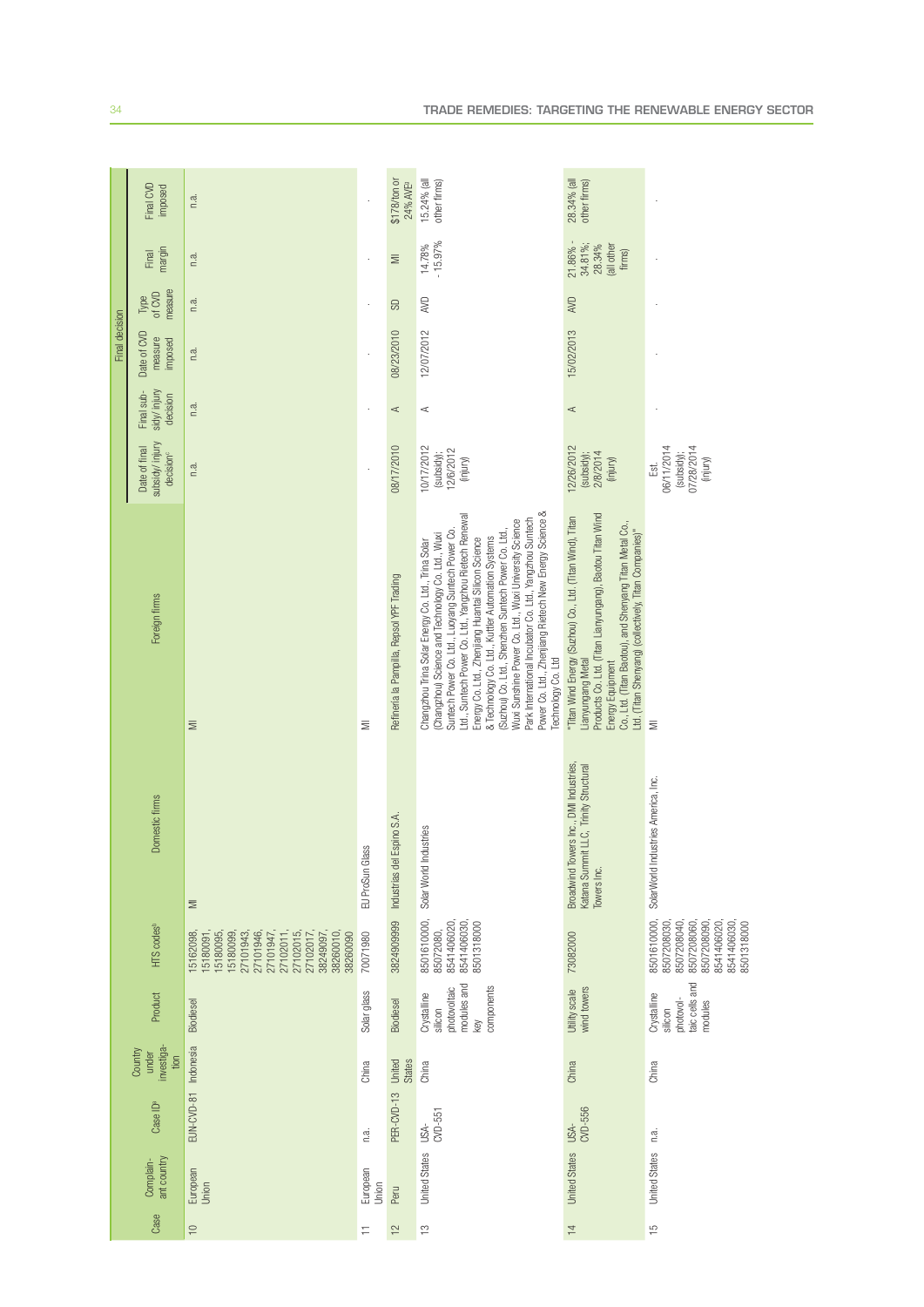- 
- 
- 
- HTS Hermannia (see the station of the stationary of the segmental particles in the station of stationary and the second of the second of the stationary of the stationary of the second of the stationary in the stationary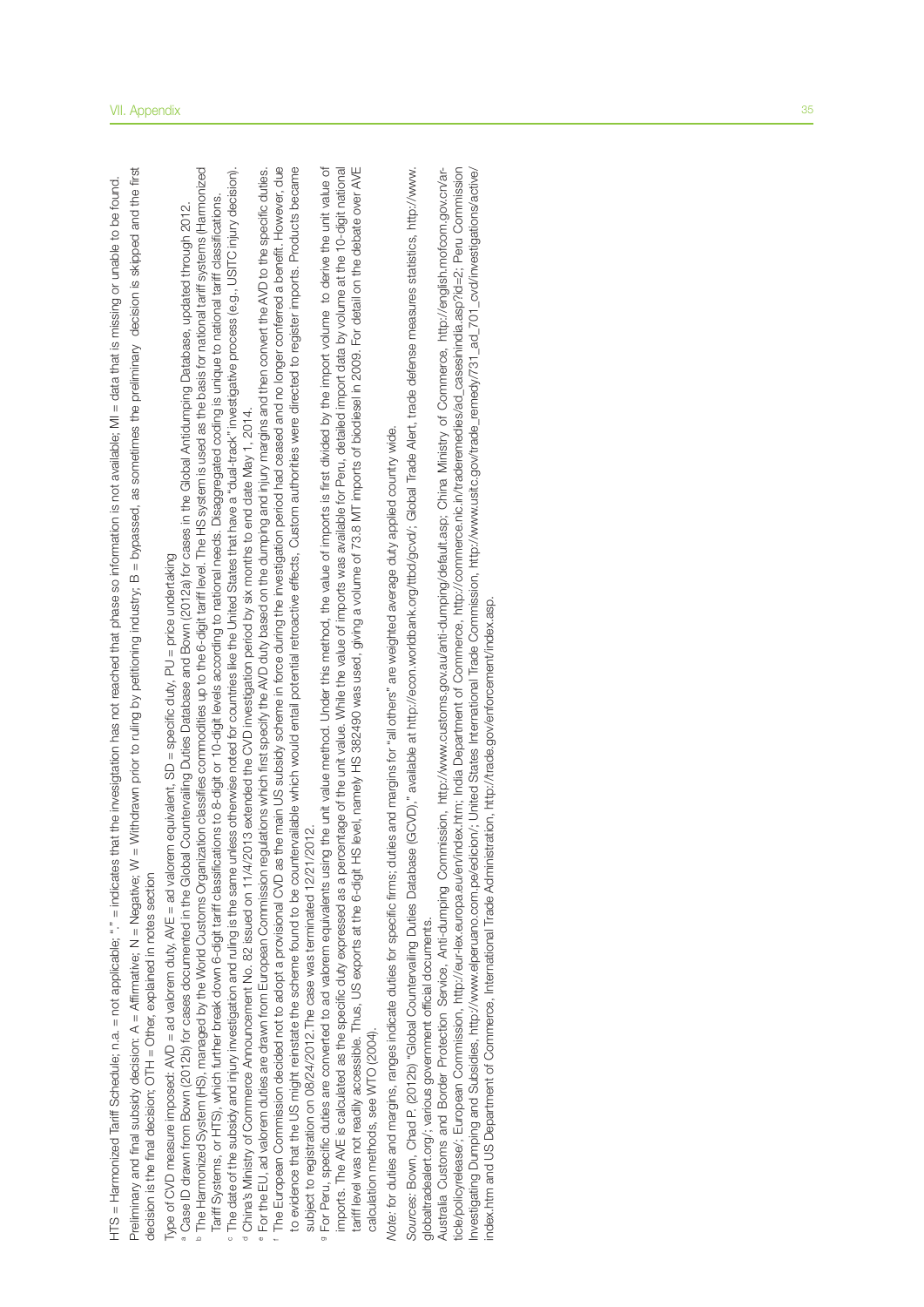#### **References**

- APEC (Asia-Pacific Economic Cooperation). 2012. APEC List of Environmental Goods, Annex C. Leaders Declaration, Vladivostok, Russia, 8 - 9 Sep 2012. Available at http://www.apec.org/Meeting-Papers/ LeadersDeclarations/2012/2012\_aelm/2012 \_aelm\_annexC.aspx.
- Bahar, Heymi, Jagoda Egeland, and Ronald Steenblik, 2013. Domestic Incentive Measures for Renewable Energy with Possible Trade Implications. OECD Trade and Environment Working Papers 2013/01. Paris: OECD Publishing.
- Barfield, Claude. 2003. High-Tech Protectionism: The Irrationality of Antidumping Laws. Washington: AEI Press. Available at http://www.aei.org/article/economics/international-economy/high-tech-protectionism/.
- Besedeš, Tibor and Thomas J. Prusa. 2013. Antidumping and the Death of Trade. Working Paper 19555 (October). National Bureau of Economic Research. Available at http://econweb.rutgers.edu/prusa/cv/57%20-%20 w19555.pdf.
- Blonigen, Bruce A. and Thomas J. Prusa. 2003. The Cost of Antidumping: The Devil is in the Details. Policy Reform 6, No. 4 (December): 233-245. Available at http://econweb.rutgers.edu/prusa/cv/29%20%20 devil%20in%20detals%20(blonigen,%20prusa).pdf.
- Bourgeois, Jacques H. J., and Patrick A. Messerlin. 1998. The European Community's Experience. Brookings Trade Forum: 127-145.
- Bown, Chad P. 2012a. "Global Antidumping Database," available at http://econ.worldbank.org/ttbd/gad/.
- Bown, Chad P. 2012b. "Global Countervailing Duties Database," available at http://econ.worldbank.org/ttbd/ gcvd/.
- Bown, Chad P. 2011. Taking Stock of Antidumping, Safeguards and Countervailing Duties, 1990-2009. The World Economy 34, Issue 12 (December): 1955–1998.
- Bown, Chad P. and Rachel McCulloch. 2012. Antidumping and Market Competition: Implications for Emerging Economies. Policy Research Working Paper 6197 (September). Washington: World Bank.
- Bown, Chad P. and Meredith A. Crowley. 2006. Trade Deflection and Trade Depression. Revised version, forthcoming in the Journal of International Economics. Available at http://people.brandeis.edu/~cbown/papers/ trade\_deflection.pdf.
- Durling, James P. and Thomas J. Prusa. 2012. The Problem of "Double Remedies" in International Trade Disputes and the Economics of Pass-Through. Tulane Journal of International and Comparative Law 21 (Winter): 513-544.
- Evenett, Simon J. 2013. Protectionism's Quiet Return: GTA's Pre-G8 Summit Report. (June). London: Center for Economic Policy Research.
- EWEA (European Wind Energy Association). 2012. "Anti-dumping procedure regarding the import of certain woven and or stitched glass fibre fabrics from the People's Republic of China," Position paper. Available at http://www.vindkraft.no/Files/Filer/AD%20576%20EWEA%20position%209%2001%2012.pdf.
- Finger, J. Michael, ed. 1993. Antidumping: How It Works and Who Gets Hurt. Ann Arbor, MI: University of Michigan Press.
- Horlick, Gary. 2013. Solar Energy Wars and Peace. Think piece for the E15 Expert Group on Clean Energy, Chapter 6 in The E15 initiative: strengthening the multilateral trading system. Geneva: International Centre for Trade and Sustainable Development. Available at http://e15initiative.org/wp-content/uploads/2013/12/6.- Climate-Proposals-and-Analysis.pdf.
- Hufbauer, Gary and Jisun Kim. 2012. Issues and Considerations for Negotiating a Sustainable Energy Trade Agreement. ICTSD Global Platform on Climate Change, Trade and Sustainable Energy. Geneva: International Centre for Trade and Sustainable Development.
- Hufbauer, Gary Clyde, Jeffrey J. Schott and Woan Foong Wong. 2010. Figuring Out the Doha Round. Policy Analyses 91 (June). Washington: Peterson Institute for International Economics.
- IEA (International Energy Agency). 2013a. Medium-Term Renewable Energy Market Report 2013, Executive Summary. Paris: OECD/IEA. Available at http://www.iea.org/Textbase/npsum/MTrenew2013SUM.pdf.
- IEA (International Energy Agency). 2013b. Tracking Clean Energy Input. IEA Input to Clean Energy Ministerial. Paris: OECD/IEA. Available at http://www.iea.org/publications/freepublications/publication/TCEP\_web.pdf.
- IEA (International Energy Agency). 2012. Renewables Information 2012. Paris: OECD/IEA. Available at http:// www.iea.org/media/training/presentations/statisticsmarch/RenewablesInformation.pdf.
- IEA (International Energy Agency). 2010. Projected Costs of Generating Electricity 2010 Edition. Paris: OECD/ IEA.
- Inside US Trade (IUST). 2014. "U.S., 13 Other WTO Members Unveil Plans To Negotiate Green Goods Deal," January 30, www.insidetrade.com (accessed on February 10, 2014).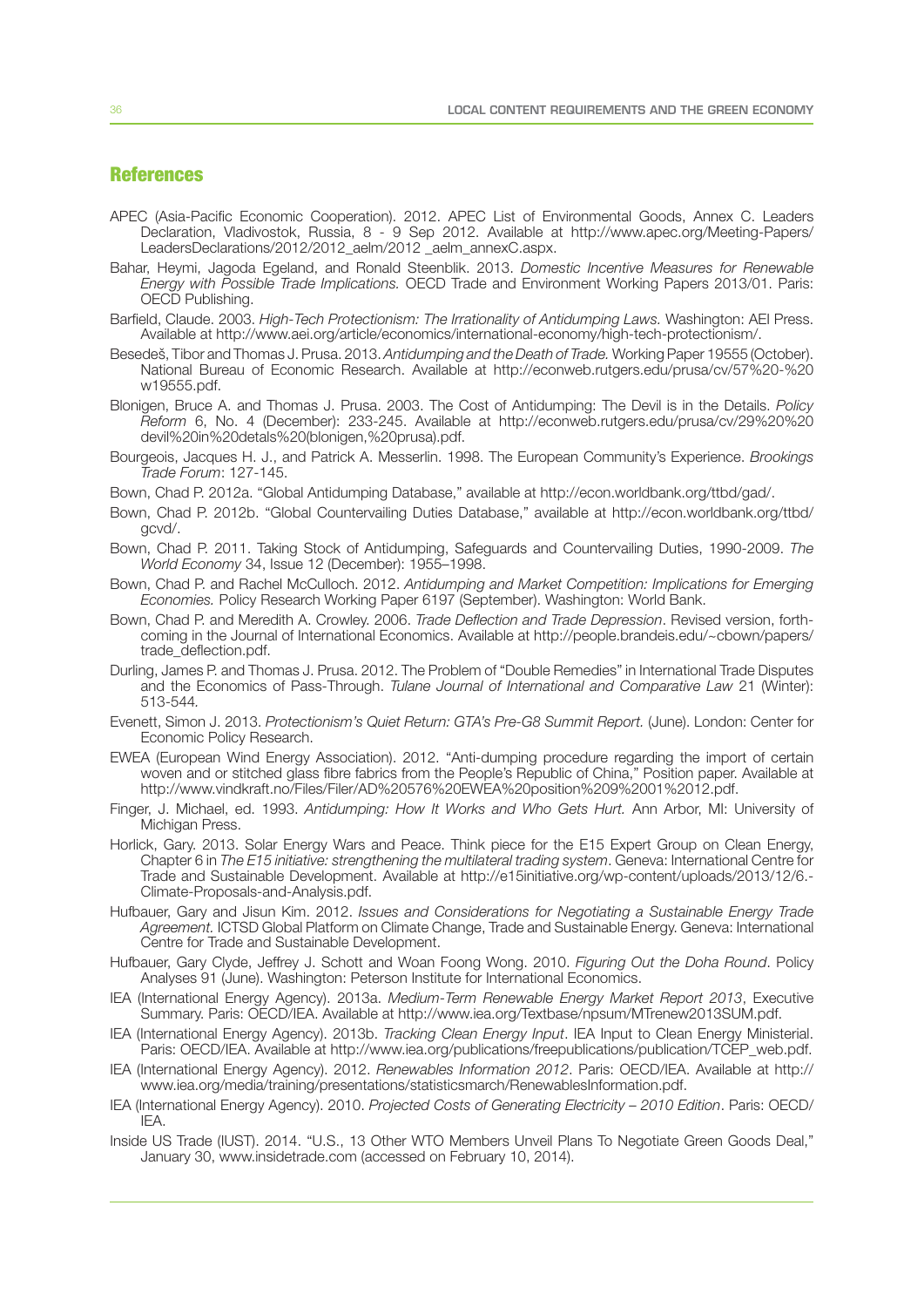- Kasteng, Jonas. 2013. Trade Remedies on Clean Energy: A New Trend in Need of Multilateral Initiatives, Think piece for the E15 Expert Group on Clean Energy. In The E15 initiative: strengthening the multilateral trading system. Geneva: International Centre for Trade and Sustainable Development. Available at http://e15initiative.org/wp-content/uploads/2013/11/E15-trade-and-innovation-Kasteng.pdf.
- Lester, Simon and K. William Watson. 2013. Free Trade in Environmental Goods: The Trade Remedy Problem. Free Trade Bulletin No. 54 (August 19). Washington: Cato Institute. Available at http://object.cato.org/sites/ cato.org/files/pubs/pdf/ftb54\_1.pdf.
- Levine, David J., and Pamela D. Walther. 2013. International Trade Actions Complicate Global Market For Renewable Energy Businesses, Particularly Solar Sector. International Trade Reporter 30, No. 8 February 21. Bloomberg Bureau of National Affairs (BNA).
- Mavroidis, Petros C., Patrick A. Messerlin, and Jasper M. Wauters. 2008. The Law and Economics of Contingent Protection in the WTO. Cheltenham, UK: Edward Elgar Publishing.
- OECD (Organization of Economic Cooperation and Development). 2013. Achieving a level playing field for international investment in green energy. Draft interim report. Paris: OECD.
- Prognos. 2013. The Impact of Anti-Dumping and/or Countervailing Measures on Imports of Solar Modules, Cells, and Wafers from China on EU Employment and Value Added. Management Summary. Prepared by Oliver Ehrentraut, Frank Peter, Sabrina Schmutz, and Leonard Krampe (February 11). Basel: Prognos AG. Available at http://afase.org/sites/default/files/docs/action/prognos\_employment\_and\_value\_added\_effects\_of\_ad\_cvd\_solar\_14\_february\_2013\_management\_summary.pdf.
- Prusa, Thomas J. 2005. Anti-dumping: A Growing Problem in International Trade. The World Economy 28, Issue 5: 683-700.
- Prusa, Thomas J. 1997. The Trade Effects of U.S. Antidumping Actions. In The Effects of U.S. Trade Protection and Promotion Policies, ed. Robert C. Feenstra. University of Chicago Press: 191 – 214.
- Prusa, Thomas J. 1992. Why are so many antidumping petitions withdrawn? Journal of International Economics 33: l-20.
- Prusa, Thomas, and Susan Skeath. 2002. The economic and strategic motives for antidumping filings. Weltwirtschaftliches Archiv 138, No. 3 (September): 389-413.
- Shin, Hyun Ja. 1998. Possible Instances of Predatory Pricing in Recent U.S. Antidumping Cases, Brookings Trade Forum 1998: 81-97
- Staiger, Robert W., and Frank A. Wolak. 1994. Measuring Industry-Specific Protection: Antidumping in the United States. Brookings Papers on Economic Activity. Microeconomics: 51-118.
- Swedish National Board of Trade. 2013. Targeting the Environment: Exploring a New Trend in the EU's Trade Defence Investigations. Report prepared by Jonas Kasteng (November). Available at http://www.kommers. se/Documents/dokumentarkiv/publikationer/2013/rapporter/Targeting-the-environment.pdf.
- UNCTAD (United Nations Conference on Trade and Development). 2011. WTO Negotiations on Environmental Goods: Selected Technical Issues. New York and Geneva: UNCTAD.
- USITC (United States International Trade Commission). 2010. Certain Aluminum Extrusions From China: Investigation Nos. 701-TA-475 and 731-TA-1177 (Preliminary). Publication 4153 (June). Washington. Available at http://www.usitc.gov/publications/701\_731/pub4153.pdf
- US Department of Commerce. 2014. Commerce Initiates Antidumping Duty Investigations of Imports of Certain Crystalline Silicon Photovoltaic Products from the People's Republic of China and Taiwan and a Countervailing Duty Investigation of Imports of Certain Crystalline Silicon Photovoltaic Products from the People's Republic of China. Factsheet, International Trade Administration. Available at http://enforcement. trade.gov/download/factsheets/factsheet-multiple-solar-cells-initiation-012313.pdf.
- US EIA (Energy Information Administration). 2013. Levelized Cost of New Generation Resources in the Annual Energy Outlook 2013. Independent Statistics and Analysis (January). Available at http://www.eia.gov/forecasts/aeo/pdf/electricity\_generation.pdf.
- Vandenbussche, Hylke, and Maurizio Zanardi. 2010. The chilling trade effects of antidumping proliferation. European Economic Review 54, No. 6: 760-777.
- WTO (World Trade Organization). 2014a. "European Union Anti-Dumping Measures on Biodiesel from Argentina," Dispute Settlement: Dispute DS473, updated as of February 7, 2014, http://www.wto.org/english/tratop\_e/dispu\_e/cases\_e/ds473\_e.htm (accessed on February 9, 2014).
- WTO (World Trade Organization). 2014b. "India Certain Measures Relating to Solar Cells and Solar Modules," Dispute Settlement: Dispute DS456, updated as of March 3, 2014, http://www.wto.org/english/tratop\_e/ dispu\_e/cases\_e /ds456\_e.htm (accessed on February 8, 2014).
- WTO (World Trade Organization). 2013a. "European Union and Certain Member States Certain Measures on the Importation and Marketing of Biodiesel and Measures Supporting the Biodiesel Industry," Dispute Settlement: Dispute DS459, updated as of May, 15 2013, http://www.wto.org/english/tratop\_e/dispu\_ e/ cases\_e/ds459\_e.htm (accessed on February 8, 2014).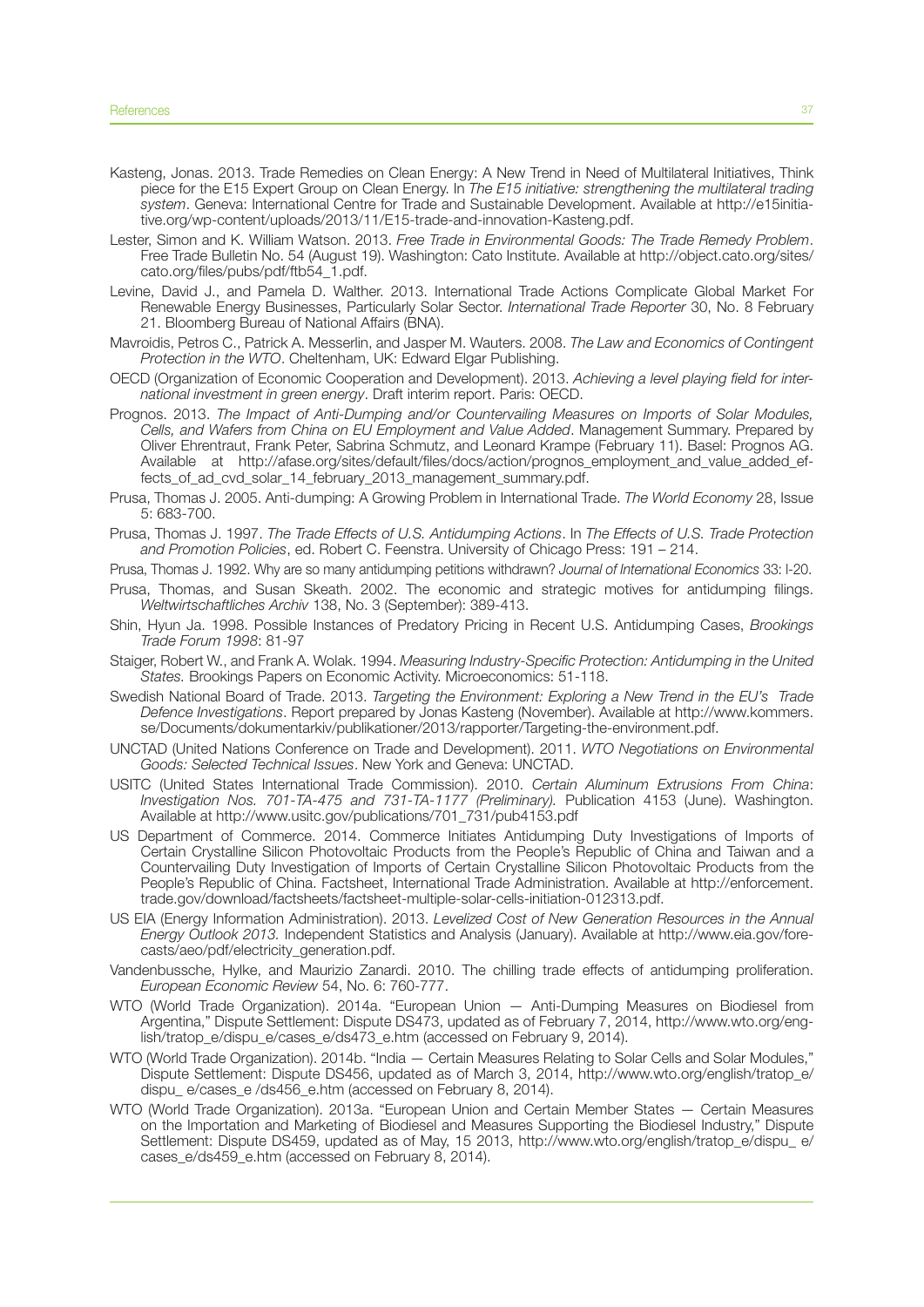- WTO (World Trade Organization). 2013b. "Canada Certain Measures Affecting the Renewable Energy Generation Sector," Dispute Settlement: Dispute DS412, updated as of August 8, 2013, http://www.wto. org/english/tratop\_e/dispu\_e/cases\_e/ds412\_e.htm (accessed on February 8, 2014).
- WTO (World Trade Organization). 2013c. "Canada—Measures Relating to the Feed-in Tariff Program," Dispute Settlement: Dispute DS426, updated as of August 8, 2013www.wto.org/english/tratop\_e/dispu\_e/cases\_e/ ds426\_e.htm (accessed on February 8, 2014).
- WTO (World Trade Organization). 2013d. "United States Countervailing and Anti-dumping Measures on Certain Products from China," Dispute Settlement: Dispute DS449, updated as of September 30, 2013, http://www.wto.org/english/tratop\_e/dispu\_e/cases\_e/ds449\_e.htm (accessed on February 9, 2014).
- WTO (World Trade Organization). 2012a. "European Union and certain Member States Certain Measures Affecting the Renewable Energy Generation Sector," Dispute Settlement: Dispute DS452, updated as of December 18, 2012, http://www.wto.org/english/tratop\_e/dispu\_e/cases\_e/ds452\_e.htm (accessed on February 4, 2014).
- WTO (World Trade Organization). 2012b. "European Union and a Member State Certain Measures Concerning the Importation of Biodiesels," Dispute Settlement: Dispute DS443, updated as of August 17, 2012 http:// www.wto.org/english/tratop\_e/dispu\_e/cases\_ e/ds443\_e.htm (accessed on February 17, 2014).
- WTO (World Trade Organization). 2011a. Annex II.A: Reference Universe of Environmental Goods: Official HS Descriptions. Committee on trade and environment in special session. TN/TE/20, Report by the Chairman, Ambassador Manuel A. J. Teehankee, to the Trade Negotiations Committee (April 21). Geneva: WTO.
- WTO (World Trade Organization). 2011b. "China Measures concerning wind power equipment," Dispute Settlement: Dispute DS419, updated as of March 11, 2011, http://www.wto.org/english/tratop\_e/dispu\_e/ cases\_ e/ds419\_e.htm (accessed on February 8, 2014).
- WTO (World Trade Organization). 2004. Calculations of ad valorem equivalents (AVEs): Data requirements and availability. Committee on Agriculture, Special Session, Note by the Secretariat TN/AG/S/115 (November). Geneva: WTO.
- Wu, Mark and James Salzman. 2013. The Next Generation of Trade and Environment Conflicts: The Rise of Green Industrial Policy. Draft paper (April). Available at http://www.law.harvard.edu/faculty/faculty-workshops/wu.faculty.workshop.spring-2013.pdf.
- Zanardi, Maurizio. 2004. Antidumping Law as a Collusive Device. The Canadian Journal of Economics 37, No. 1 (February): 95-122.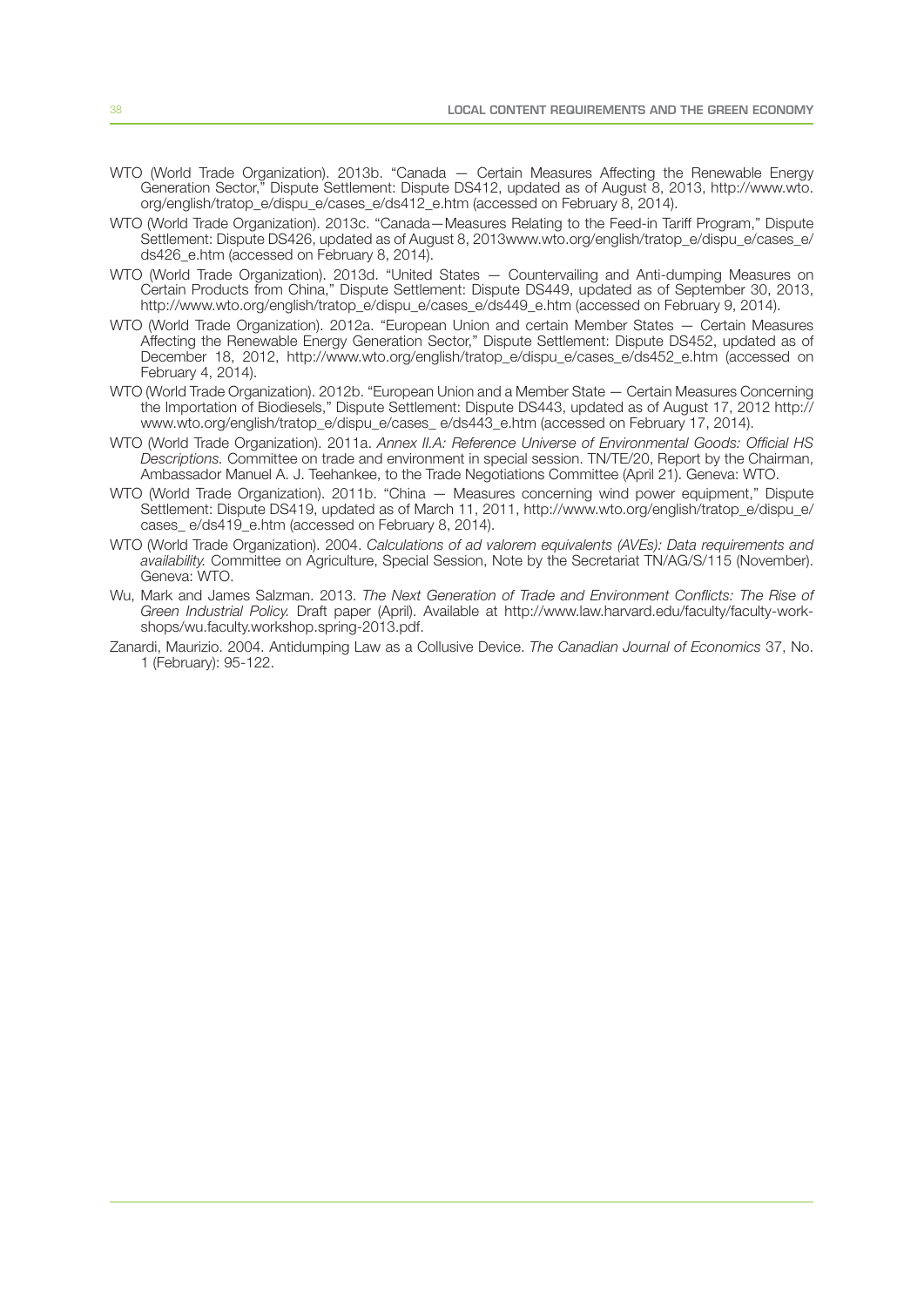### **Notes**

- 1 Bown's (2011) analysis of trade remedies following the global economic crisis shows that G20 countries increased the share of imports subject to trade remedies by 25 percent during the crisis, but this was mostly attributed to developing country G20 members. These countries increased the product coverage of trade remedies by 40 percent, compared to 5 percent by developed countries. However, Bown (2011) argues that these rates of increase generally follow pre-crisis trends, suggesting that the recession was not an explanatory factor for the differential jump in developing country remedies.
- 2 For our purposes, the term "trade remedies" means anti-dumping and countervailing measures; the term does not include safeguard measures, which are much harder to impose and thus considerably less used, and are not covered in this report.
- 3 Such policies entail market and technology incentives, including feed-in tariffs and premiums, quotas, green certificates, government funding, grants, as well as tax and other investment incentives. For a comprehensive overview of the policies across countries, see Bahar, Egeland, and Steenblik (2013).
- 4 For detail, see "U.S., 13 Other WTO Members Unveil Plans To Negotiate Green Goods Deal," Inside US Trade, January 30, 2014 www.insidetrade.com (accessed on February 10, 2014).
- 5 For a comprehensive overview of the legal and economic justifications leading to the use of trade remedies, see Mavroidis, Messerlin and Wauters (2008).
- 6 Numerous amendments to AD laws and regulations have broadened the definition of "less than fair value" (the technical term for dumping) to include various forms of price discrimination and sales below cost.
- 7 Several empirical studies highlight this development; see Shin (1998); Bourgeois and Messerlin (1998) and Barfield (2003).
- 8 Bown (2011) reports that for Mexico, South Africa, Australia and Canada, AD measures covered more than 98 percent of products subject to a trade remedy between 1990 and 2009; while for the United States, the European Union and India, this figure was slightly less than 90 percent.
- 9 The net loss outcome assumes that the importing country cannot affect world prices. If it can, net gains are possible provided that the trade remedy sufficiently depresses the world price for the imported product. This is an unusual occurrence.
- 10 As with other forms of protection, trade remedies are likely to reduce the number of firms that are active in the domestic market, thereby facilitating collusion among the survivors. Even if the surviving firms do not collude, the effect of a smaller pool of competitors will be a lower elasticity of demand facing each of them, thereby raising the equilibrium markup of price over cost. Moreover, because anti-dumping duties raise the cost of imported inputs, they can assist more-efficient competitors to force out their less-efficient domestic rivals.
- 11 Comprehensive data is provided for 31 countries in the AD database, and 17 countries in the CVD database from the 1980s through 2012. Less comprehensive data is available for an additional 20 countries, most of which are developing countries; however, few of these countries launched AD/CVD cases after 2008.
- 12 See tables A1 and A2 for preliminary decisions and tables A1.1 and A2.1 for final decisions.
- 13 Beyond missing data, official submissions of AD/CVD activity via country reports to the WTO are sometimes inconsistent with the detail provided in a country's internal government records (Prusa 2005).
- 14 The definition of renewables conspicuously excludes nuclear energy.
- 15 The Harmonized Commodity Description and Coding System, or Harmonized System (HS), managed by the World Customs Organization, classifies about 5,000 commodity groups up to the 6-digit tariff level. No uniform product coding exists beyond this level. The system is used as the basis for national tariff systems (Harmonized Tariff Systems, or HTS), which further break down 6-digit tariff classifications to 8-digit or 10-digit levels according to national needs. Disaggregated coding is unique to national tariff classifications.
- 16 See Hufbauer and Kim (2012).
- 17 For example, solar panels fall within the HS subheading 854140, but this subheading also includes semiconductor devices and light emitting diodes (Hufbauer and Kim 2012).
- 18 The WTO list was developed by the WTO Committee on Trade and Environment in Special Session (CTESS) in 2005, based on submissions of member countries.
- 19 Many of these products are indicated as "ex outs," the indication that "a narrowly-defined product (tariff line) is further subdivided because it has two or more duties." Importantly for trade analysis, international import statistics "will be for the product (tariff line) as a whole, not for each subdivision." See "WTO Tariff Analysis Online (TAO)," http://www.wto.org/english/tratop\_e/tariffs\_e/tao\_help\_e.htm (accessed on February 13, 2014).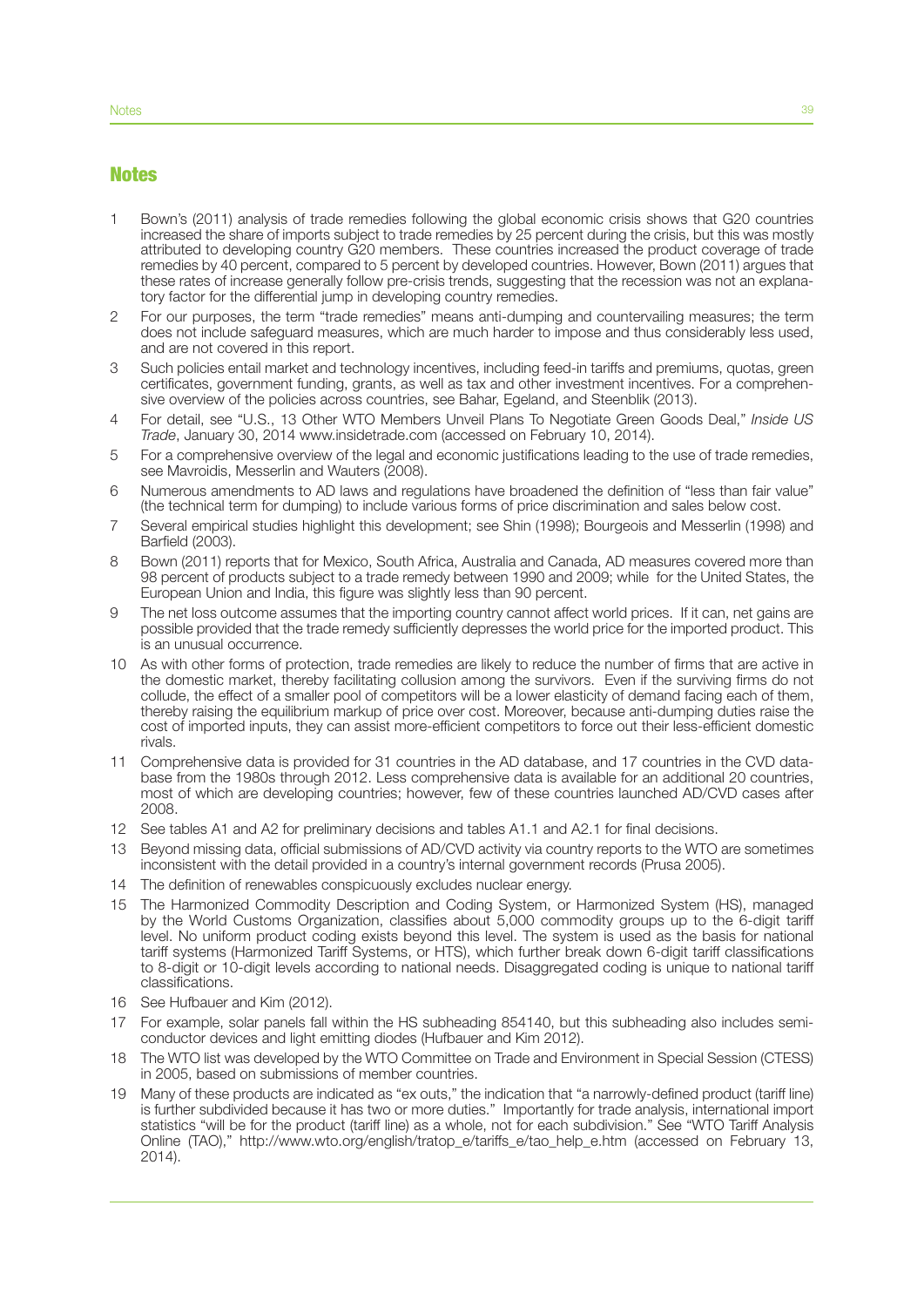- 20 These three lists include: (1) the list of EGs gathered by the WTO Committee on Trade and Environment Special Session, which lists more than 400 tariff lines categorized under broad headings, including renewable energy (see WTO 2011a); (2) a shorter list of renewable energy products drafted by Hufbauer and Kim (2012) that serves as the foundation for a proposed Sustainable Energy Trade Agreement; and (3) the list of EGs announced by APEC (2012) of which nearly 20 subheadings out of 54 pertain to renewable energy products. The OECD also developed a list, which we did not use.
- 21 For example, see EWEA, "Anti-dumping procedure regarding the import of certain woven and or stitched glass fibre fabrics from the People's Republic of China," http://www.vindkraft.no/Files/Filer/AD%20576%20 EWEA%20position%209%2001%2012.pdf.
- 22 Other analyses on the EU's use of trade remedies directed at renewable energy products are in accord; see, for example, Swedish National Board of Trade (2013) and Kasteng (2013).
- 23 This figure comes from the Office of the US Trade Representative; see "U.S., 13 Other WTO Members Unveil Plans To Negotiate Green Goods Deal," Inside US Trade, January 30, 2014 www.insidetrade.com (accessed on February 10, 2014).
- 24 Import data is drawn from the International Trade Centre (http://www.trademap.org/), which compiles bilateral trade flows at the 8-digit and 10-digit product level based on national statistical agencies.
- 25 It could be argued that the relevant trade base for judging the impact of an AD or CVD investigation is the year of the preliminary duty, since Besedeš and Prusa (2013) find that the most significant effects on trade occur early in the investigation. Likewise, Staiger and Wolak (1994) find evidence that an AD case has effects on trade through the mere initiation of an investigation.
- 26 CIF values are generally used as the "customs valuation." See "Technical Information on Customs Valuation," World Trade Organization, http://www.wto.org/english/tratop\_e/cusval\_e/cusval\_info\_e.htm (accessed on March 7, 2014).
- 27 Three countries specify AD or CVD penalties as specific duties. For Australia, the specific duties remain confidential; thus our analysis is based on published dumping margins expressed on an ad valorem basis. For the European Union, ad valorem duties are published along with converted specific duties, so our analysis is based on the initial ad valorem estimates. For Peru, an ad valorem equivalent is estimated for the specific duties imposed based on the unit value method; see WTO (2004) and the notes to table A1 for more detail.
- 28 The European Union case on certain woven and/or stitched glass fiber fabrics from China was withdrawn in 2012 before duties were imposed. Seven other cases in our sample have not reached a preliminary decision: (1) China's investigation on solar grade polysilicon involving the European Union found that dumping and subsidized imports were adversely affecting the Chinese market, but the Ministry of Commerce did not impose preliminary duties, citing the "complexity of the case" and extending the investigative period; (2) India's dumping investigations on solar cell imports from China, Malaysia, United States and Taiwan were subject to extended deadlines for the investigative period; and (3) US dumping and subsidy investigations on solar cells and modules involving China and Taiwan are still in the preliminary phase (in February 2014, the US International Trade Commission found an indication of material injury to the US solar market, but the preliminary duties imposed will not be released until the US Department of Commerce completes its investigation, possibly in March 2014 for the subsidy case and July 2014 for the dumping cases). For the China and India cases, we broadly assume a protective effect of the average duty imposed in the sampled cases. For the US cases, we assume a protective effect based on the alleged dumping and subsidy margins published by the US Department of Commerce.
- 29 Empirical evidence is available for the general magnitude of import demand elasticities, but product level estimates are not available for renewables; some studies have assessed the effects of increased renewable energy generation on import demand. Calculation of elasticities across multiple markets and products was beyond the scope of this study. For a survey of general estimates, see Hufbauer, Schott and Wong (2010), table 2A.13.
- 30 Our estimate of total global trade is based on the 6-digit HS codes that correspond to the HTS codes specified in each AD/CVD case. As discussed previously, because 6-digit HS codes include some unrelated products this is an imprecise overestimate of actual global trade in the specified renewable energy products. Our estimate for renewable products is smaller than the USTR figure of \$955 billion, cited earlier, which includes a broader array of environmental goods, likely based on the APEC list of 50 plus products, compared to our list of 8 renewable energy products.
- 31 This section draws heavily from WTO dispute summaries.
- 32 "European Union Anti-Dumping Measures on Biodiesel from Argentina," Dispute Settlement: Dispute DS473, updated as of February 7, 2014, http://www.wto.org/english/tratop\_e/dispu\_e/cases\_e/ds473\_e. htm (accessed on February 9, 2014).
- 33 "United States Countervailing and Anti-dumping Measures on Certain Products from China," Dispute Settlement: Dispute DS449, updated as of September 30, 2013, http://www.wto.org/english/tratop\_e/ dispu\_e/cases\_e/ds449\_e.htm (accessed on February 9, 2014).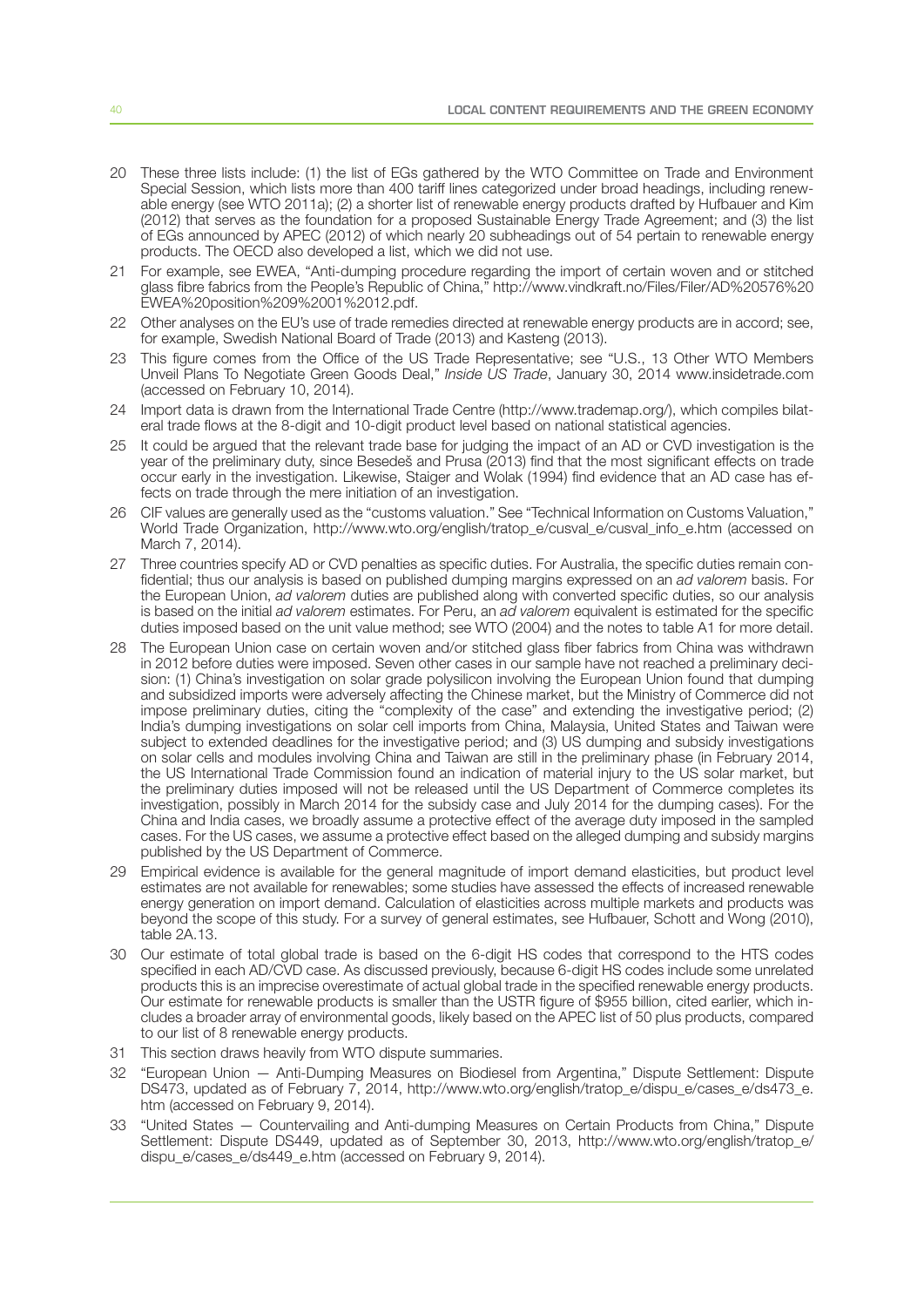- 34 "European Union and a Member State Certain Measures Concerning the Importation of Biodiesels," Dispute Settlement: Dispute DS443, updated as of August 17, 2012 http://www.wto.org/english/tratop\_e/ dispu\_e/cases\_e/ds443\_e.htm (accessed on February 17, 2014).
- 35 "European Union and Certain Member States Certain Measures on the Importation and Marketing of Biodiesel and Measures Supporting the Biodiesel Industry," Dispute Settlement: Dispute DS459, http:// www.wto.org/english/tratop\_e/dispu\_e/cases\_e/ds459\_e.htm (accessed on February 8, 2014).
- 36 "India Certain Measures Relating to Solar Cells and Solar Modules," Dispute Settlement: Dispute DS456, http://www.wto.org/english/tratop\_e/dispu\_e/cases\_e/ds456\_e.htm (accessed on February 8, 2014).
- 37 "European Union and certain Member States Certain Measures Affecting the Renewable Energy Generation Sector," Dispute Settlement: Dispute DS452, http://www.wto.org/english/tratop\_e/dispu\_e/ cases\_e/ds452\_e.htm (accessed on February 4, 2014).
- 38 "China Measures concerning wind power equipment," Dispute Settlement: Dispute DS419, http://www. wto.org/english/tratop\_e/dispu\_e/cases\_e/ds419\_e.htm (accessed on February 8, 2014).
- 39 "Canada Certain Measures Affecting the Renewable Energy Generation Sector," Dispute Settlement: Dispute DS412, http://www.wto.org/english/tratop\_e/dispu\_e/cases\_e/ds412\_e.htm (accessed on February 8, 2014); and "Canada—Measures Relating to the Feed-in Tariff Program," Dispute Settlement: Dispute DS426, www.wto.org/english/tratop\_e/dispu\_e/cases\_e/ds426\_e.htm (accessed on February 8,  $2014$ ).
- 40 The new rules would modify AD procedures to more closely follow existing competition or anti-trust rules and would create higher thresholds for initiating AD investigations when petitioners have a "dominant position" in the industry, or when "price undercutting" is alleged (Kasteng 2013, p. 10).